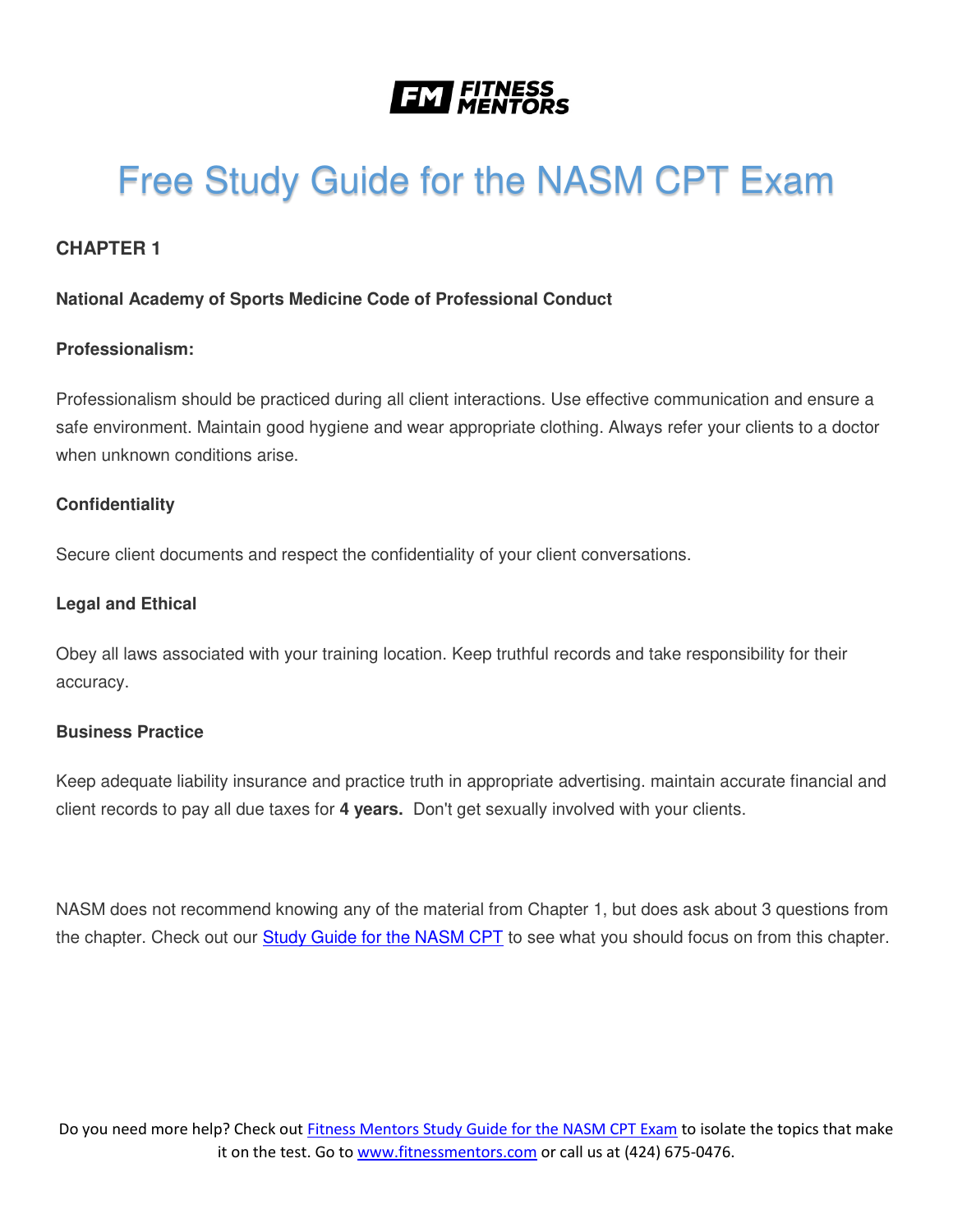

# **CHAPTER 2**

### **Definitions**

### *Human Movement*

 Human Movement System:(Kinetic Chain) is composed of three related systems: Nervous(central and peripheral nerves), Muscular (muscles, tendons, ligaments and fascia), and Skeletal (joints) systems.

# *Nervous System*

- Nervous System: the system of nerves and nerve centers in an animal or human, including the brain, spinal cord, nerves, and ganglia.
- Sensory Function: The human body's ability to recognize changes in the environment within the body or outside of the body.
- Integrative Function: the nervous system processes and interprets the sensory input and makes decisions about what should be done in each moment.
- Motor Function: The human body's ability to respond to the information received from the sensory nervous system.
- Proprioception: the total nervous system input to the central nervous system creating the awareness of the position of one's body
- Neuron: a specialized, impulseconducting cell that is the functional unit of the nervous system, consisting of the cell body and its processes, the axon and dendrites
- Sensory (afferent) neurons: a nerve cell that conducts impulses from a sense organ to the central nervous system
- Interneurons: a nerve cell that transmits nerve impulses between neurons.
- Motor (efferent) neurons: a nerve cell that conducts impulses to a muscle, gland, or other effector.
- Central Nervous System: the part of the nervous system comprising the brain and spinal cord.
- Peripheral Nervous System: the portion of the nervous system lying outside the brain and spinal cord that includes the cranial and spinal nerves
- Mechanoreceptors: any of the sense organs that respond to vibration, stretching, pressure, or other mechanical stimuli.
- Muscle Spindles: a proprioceptor that conveys information on the state of muscle stretch or length, important in the reflex mechanism that maintains body posture.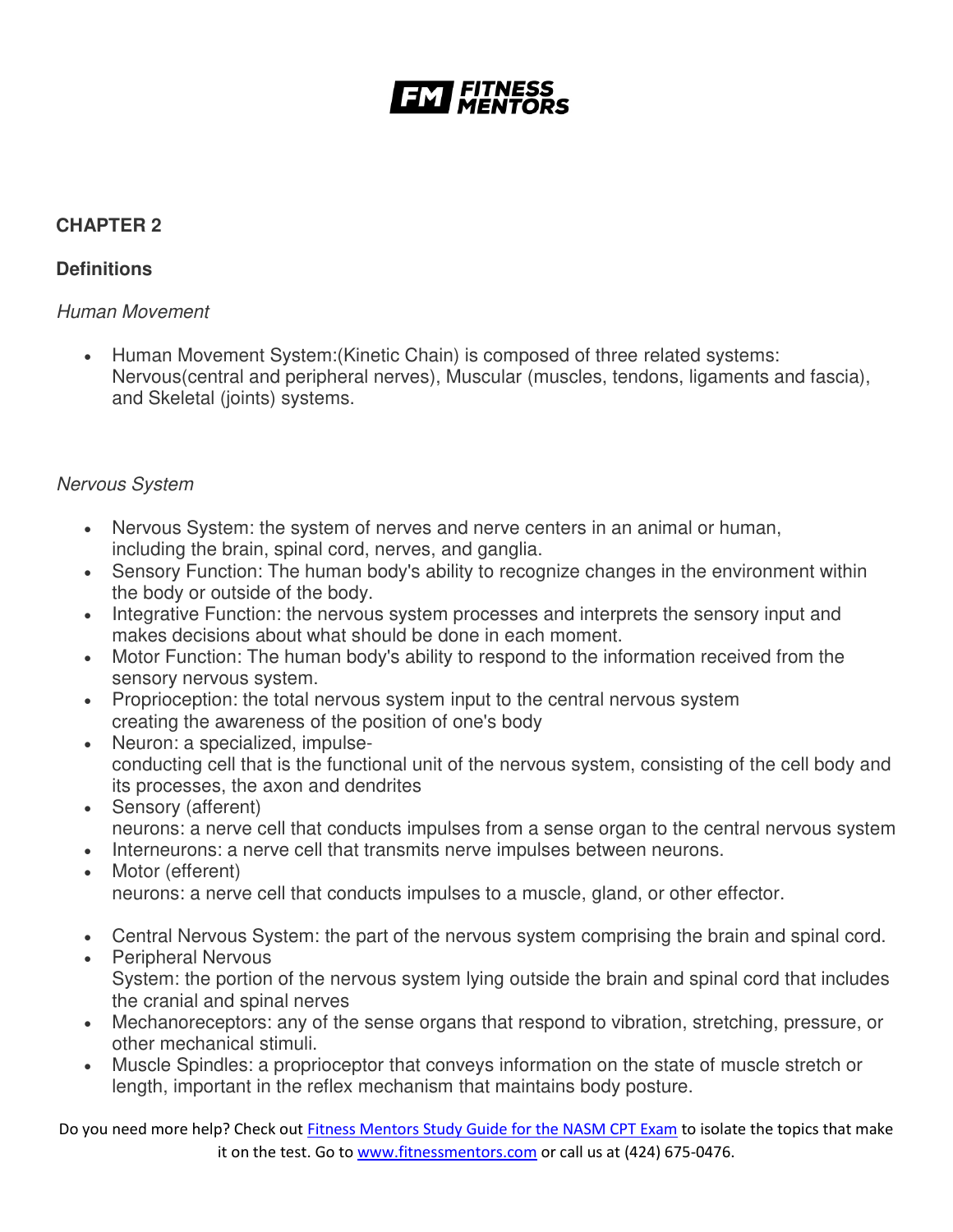- Golgi Tendon Organs: A proprioceptive sensory nerve ending embedded among the fibers of a tendon that is sensitive to muscle tension.
- Joint Receptors: sensory receptors in joint capsules that contribute (along with other sensory inputs) to awareness of joint position and movement ( proprioceptive sensation).

# *Skeletal*

- Skeletal System: The framework of the body, consisting of bones and other connective tissues, which protects and supports the body tissues and internal organs.
- Bones: the hard connective tissue forming the substance of the skeleton, composed of a collag en-rich organic matrix impregnated with calcium, phosphate, and other minerals.
- Joints: the movable or fixed place or part where two bones or elements of a skeleton join.
- Axial Skeleton: the skeleton of the head and trunk including the skull, vertebral column and rib cage.
- Appendicular Skeleton: The bones of the limbs, including the bones of the pelvic girdles.
- Remodeling: mature bone tissue is removed from the skeleton (a process called *bone resorption*) and new bone tissue is formed (a process called *ossification* or *new bone formation*).
- Osteoclasts: cells that take away or remove mature bone tissue.
- Osteoblasts: cells that are responsible for building up new bone tissue.
- Epiphysis: a part of a bone separated from the main body of the bone by a layer of cartilage an d subsequently uniting with the bone through further ossification.
- Diaphysis: the long, narrow portion of a bone
- Epiphyseal Plate: the disk of cartilage between the shaft and the epiphysis of a long bone during its growth.
- Periosteum: the normal investment of bone, consisting of a dense, fibrous outer layer, to which muscles attach, and a more delicate, inner layer capable of forming bone.
- Medullary Cavity: the small cavity in the shaft of a long bone where blood cell formation occurs and marrow is stored.
- Articular (hyaline) cartilage: a firm, elastic, flexible type of connective tissue that covers the end of a bone that makes up a joint.
- Depressions: a flat area of the bone
- Processes: a point in the bone used for muscular or ligamentous attachment
- Vertebral Column: the column of 24 bones making up the spinal column. (7 cervical, 12 thoracic, 5 lumbar)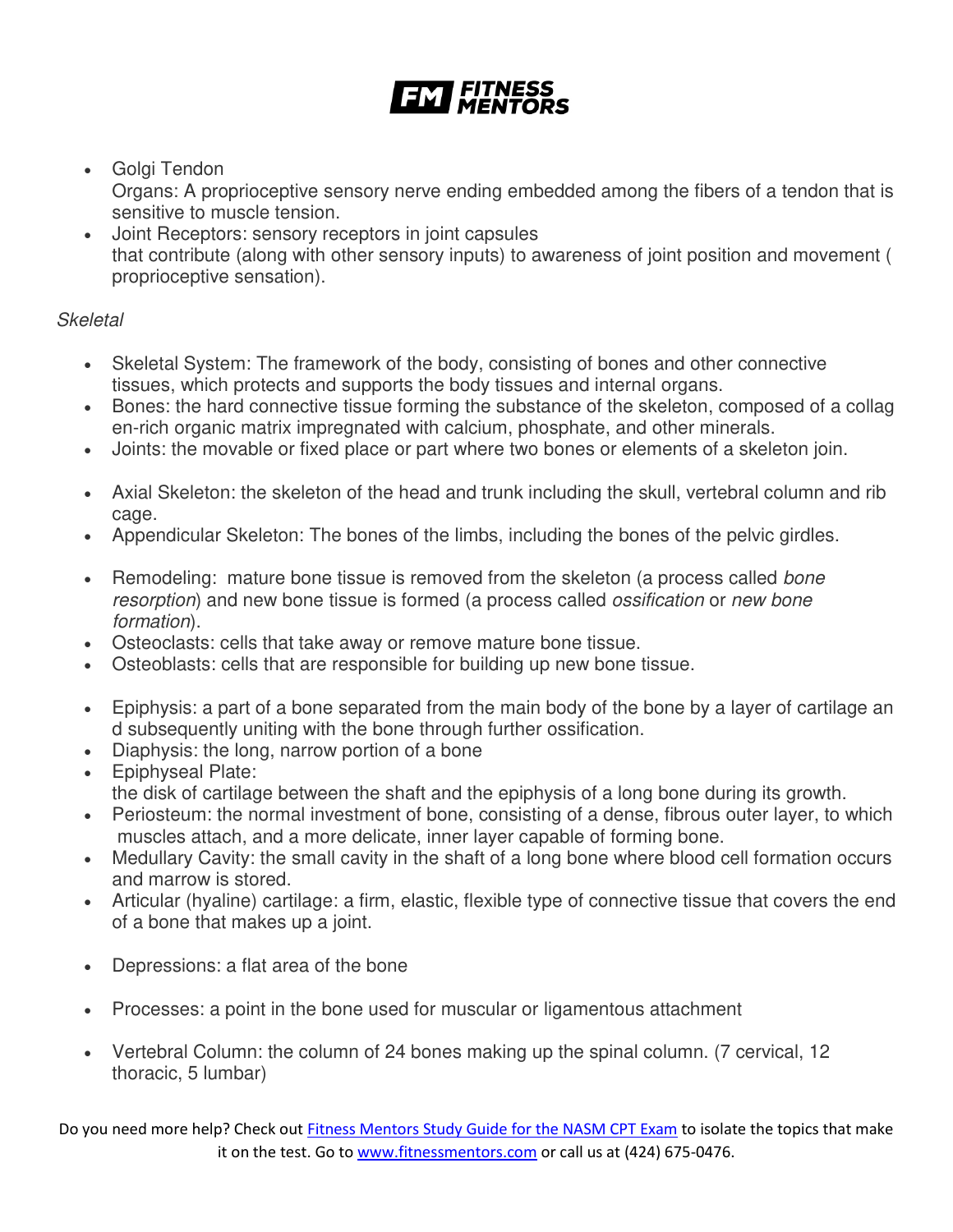- Arthrokinematics: Description of the movement of the joint surfaces when a bone moves through a range of motion.
- Synovial Joints: joins bones with a fibrous joint capsule that is continuous with the periosteum of the joined bones.
- Non Synovial Joints: non-movable joint that excludes the joint capsule, cartilage and ligaments.
- Ligaments: connects bone to bone and provides joint support.

# *Muscular*

- Muscular System: All the muscles of the body collectively, especially the voluntary skeletal muscles.
- Epimysium: the outermost layer of muscular connective tissue that encompasses the muscle body.
- Perimysium: the middle layer of muscular connective tissue that encompasses the muscle fascicle.
- Endomysium: the deepest layer of muscular connective tissue that encompasses the muscle fiber.
- Tendons: a cord or band of dense, tough, inelastic, white, fibrous tissue, serving to connect a muscle with a bone.
- Sarcomere: like the nueron is to the nervous system the sarcomere is the functional unit of muscle or any of the segments of myofibril in striated muscle fibers; composed of actin and myosin.
- Neural Activation: the nervous system activation of a muscle fiber via the neuromuscular junction.
- Motor Unit: a motor neuron and the muscle fibers innervated by its axon.
- Neurotransmitters: any of several chemical substances, as epinephrine or acetylcholine, that tr ansmit nerve impulses across a synapse to a postsynaptic element, as another nerve, muscle, or gland.

 *(Compare the above with definitions from the text)*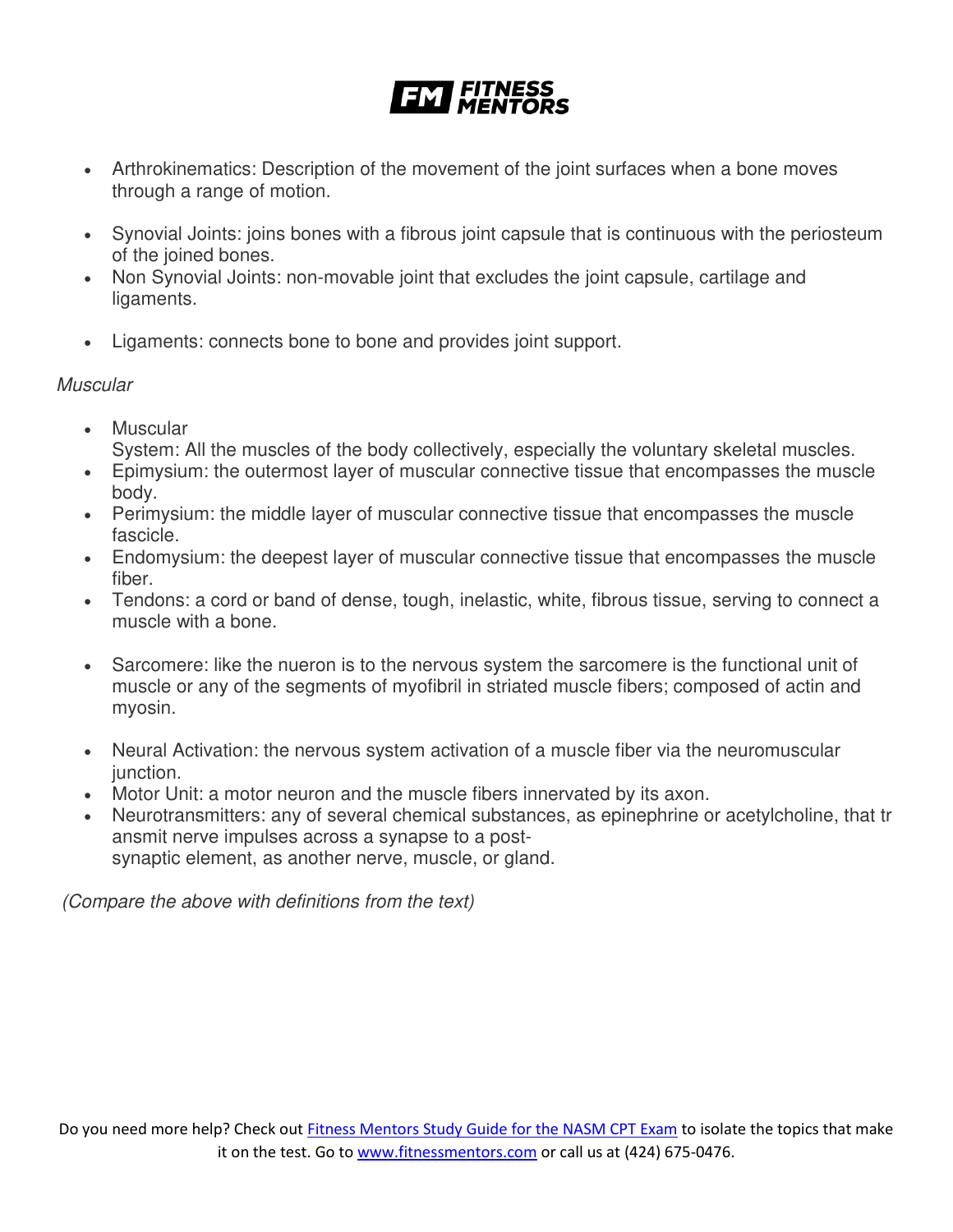

# **Compare to Figure 2.34**

#### *Skeletal Muscle*

#### **Structure of a Skeletal Muscle**



This image from (SEER Training Modules, n.d.) is similar to the one you may find in the book. It shows how the bundles of muscle fibers can be broken down further as you explore more into the skeletal muscle.

Compare to Figure 2.38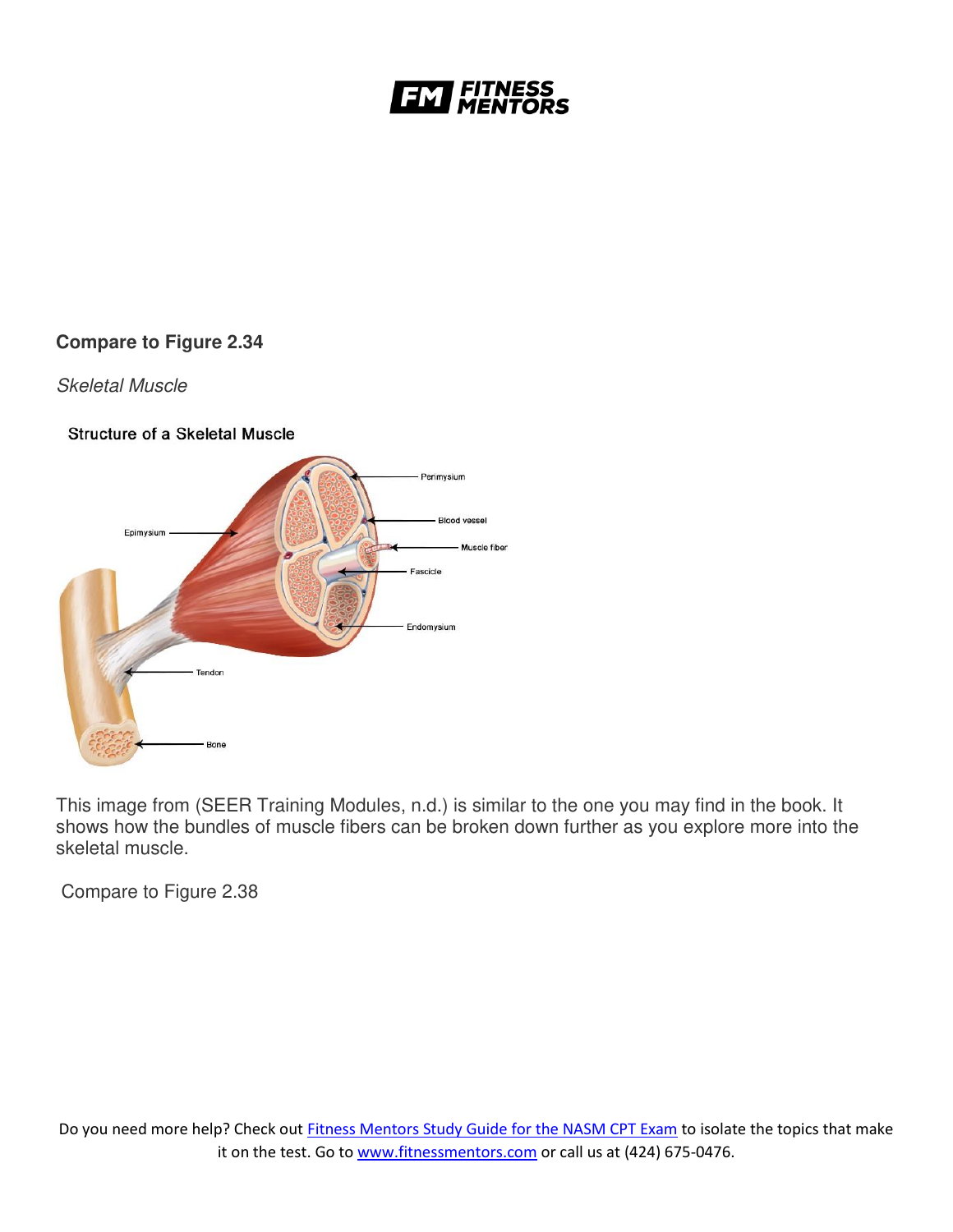



*Acetlycholine initiating the muscular contraction.*

Excitation-contraction coupling is the process of the nervous system stimulating a muscle to contract. This is known as the sliding filament theory. In this figure shown in the book it gives 10 steps in the initiation and end of the contraction. Below the steps are more condensed to assist in understanding. Check out [Fitness Mentors Study Guide for the NASM CPT Exam](https://www.fitnessmentors.com/nasm-cpt-exam-study-guide/) to learn what you need to know specifically about this chart.

- 1. The Neurotransmitter ACh is released and attaches to receptors generating an action potential down the T tubules.
- 2. Action potential triggers Calcium (Ca2+) release
- 3. calcium binds to troponin removing the blocking action of tropomysosin and exposing the actin active binding site.
- 4. Contraction occurs by the myosin cross bridges alternately attach to actin and detach, pulling the filaments closer to the center of the sarcomere. Detachment of actin from myosin requires ATP.
- 5. Removal of Calcium by active transport into the sarcoplasmic reticulum after the action potential ceases.
- 6. Tropomyosin restores its location, covering the actin active site so no more contraction occurs.

### **Compare to Table 2.5**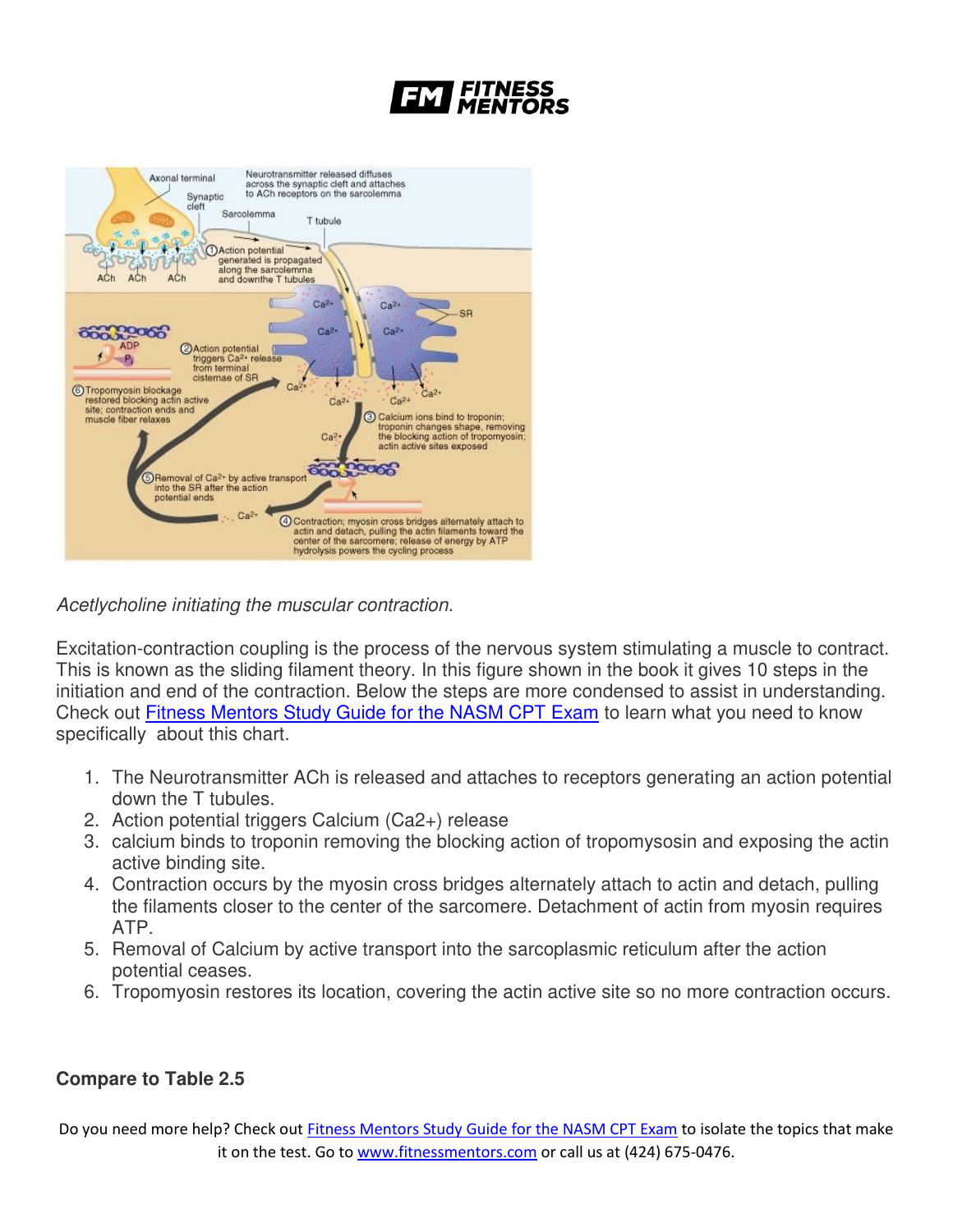#### | FITNESS<br>| MENTORS FM

| Characteristic            | Type I | <b>Type IIa</b>  | Type IIb |
|---------------------------|--------|------------------|----------|
| <b>Contraction Speed</b>  | Slow   | Fast             | Fast     |
| <b>Fatigue Resistance</b> | High   | Intermediate/Low | Low      |
| <b>Force Production</b>   | Low    | Intermediate     | High     |
| <b>Aerobic Enzymes</b>    | High   | Intermediate/Low | Low      |
| <b>Anaerobic Enzymes</b>  | Low    | High             | High     |
| <b>Fiber Diameter</b>     | Small  | Intermediate     | Large    |

Type I: Endurance fibers; small; more oxygen and mitochondrial density; less power.

Type II: Less enduring; less oxygen delivery; more power and force, larger than type I.

#### **Compare to Table 2.6**

#### *Muscle as Movers*

Muscle functions are categorize as an agonist, synergist, stabilizer or antagonist.

- Agonist muscles: prime mover
- Synergist muscles: assist the same movement as the prime mover
- Stabilizer muscles: Stabilize the joints of the body during the movement
- Antagonist muscles: relax to allow the prime mover to work efficiently

|                   | Agonist      | Synergist                                      | Stabilizer                        | Opposite          |
|-------------------|--------------|------------------------------------------------|-----------------------------------|-------------------|
| Dumbell Curl      | <b>Bicep</b> | <b>Brachioradialis</b> Rotator cuff            |                                   | <b>Tricep</b>     |
| <b>Calf Raise</b> |              | Gastrocnemius Posterior tibialis of the ankle, | Intrinsic Muscles<br>knee and hip | Anterior tibialis |

#### **CHAPTER 3**

### **Compare to Figure 3.3 - Atria and Ventricles**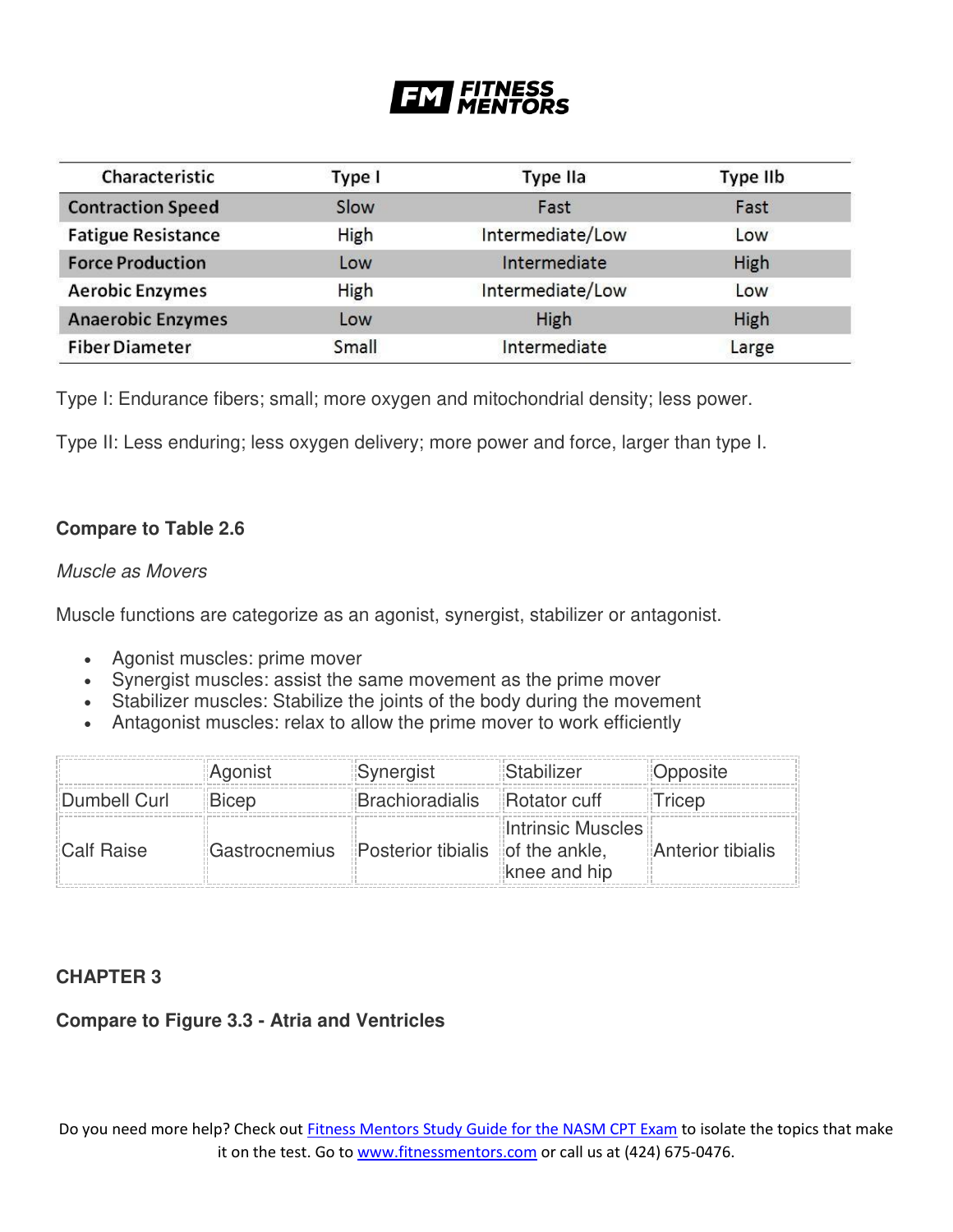# **FITNESS**



### *Atria and Ventricles*

The heart has two pairs chambers called the Right atrium and ventricles. The functions of the chambers are as follows:

The atriums are located on either side of the heart. Right Atrium is designed to receive the blood that is coming to the heart from the whole body and the Left Atrium is designed to receive the blood that is coming to the heart from the lungs.

The ventricles are also located on either side of the heart. Right Ventricle have thin walls because of a low pump of blood that flows to the lungs which is a short distance from the heart. The Left Ventricle has much thicker walls because of a high pressure pump of blood that flows to the rest of the body.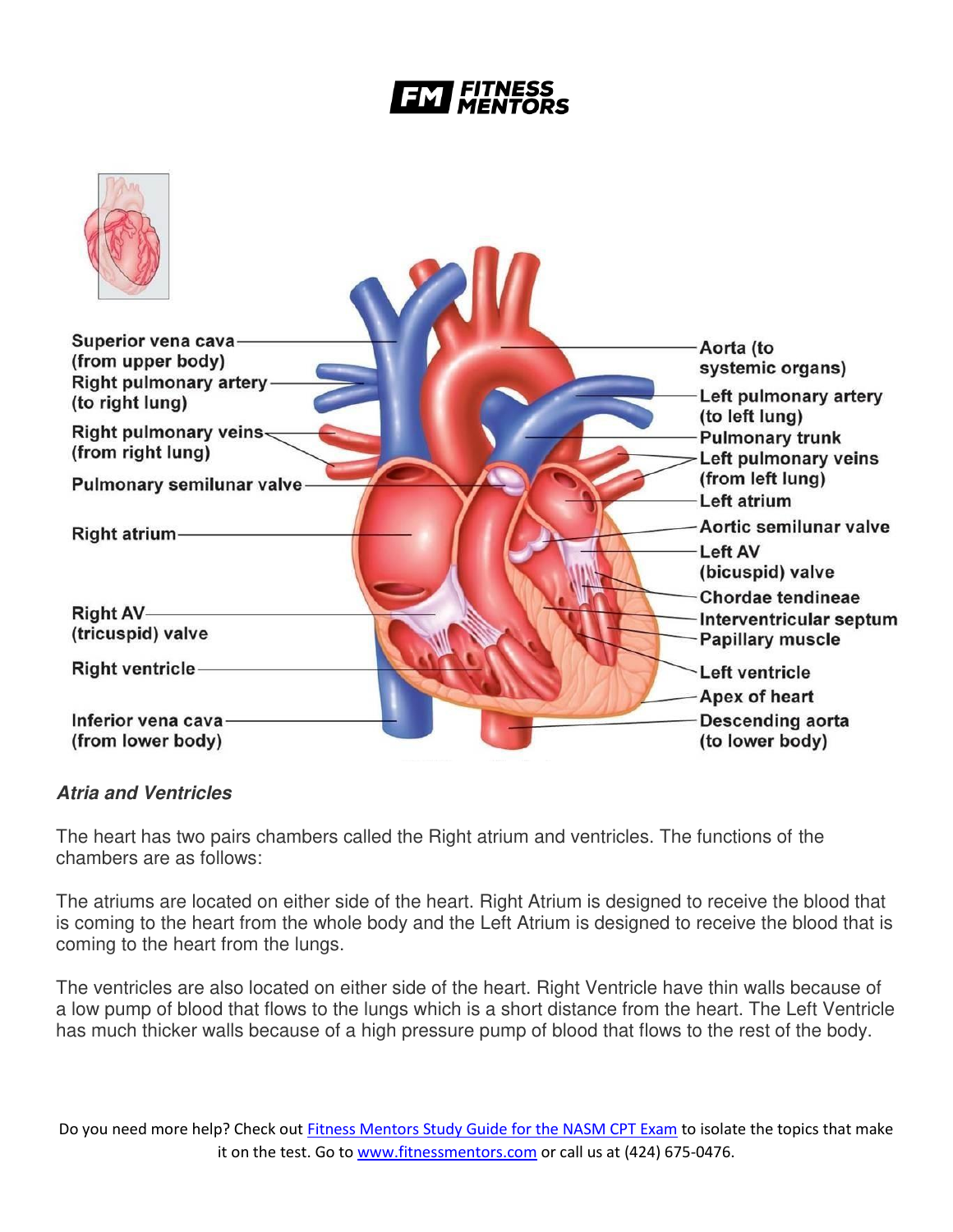

# **Compare to Table 3.1 - Functions of Blood**

*The cardiovascular system.*

# **Blood Functions**

- Transportation: Blood transports oxygen and nutrients to cells, CO<sub>2</sub> and waste away from cells, hormones to target tissues
- Regulation: Helps maintain stable body temperature, pH, water and electrolyte levels
- Protection: Clotting prevents fluid loss, white blood cells protect body against disease

This slide above is provide from a presentation from share slide (stewart *i, n.d.).* It is similar to the table that is shown in the book. NASM deems it important to understand the functions and support mechanisms of blood.

**Table 3.2 - The Respiratory Pump** - The abdominal and thoracic structures that contribute to the expansion and contraction of the lungs.

Muscles of the respiratory pump consist of:

Inhalation: Diaphram, Scalenes, Pec Minor and Sternocleidomastoid.

Exhalation: Abdominals and Internal intercostals.

How the respiratory pump works: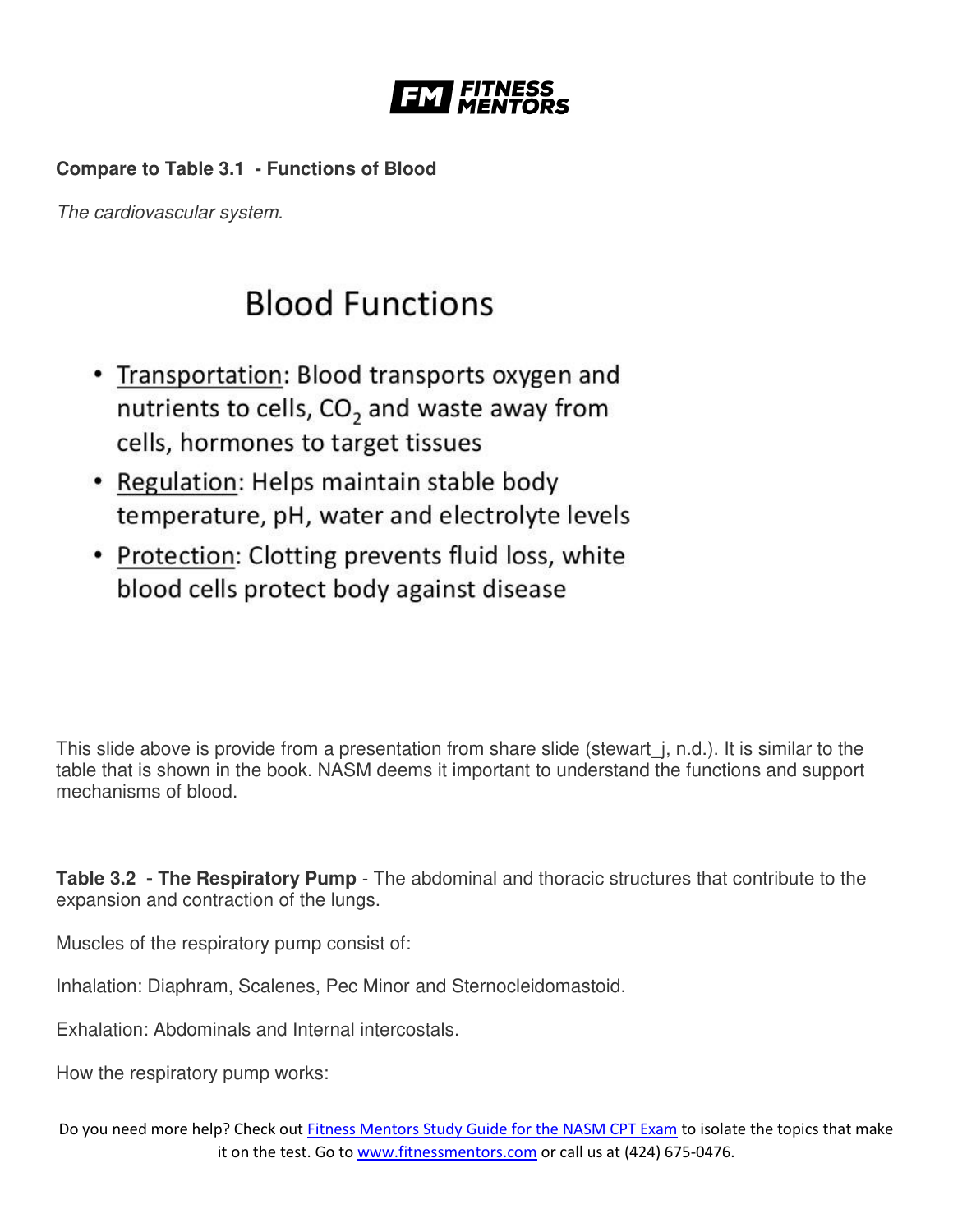# **FITNESS**

# **Venous Return: Respiratory Pump**

- With inhalation
	- Thoracic cavity expands
	- Pressure in pleural cavities drops
	- Pulls air into lungs
	- Also pulls blood into IVC and R atrium from smaller veins in abdominal cavity
- With exhalation
	- Pressure in pleural cavities rises
	- $-$  Pushes blood into R atrium
	- Important during heavy exercise



# **CHAPTER 4**

# **Be Familiar with all definitions throughout the chapter**

Exercise Metabolism and Bioenergetics definitions:

Bioenergetics: the study of energy transformation in living systems.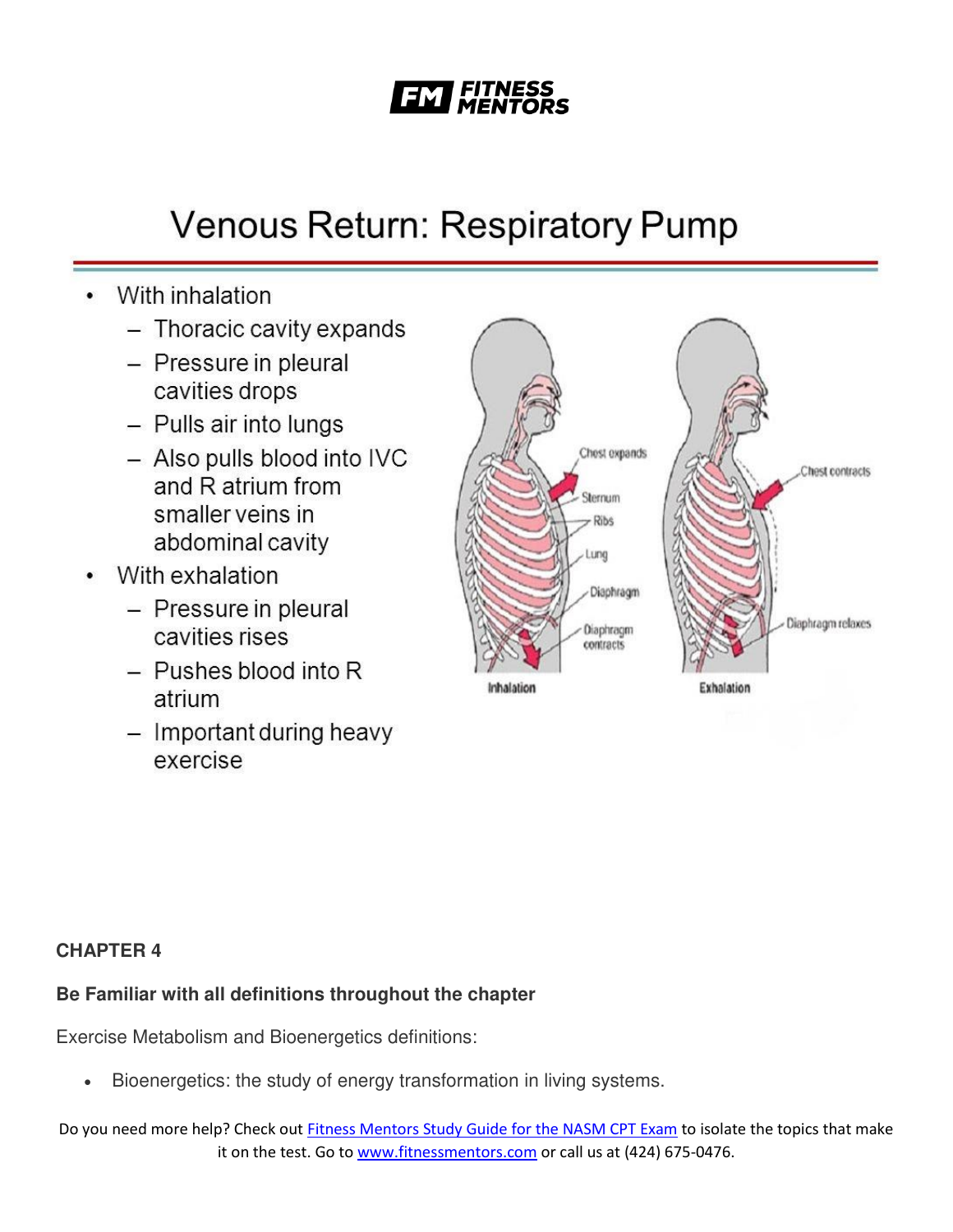Metabolism:

the sum of the physical and chemical processes in an organism by which its material substanc e is produced, maintained, and destroyed, and by which energy is made available.

Exercise Metabolism: the sum of all body processes under the stress of exercise.

# *Energy Metabolism*

- Substrates: the substance acted upon by an enzyme.
- Carbohydrates: any of a class of organic compounds that are and that form the supporting tiss ues of plants and are important food for animals and people.
- Glucose: a sugar,  $C_6H_{12}O_6$ , having several optically different forms, occurring in many fruits, animal tissues and fluids, etc.
- Glycogen: a white, tasteless polysaccharide constituting the principal carbohydrate storage ma terial in animals and occurring chiefly in the liver and in muscle.
- Fat: any of a group of organic compounds that are greasy to the touch, insoluble in water, and soluble in alcohol and ether: lipids comprise the fats and constitute, with proteins and carbohyd rates, the chief structural components of living cells.
- Triglycerides: three fatty acids attached to a glycerol back bone that make up most fat storage in the body.
- Protein: 20 or more amino acids linked in a genetically controlled linear sequence into one or more long polypeptide chains
- Gluconeogenesis: glucose formation in animals from a noncarbohydrate source, as from protei ns or fats.

# *Energy for Work*

• Adenosine

triphosphate: serving as a source of energy for physiological reactions, especially muscle contr action.

- Adenosine diphosphate: derived from ATP, and serving to transfer energy during glycolysis.
- Betaoxidation: a process by which fatty acids are degraded, involving oxidation of the beta car bons and removal of successive two-carbon fragments from the fatty acid.
- Excess postexercise oxygen consumption (EPOC): a measurably increased rate of oxygen intake following strenuous activity

*(compare these definitions with those from the text)* 

# **CHAPTER 5**

### **Know all definitions throughout the chapter**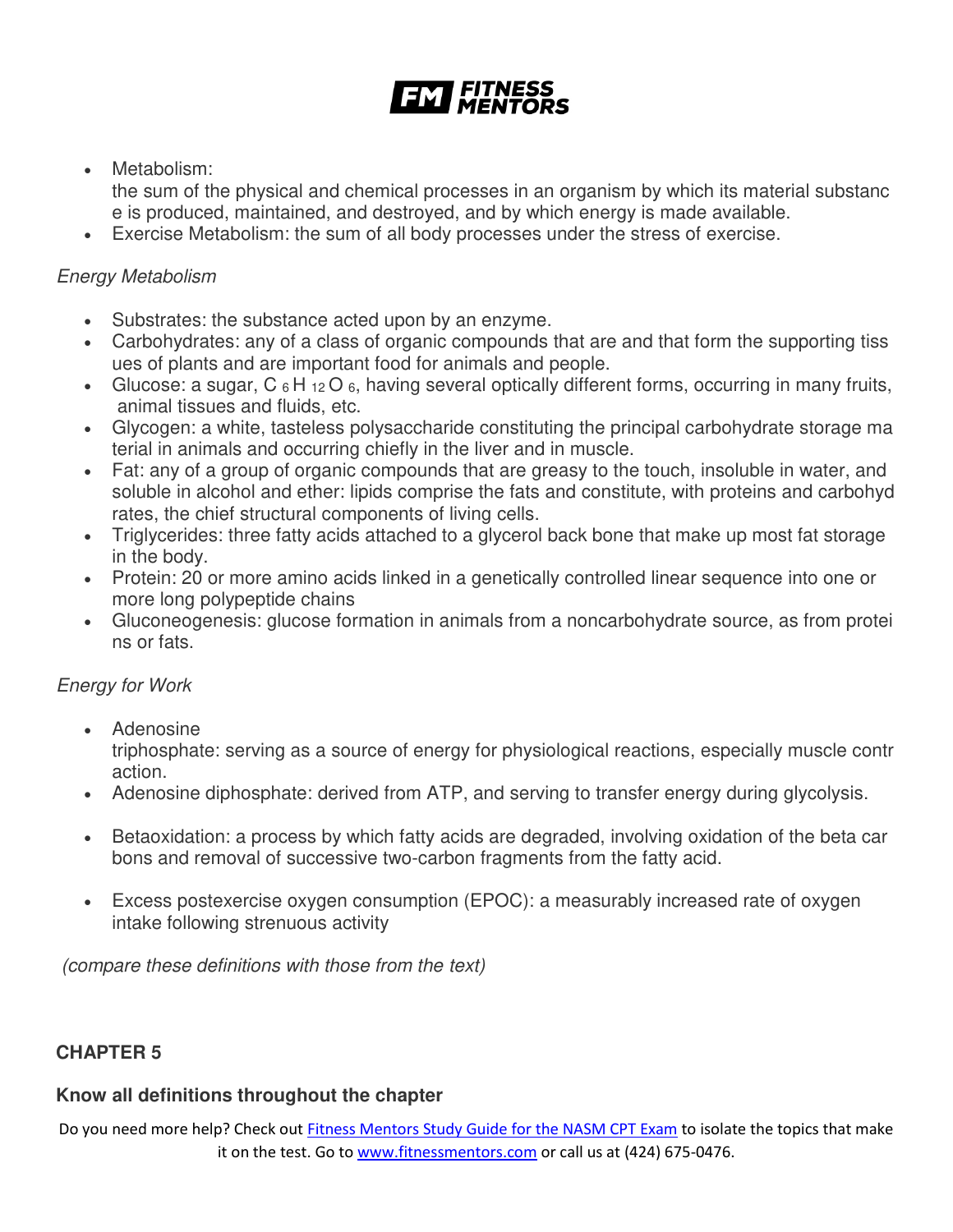• Biomechanics: the study of the action of external and internal forces on the living body, especi ally on the skeletal system.

# *Location Terminology*

- Superior: referring to a point higher or above
- Inferior: referring to a point lower or below
- Proximal: referring to a point closer to the origin of a limb
- Distal: referring to a point farther from the origin of a limb
- Anterior (or ventral): referring to a point nearer to the front of the body
- Posterior (or dorsal): referring to a point nearer to the back of the body
- Medial: referring to a point nearer to the mid-line of the body
- Lateral: referring to a point further from the mid-line of the body
- Contralateral: referring to a point on the opposite side of the body
- Ipsilateral: referring to a point on the same side of the body

### *Planes of Motion, Axes and Joint Motions*

Anatomic position:

the erect position of the body with the face and gaze directed anteriorly, the upper limbs at the side, and the palms of the hands directed anteriorly.

• Sagittal plane:

a longitudinal plane that divides the body of a bilaterally symmetrical animal into right and left s ections.

- Flexion: the act of bending a limb in the sagittal plane that typically decreases a joint angle.
- Extension: the act of extending a limb that typically increases a joint angle.
- Hyperextension: the extension of a part of the body beyond normal limits.
- Frontal Plane:

a vertical plane at right angles to a sagittal plane, dividing the body intoanterior and posterior p ortions. Also called *frontal plane* .

- Abduction: the act of moving a limb in the frontal plane that typically moves the limb away from the mid-line of the body.
- Adduction: the act of moving a limb in the frontal plane that typically moves the limb back toward the mid-line of the body.
- **Transverse**

Plane: a plane across the body at right angles to the coronal and sagittal plane and perpendicu lar to the longitudinal axis of a body or object; also, a plane dividing the body into an upper and lower section.

 Internal Rotation: the act of rotating a limb in the transverse plane toward the mid-line of the body; or counter-clockwise when viewed from a superior view.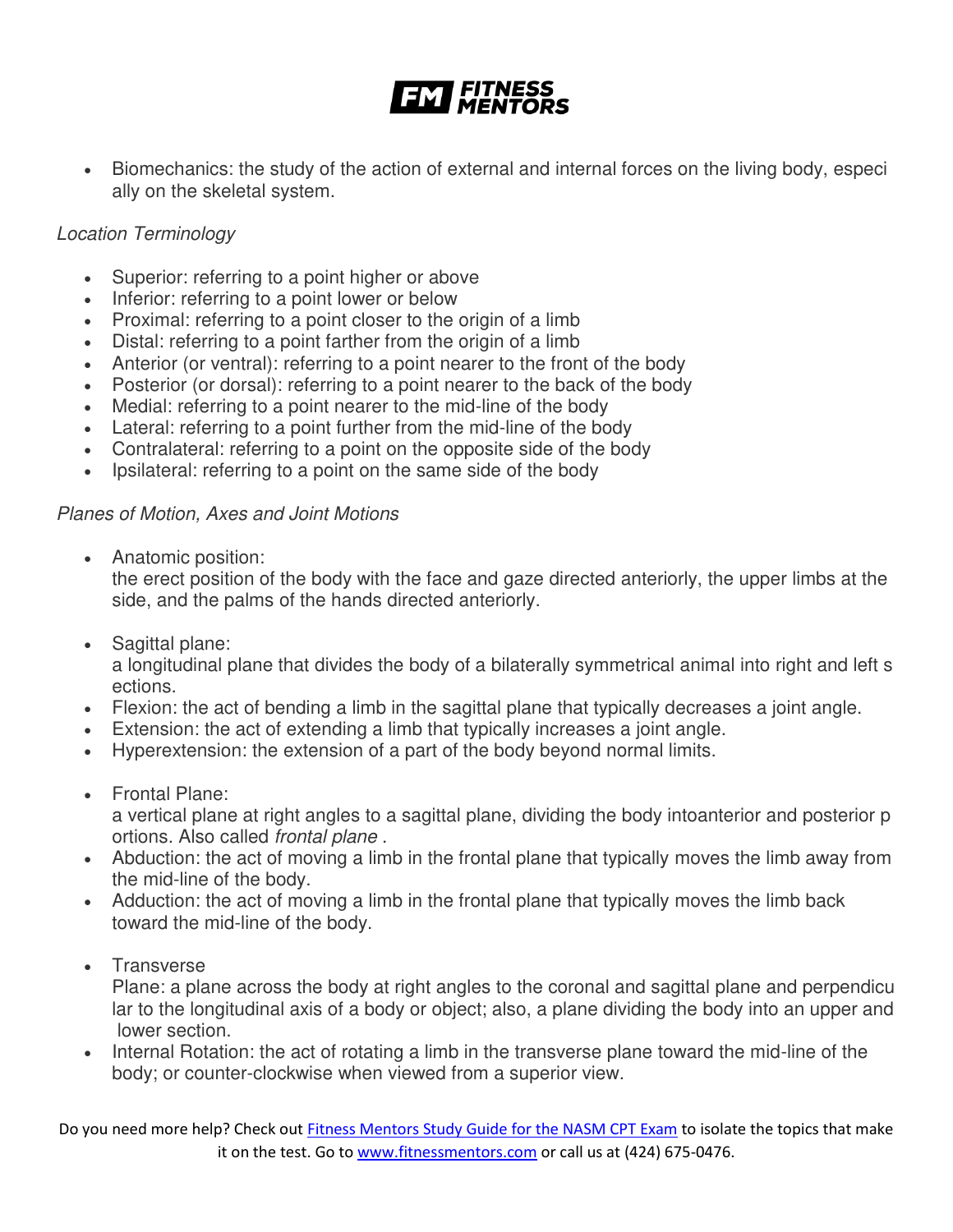# **EXT FITNESS**

- External Rotation: the act of rotating a limb in the transverse plane away from the mid-line of the body; or clockwise when viewed from a superior view.
- Horizontal Abduction: transverse plane movement similar to that of a rear deltoid fly.
- Horizontal Adduction: transverse plane movement similar to that of a chest fly.
- Scapular Retraction: the act of sliding the shoulder blades toward the mid-line of the body.
- Scapular Motion: the act of sliding the shoulder blades away from the mid-line of the body.
- Scapular Depression: the act of sliding the shoulder blades inferiorly
- Scapular Elevation: the act of sliding the shoulder blades superiorly

#### *Muscle Actions*

\*Eccentric

 Eccentric muscle action: when a muscle contraction is accompanied by lengthening muscle tissue.

#### \*Concentric

 Concentric muscle action: when a muscle contraction is accompanied by shortening muscle tissue.

#### \*Isometric

 Isometric muscle action: when a muscle contraction is accompanied by no change in the length of the muscle tissue.

### \*Isokinetic

- Isokinetic muscle action: when a muscle maintains a constant speed during contraction.
- Force: movement that results in the slowing down or speeding up of an object.
- Length-Tension Relationships: optimal length of a muscle results in optimal force production.
- Force-Couple: a group of muscles that work together to produce force on a joint.
- Rotary Motion: rotational movement of the joints.
- Torque: something that produces or tends to produce torsion or rotation; the moment of a force or system of forces tending to cause rotation.

#### *Motor Behavior*

Motor behavior: connecting the mind and body for an optimal performance response.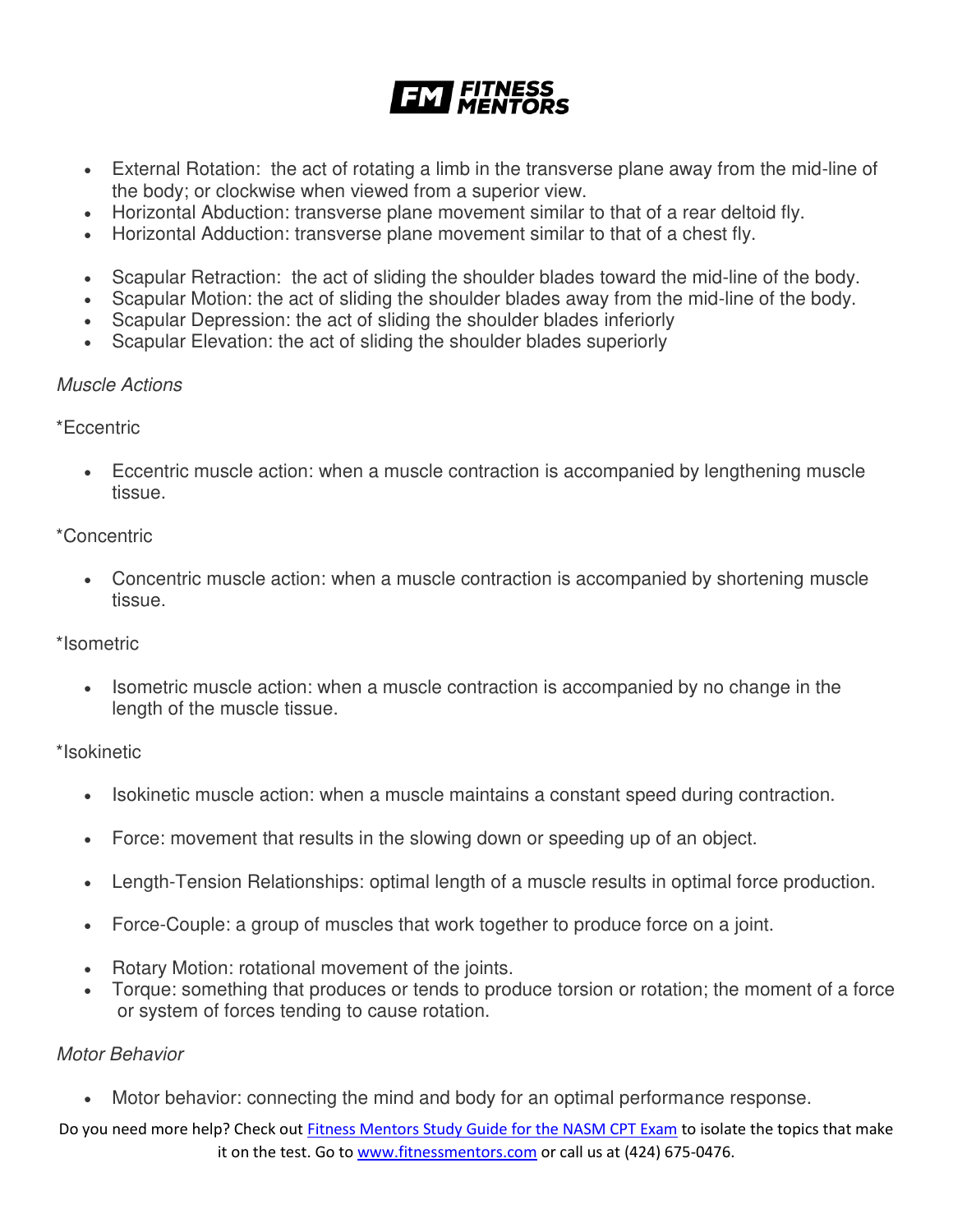![](_page_13_Picture_0.jpeg)

- Motor control: is the process by which humans and animals use their brain/cognition to activate and coordinate the muscles and limbs.
- Motor learning: the process of improving motor skills through practice, with long-lasting changes in the capability for responding.
- Motor development: the growth of muscular coordination in an animal.
- Muscle Synergies: Muscles controlled by the CNS that act to produce the same movement.
- Proprioception: awareness of the position of one's body produced by all sensory receptors.
- Sensorimotor Integration: the cooperation of the nervous and muscular system in gathering and interpreting information and executing movement.

### *Motor Learning*

- Feedback: a biological system in which the output or response affects the input, the sensory system collects input from the motor system to promote the learning of motor skills.
- Internal Feedback: what you feel during or after you have performed or practiced the skill. Your feelings provide you with information about the outcome of your motor response.
- External Feedback: is information you receive about your performance from various sources, usually verbal, visual or written.

![](_page_13_Figure_11.jpeg)

Compare to Figure 5.3 - Three Planes of Motion

# **Compare to Table 5.1 - 5.7 - Planes, Motions, and Axes**

Frontal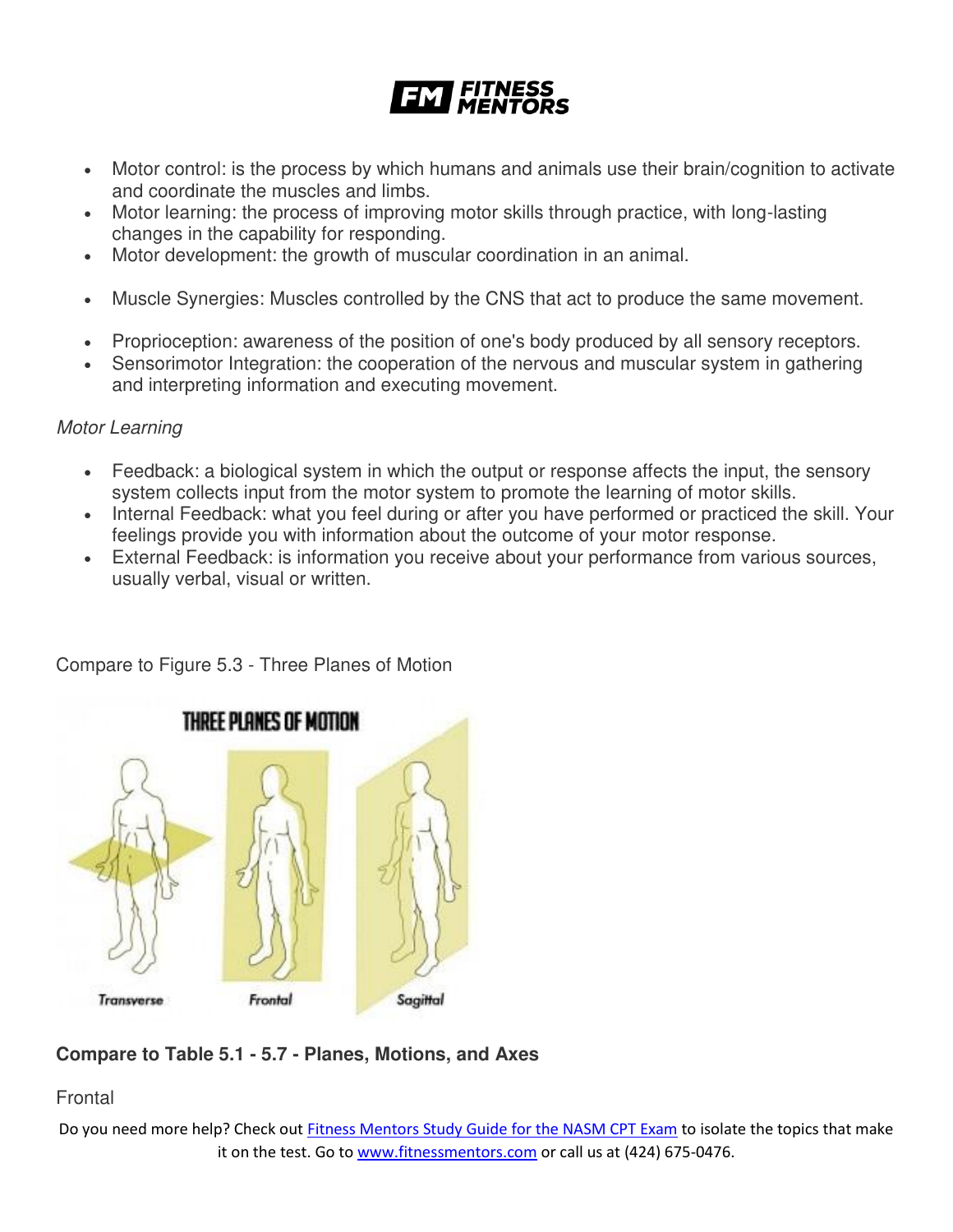![](_page_14_Picture_0.jpeg)

- Divides the body into anterior and posterior portions
- Anterior-Posterior Axis
- Abduction and Adduction

| Plane                | Joint Motion        | Axis of Rotation   | Exercise                                                |
|----------------------|---------------------|--------------------|---------------------------------------------------------|
|                      | Adduction/Abduction |                    | Abduction:                                              |
| Frontal<br>Inversion | Ankle Eversion/     | Anterior-Posterior | <b>Barbell shoulder</b><br>press Cable hip<br>abduction |
|                      |                     |                    | Adduction:                                              |
|                      | Lateral Flexion     |                    | Pull up, Cable hip<br>adduction                         |

**Transverse** 

- Divides the body into top and bottom portions
- Longitudinal or vertical axis
- Movements include all rotation, pronation, supination, horizontal abduction and adduction.

| Plane                   | Joint Motion                                                                                                         | Axis of Rotation                    | Exercise                                                                                                                                                          |
|-------------------------|----------------------------------------------------------------------------------------------------------------------|-------------------------------------|-------------------------------------------------------------------------------------------------------------------------------------------------------------------|
| Transverse              | <b>Internal Rotation</b><br><b>External Rotation</b><br>8<br>Horizontal<br>Adduction<br>Horizontal<br>Abduction<br>& | Longitudinal<br>or<br>Vertical      | Internal Rotation:<br><b>Band Internal</b><br>Rotation<br>Trunk Rotation:<br>Wood chop<br>Horizontal<br><b>Adduction: Cable</b><br><b>Chest Fly</b><br>Horizontal |
| Pronation<br>Supination |                                                                                                                      | Abduction: Rear<br>delt fly machine |                                                                                                                                                                   |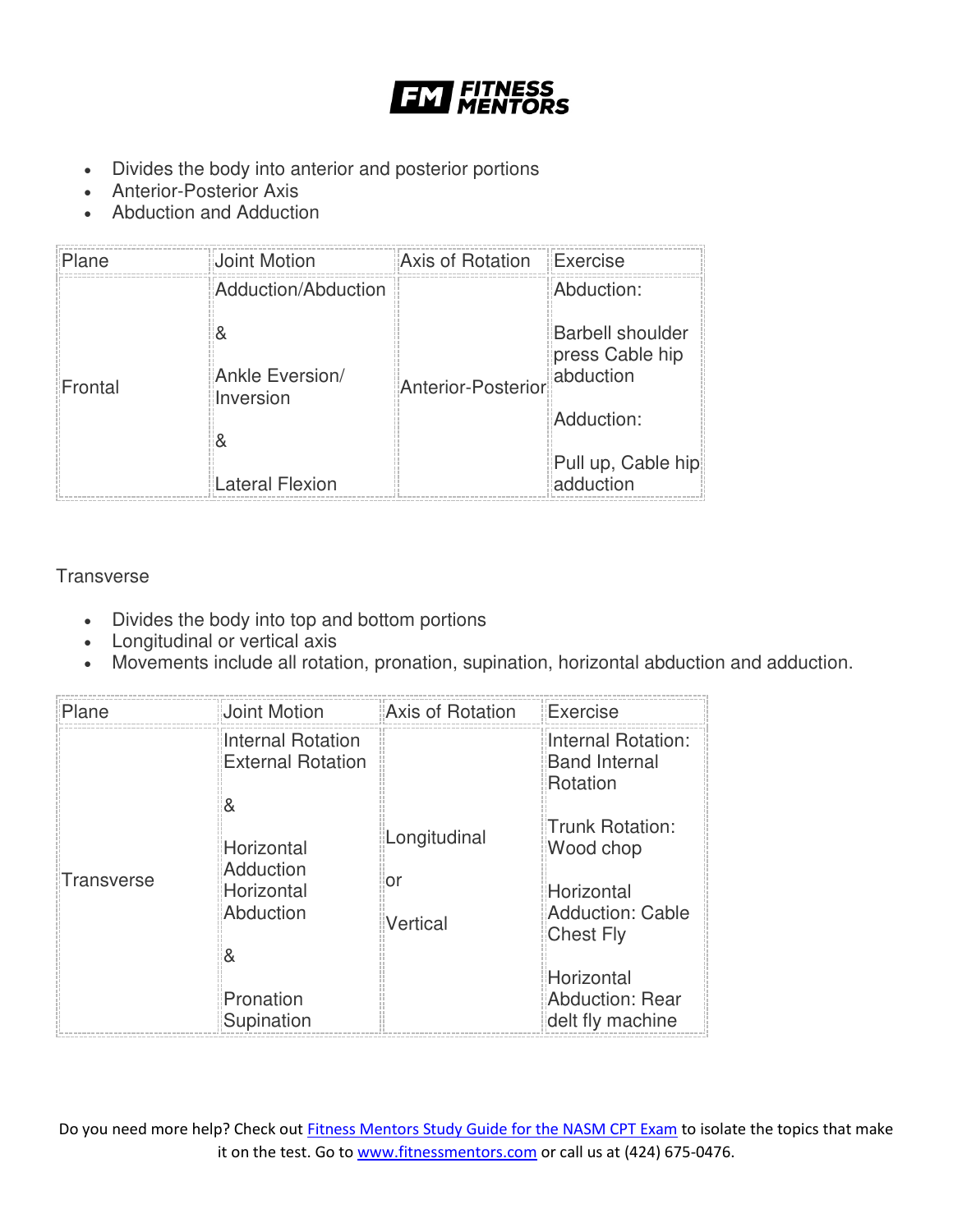![](_page_15_Picture_0.jpeg)

# **Sagittal**

- Divides the body into left and right halves
- Coronal or medial-lateral axis
- Flexion and extension

| Plane    | Joint Motion | Axis of Rotation Exercise |                                                    |
|----------|--------------|---------------------------|----------------------------------------------------|
|          |              |                           | Flexion:                                           |
|          | Flexion      | Medial-Lateral            | Hamstring curl<br><b>Barbell curl</b>              |
| Sagittal | &            | A.K.A.                    | Extension:                                         |
|          | Extension    | Coronal                   | Quad Extension,<br><b>Triceps Skull</b><br>Crusher |

# **Compare to Table 5.3 - Common force couples**

| Muscles                                                                      | Movement Created              |
|------------------------------------------------------------------------------|-------------------------------|
| Shortening of the biceps brachii,<br>brachioradialis, and brachialis         | Elbow flexion in a Bicep Curl |
| Shortening of the Psoas major<br>and minor, rectus femoris and<br>illiacus   | Hip Flexion in a leg lift     |
| Shortening of the Pectoralis<br>Major, Subscapularis and<br>latissimus dorsi | Shoulder internal rotation    |

Different muscles pull from different angles but all work to produce the same joint movement. The biceps, brachioradialis and brachialis muscle all insert into different locations, but all work to flex the elbow.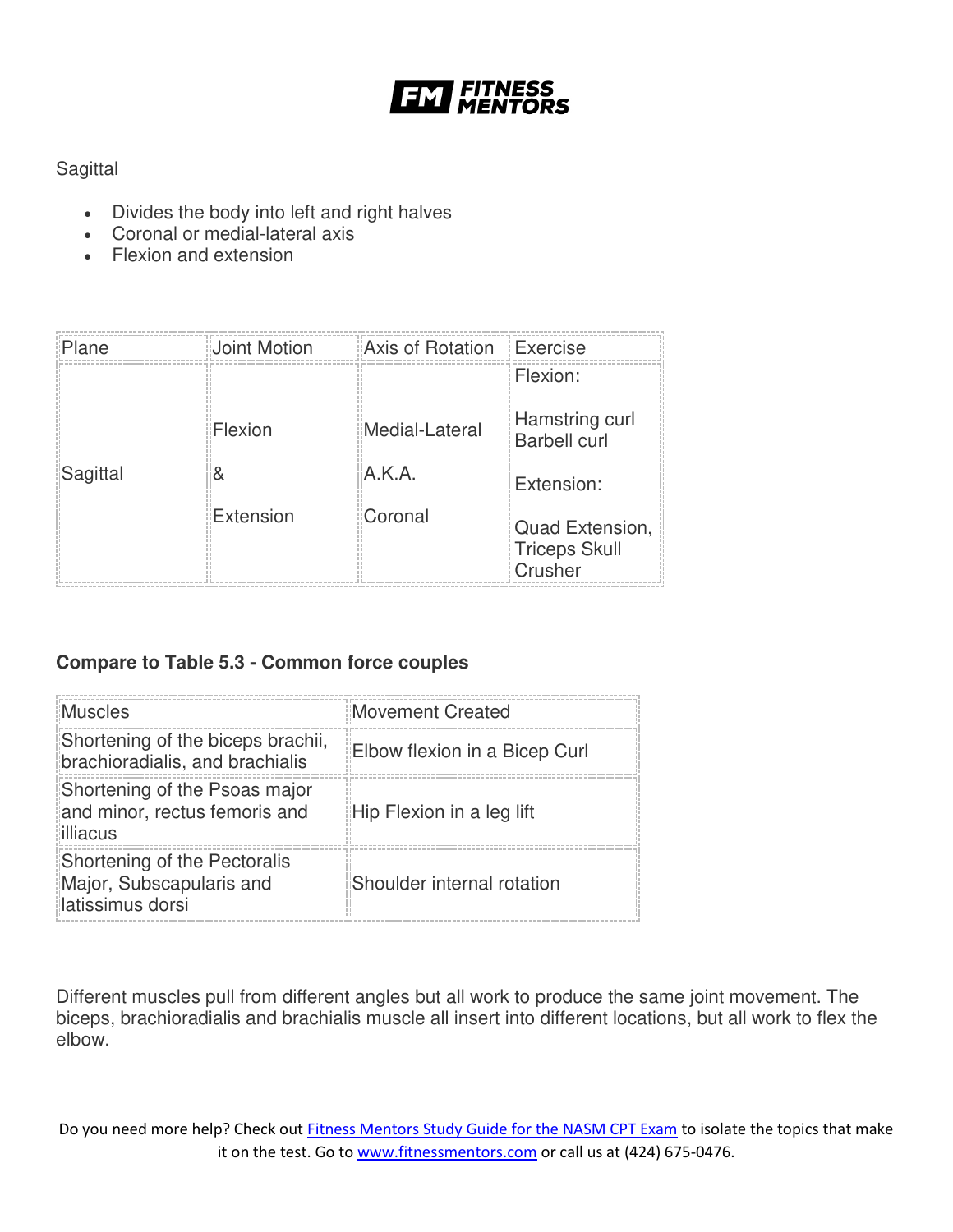# *'ITNESS*

# **Compare to Figure 5.15 - Levers**

![](_page_16_Figure_2.jpeg)

There are three types of levers.

A first-class lever is a stick where the fulcrum is between the weight and the energy moving the weight (your hands, for example). Some common first-class levers are see-saws, crowbars, pliers, scissors (which use two first-class levers together), and a hammer pulling a nail.

A second-class lever is a stick where the fulcrum is at one end of the stick, you push on the other end, and the weight is in the middle of the stick. Some common second-class levers are doors, staplers, wheelbarrows, and can openers.

A third-class lever is a stick where the fulcrum is at one end of the stick, you push on the middle, and the weight is at the other end of the stick. With a third-class lever, you have to put in more energy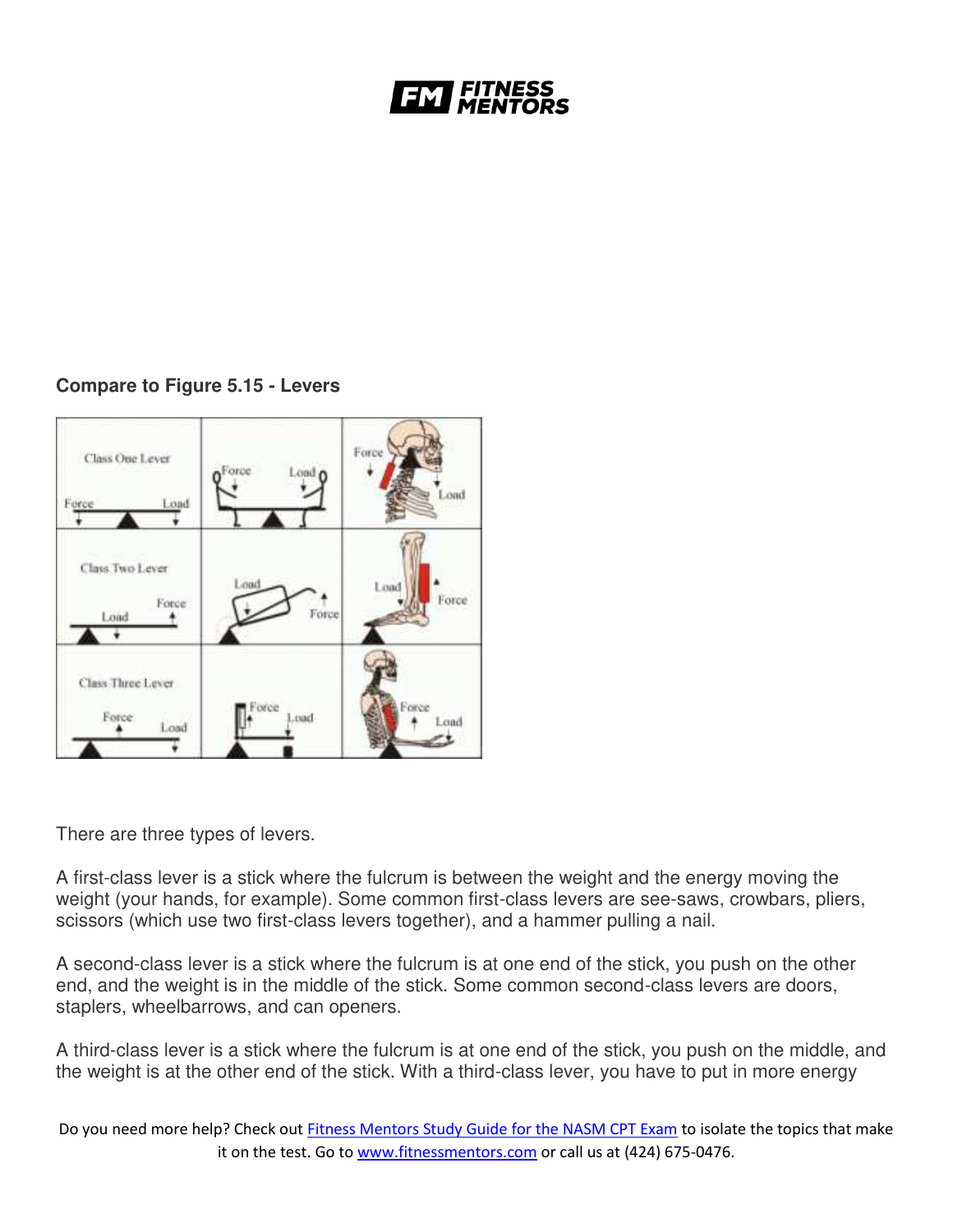# **EXT FITNESS**

than you would just lifting the weight, but you get the weight to move a longer distance in return. Some common examples are a broom, a hoe, a fishing rod, a baseball bat, and our own human arms.

#### **CHAPTER 6**

Memorizing all of the below can be tough. Find out what you need to know in our Study Guide for the [NASM CPT Exam.](https://www.fitnessmentors.com/nasm-cpt-exam-study-guide/)

Compare with Table 6.1 - Guidelines for Health and Fitness Professionals

This table shown in the book discusses the guidelines for health and fitness professionals by displaying what a trainer should do if the client's health is of high-risk.

What should not be done:

- Counsel Clients
- Diagnose Injuries or Conditions
- Physical therapy or rehabilitation
- Give detailed diets / meal plans

What should be done:

- Coach Clients
- Identify past injuries and limit your exercises for the injury
- Recommend client to speak and get medical advice from physician
- General Nutrition Knowledge and refer them to a dietitian or nutritionist for detailed diets

#### Referenced

from: http://www.exerciseismedicine.org/assets/page\_documents/ExPro\_Action\_Guide.pdf

#### **Compare to Figure 6.1 - Subjective vs. Objective information**

Gathering information is very important before starting any kind of workout program with a client. You want to know about their current and past state of health. Ask questions and note their answers to determine subjective information and perform assessments to determine objective information.

Subjective Information

- General Medical History
- Occupation
- Lifestyle (Hobbies, Diet, etc.)
- Personal Information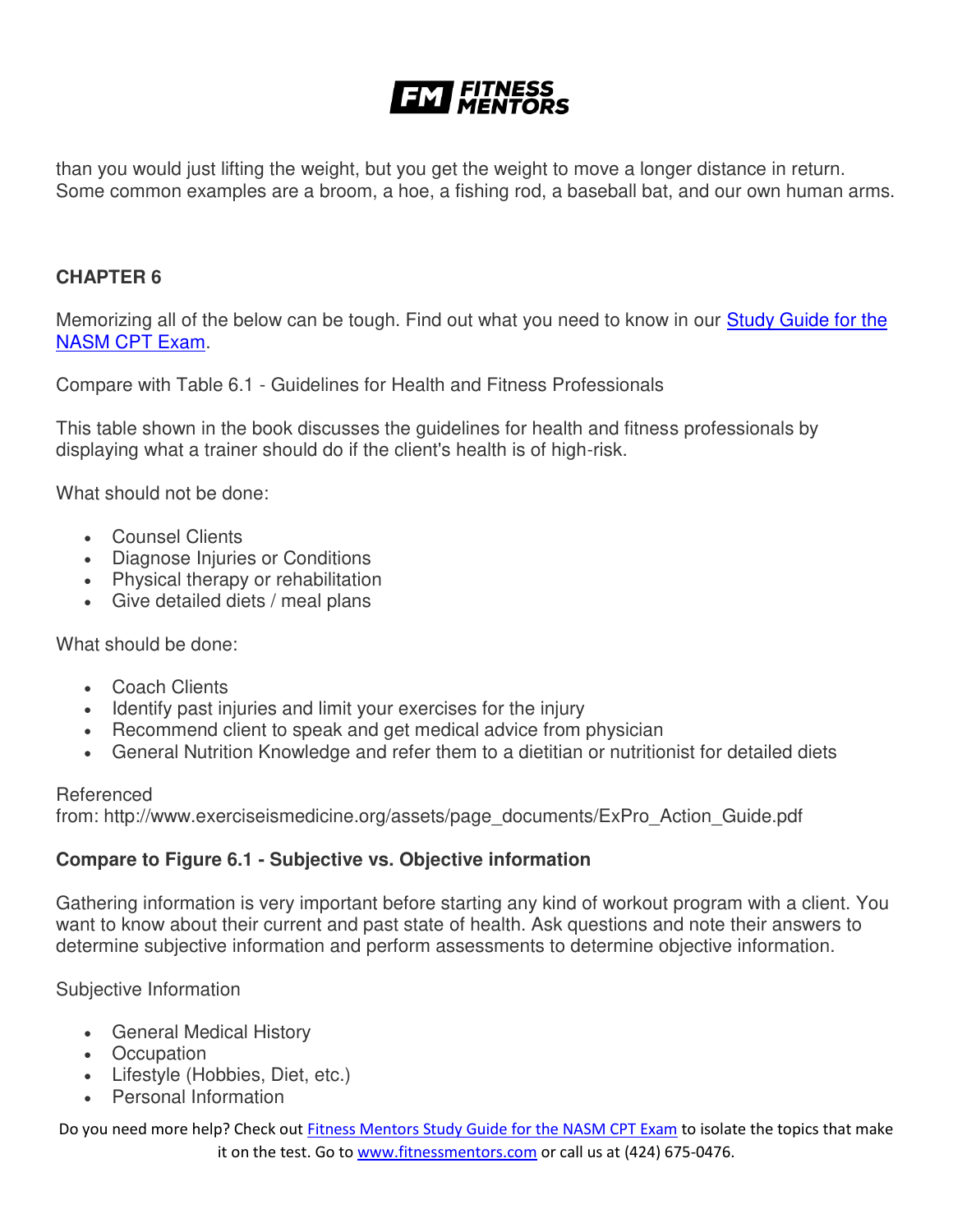![](_page_18_Picture_0.jpeg)

Objective Information

- Body Analysis
- Blood Pressure
- Performance Assessments
- Postural Assessments
- Cardiorespiratory Assessments

Referenced from: Sports Medicine Essentials, 3rd ed. by Glover

# **Compare with Figure 6.2 - Sample Physical Activity Readiness Questionnaire**

The physical activity readiness questionnaire also known as the PAR-Q is design to get the clients to answer specific health history questions. It will also give you the information needed for you to determine the possible risk of exercising with the client. If a client answers yes to any of the 7 questions on this form, they must acquire a doctors written permission to begin exercising with you.

Check out a PAR-Q here: http://sportsmedicine.about.com/od/fitnessevalandassessment/qt/PAR-Q.htm

# **Compare with Figure 6.3 - Sample Questions: client occupation**

Occupational questions are asked to determine the amount of influence someones job has on their posture.

- Sitting causes tightness in the hip flexors and rounding of the upper back.
- High heels cause tightness in the calf musculature.
- Repetitive movements refers to the shoulder impingement caused by doing physical work over head. (Construction, electrician, volleyball player)
- Stress may cause shortening of the scalenes and upper trapezius creating upper crossed syndrome.

# **Compare with Figure 6.4 - Sample Questions: client lifestyle**

Lifestyle questions give the trainer a chance to note what interests the client has in their everyday life. Recreational activities and active hobbies can be included in their cardiorespiratory training program.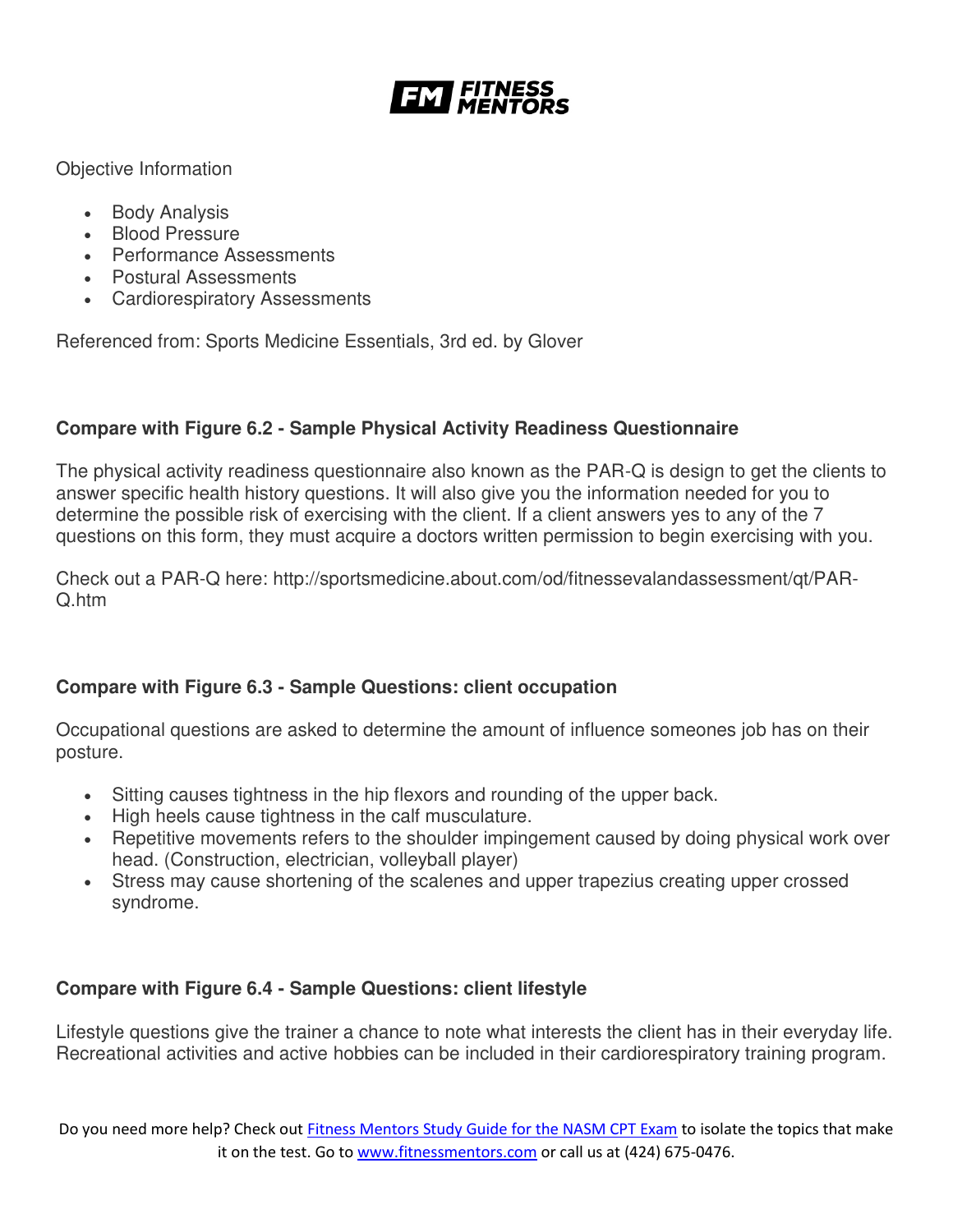![](_page_19_Picture_0.jpeg)

### **Compare with Figure 6.5 - Sample Questions: client medical history**

Medical history allows the trainer to gauge the risk of any health related issues the client may be dealing with.

Pain should be noted and an exercise program should account for that pain.

Surgeries may limit range of motion or cause joint instability.

Chronic disease may need to be accounted for with all exercises.

Medications may affect exercise variables such as intensity.

# **Compare with Table 6.2 & Table 6.3**

Table 6.2 & Table 6.3 show how common medications effect blood pressure and heart rate as well as show you the basic functions of the medications. It is reminded that as a personal trainer this is not our job to educate the client on any usage and effects of these prescribed medications.

Common Medication you will come across with potential clients are:

Antidepressants, Beta-Blockers, Calcium-channel blockers, Digitalis, Thyroid Medication, Nitrates, Diuretics, Bronchodilators, Vasodilators

Learn More Here: http://www.exrx.net/ExInfo/Medications.html

### **Heart Rate and Blood Pressure Assessments**

Heart Rate can be recorded on the thumb-side of the wrist (radial pulse; preferred) or on the neck (carotid pulse, use with caution).

Blood pressure is measured using an aneroid sphygmomanometer which consists of an inflatable cuff, a pressure dial, a bulb with a valve and a stethoscope. It is highly recommended that anyone including personal trainers take a professional course in blood pressure assessment before assessing blood pressure with any clients.

See examples of all assessments here: http://www.exrx.net/Testing.html

Target Heart Rate Training Zones & Max Heart Rate Formula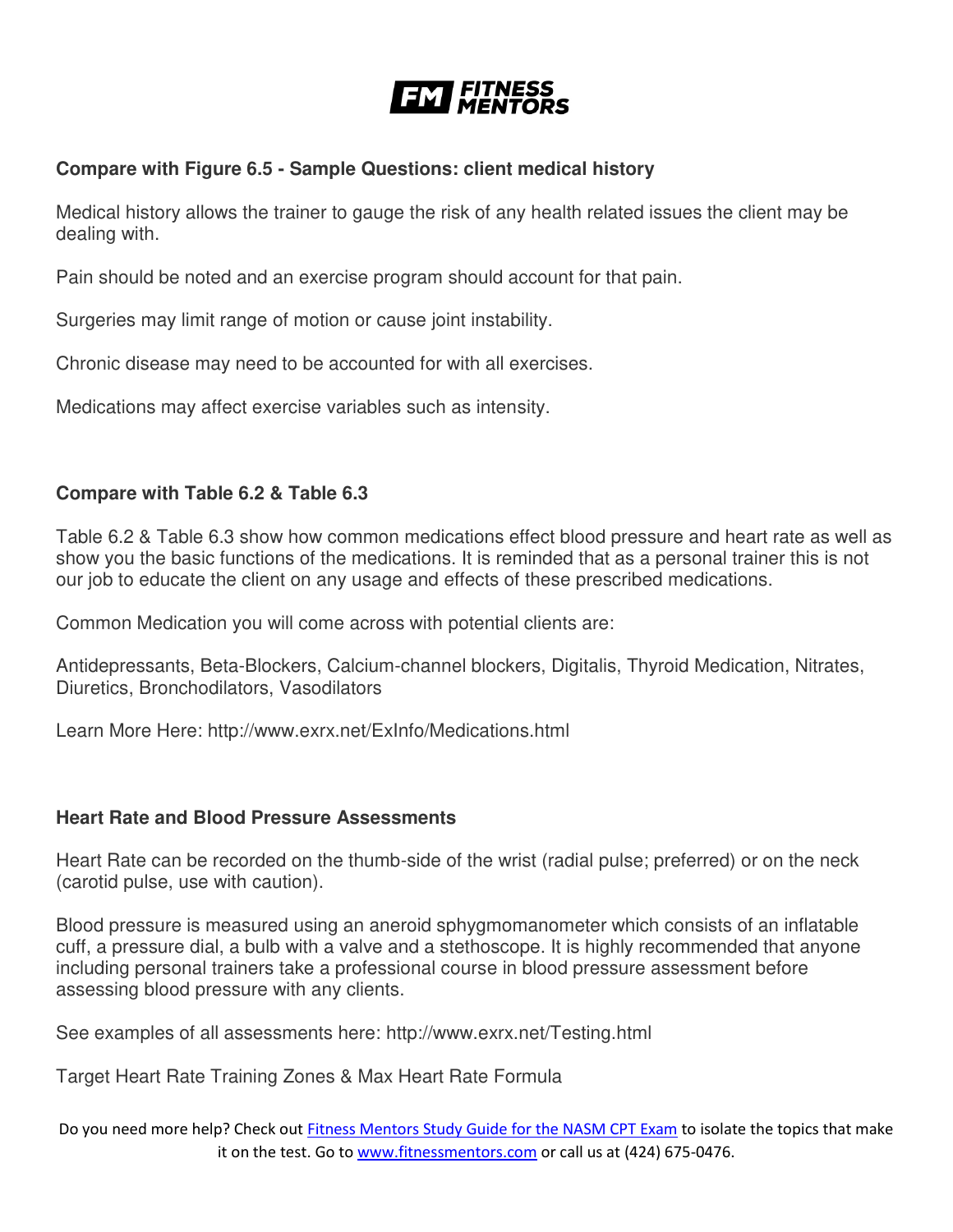220 - age = Predicted max heart rate. Multiply by the suggested HR training zone of anywhere from 65-95% of Predicted HR max.

Training Zone One = Builds aerobic base and aids in recover

Training Zone Two = Builds aerobic endurance

Training Zone Three = Builds high end work capacity that is mainly anaerobic.

Reference: http://www.active.com/fitness/articles/calculate-your-training-heart-rate-zones?page=2

### **Body Composition Assessments**

There are many methods used to estimate one's body composition.

- Skin Fold: Measurements are taken at different site on the right side of the body whole person stands straight but relaxed. The width of the skin fold is measured in millimeters with a specially calibrated caliper. The total for each site in marked and its added up to determined the person overall body composition.
- Bioelectrical Impedance: Better known as a Body Fat Analysis is a device that measures the strength and speed of the electrical signal sent through the body. It uses this measurement and information such as height, weight and gender to predict how much body fat a person has.
- Underwater Testing: Is a technique for measuring the mass per unit volume of a living person's body.

Refer to http://www.exrx.net/Testing/BodyCompSites.html for great skinfold site description.

#### **Circumference Measurements**

Circumference measurements measure the outer surface of the body which includes all tissue. They are some benefits in using the circumference measurement, which included tracking the progress of the clients loss (in inches), can be more comfortable to use on overweight clients, easy to afford, easy to record and not hard to learn the technique or make a mistake on it.

Measurements of the following areas are suggested:

- 1. Neck
- 2. Chest
- 3. Waist
- 4. Hips
- 5. Forearm
- 6. Thighs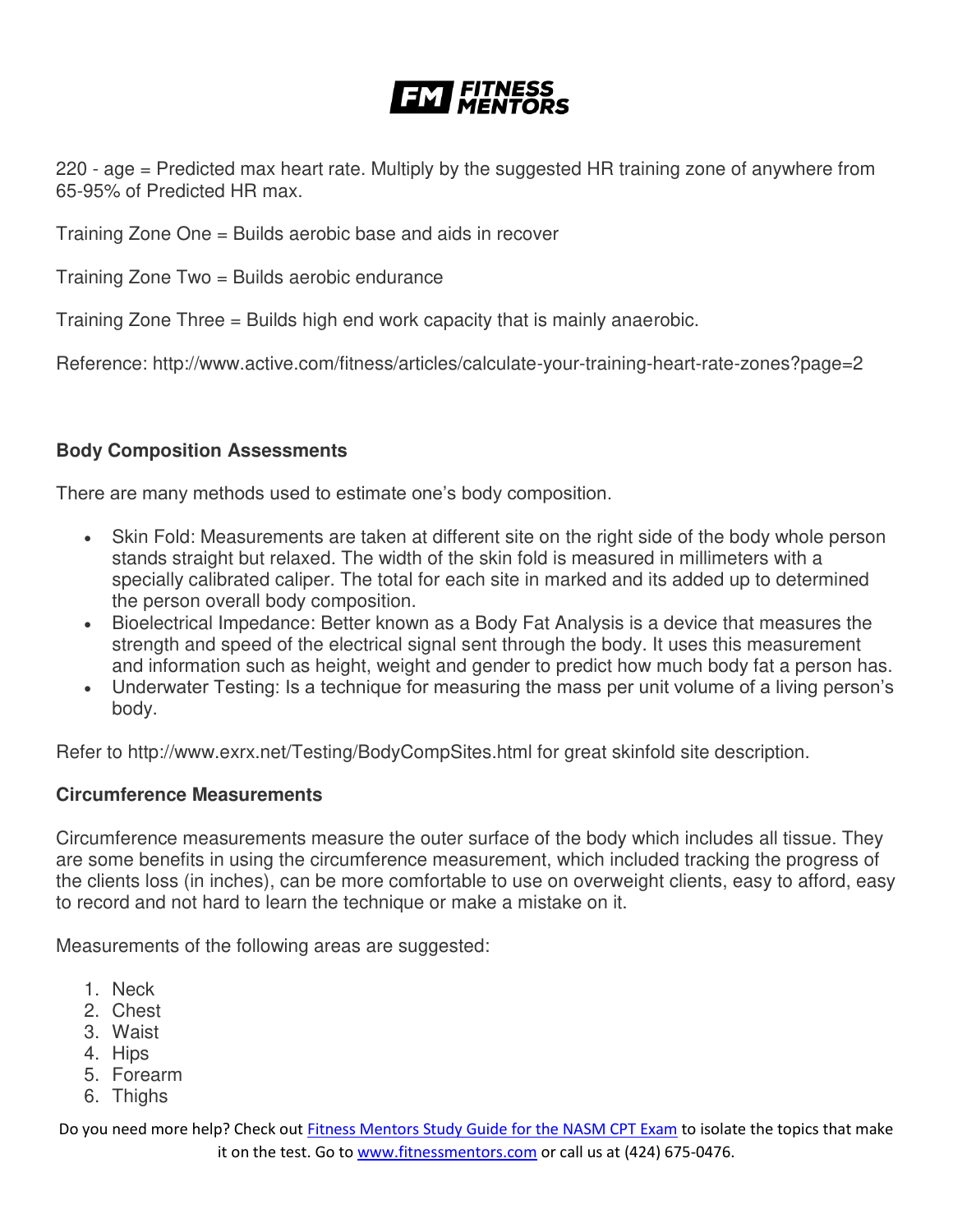![](_page_21_Picture_0.jpeg)

- 7. Calves
- 8. Arms

References: http://www.exrx.net/Testing/Circumferences.html

#### **Body mass index (BMI)**

BMI can be used to screen patients because the test is simple, correlates to fatness, and applies to both men and women. The BMI may not apply to some individuals with more than normal muscle mass and acceptable levels of body fat.

| < 18.5                     | underweight    |
|----------------------------|----------------|
| 18.5 <sub>to</sub><br>24.9 | healthy        |
| 25 to 29.9                 | overweight     |
| 30 to 34.9 Obesity         |                |
| >35                        | Severe obesity |
|                            | Daaaammmnnn    |

Know the above ranges provided by http://www.exrx.net/Calculators/BMI.html

# **YMCA 3-Minute Step Test - [pg 130]**

This is a cardiorespiratory assessment to estimate and individual's cardiorespiratory fitness level. It is done in the time period of 3 min. The first thing you must have is 12-inch step and the client will begin to step up and down at 96 steps per minute. Having a metronome will come in handy to give the client a beat to follow along for the 3 minutes they will be performing this test. As the 3 minutes finish you must immediately find the recovery pulse, write it down and then refer to the text to determine the appropriate heart rate zone to start them at.

### **Rockport Walk Test - [pg 131]**

This is another kind of cardiorespiratory assessment set to estimate a cardiovascular starting point. You will need to note your client's weight, age, gender at first before starting. Once you got all that noted you will need to go to a treadmill in where you will explain to your client that they will need to walk and only walk a mile as fast as they can. No jogging or running, the must walk as fast as they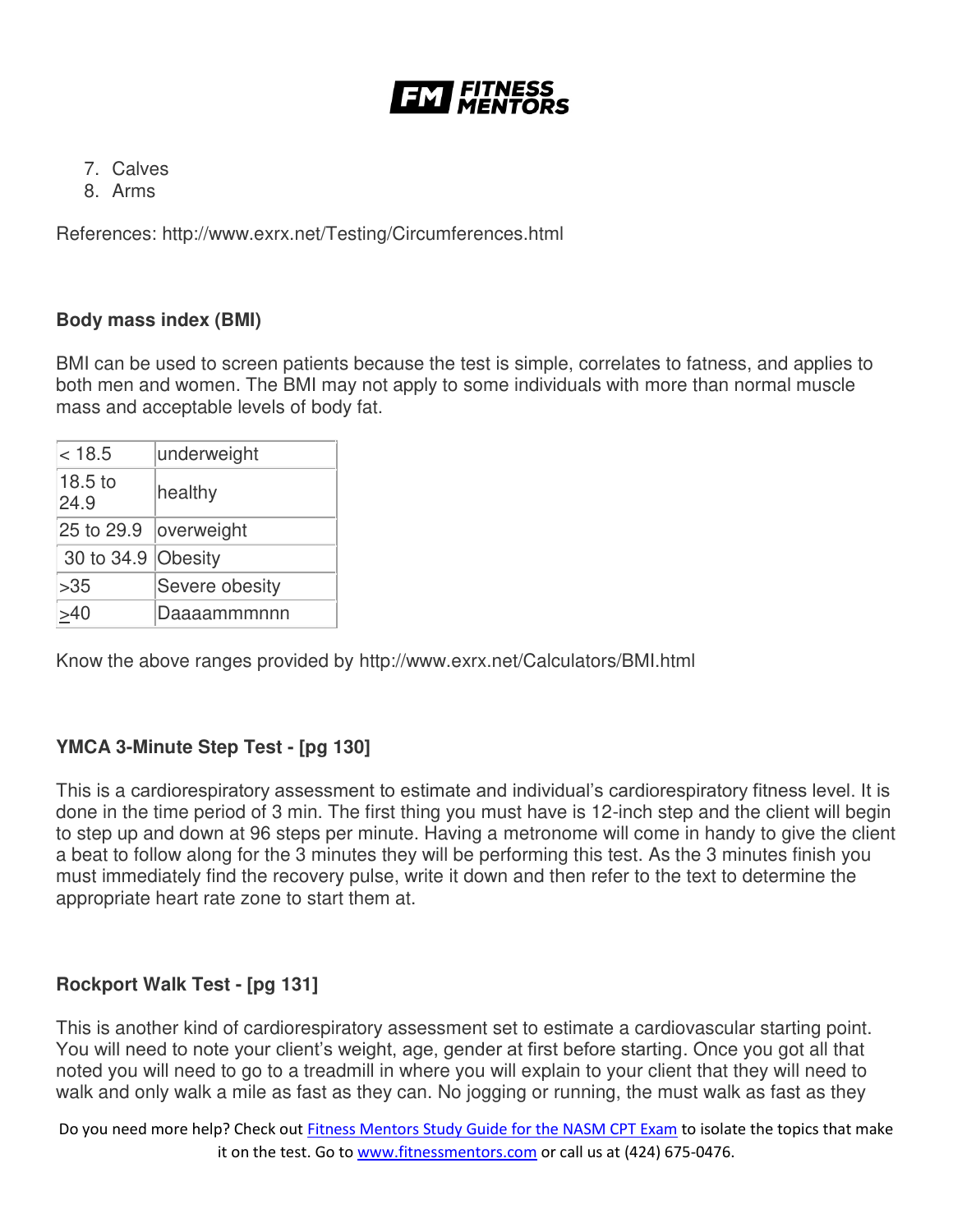can for a mile. As they do that take note at the time they finish and immediately have them step off to the side so that you may record the heart rate. Now you have everything you need to determine the clients V02 score by using the following formula.

132.853 - (0.0769 x Weight) - (0.3877 x Age) + (6.315 x Gender) - (3.2649 x Time) - (0.1565 x Heart Rate) = Vo2 score (Reference: http://www.brianmac.co.uk/rockport.htm)

Use the following calculator for a quick determination of the clients score: http://www.exrx.net/Calculators/Rockport.html

### **Compare with Table 6.9 - Pronation Distortion Syndrome**

Pronation distortion syndrome is characterized by flattened feet and adducted knees. Pronation Distortion Syndrome can lead to pain and injury of the low-back and lower extremeties, especially ACL injuries.

Short Muscles

- gastrocnemius
- soleus
- paroneals
- adductors
- iliotibial band
- hip flexor comples
- bicep femoris (short head)

Lengthened Muscles

- Anterior and Posterior tibialis
- vastus medialus
- gluteus maximus/ medius
- hip external rotators

Probable Injuries

- Plantar fasciitis
- Posterior tibialis tendinitis (shin splints)
- low back pain

Reference: http://goldenfitness11.blogspot.com/2013/05/pronation-distortion-syndrome-and-how.html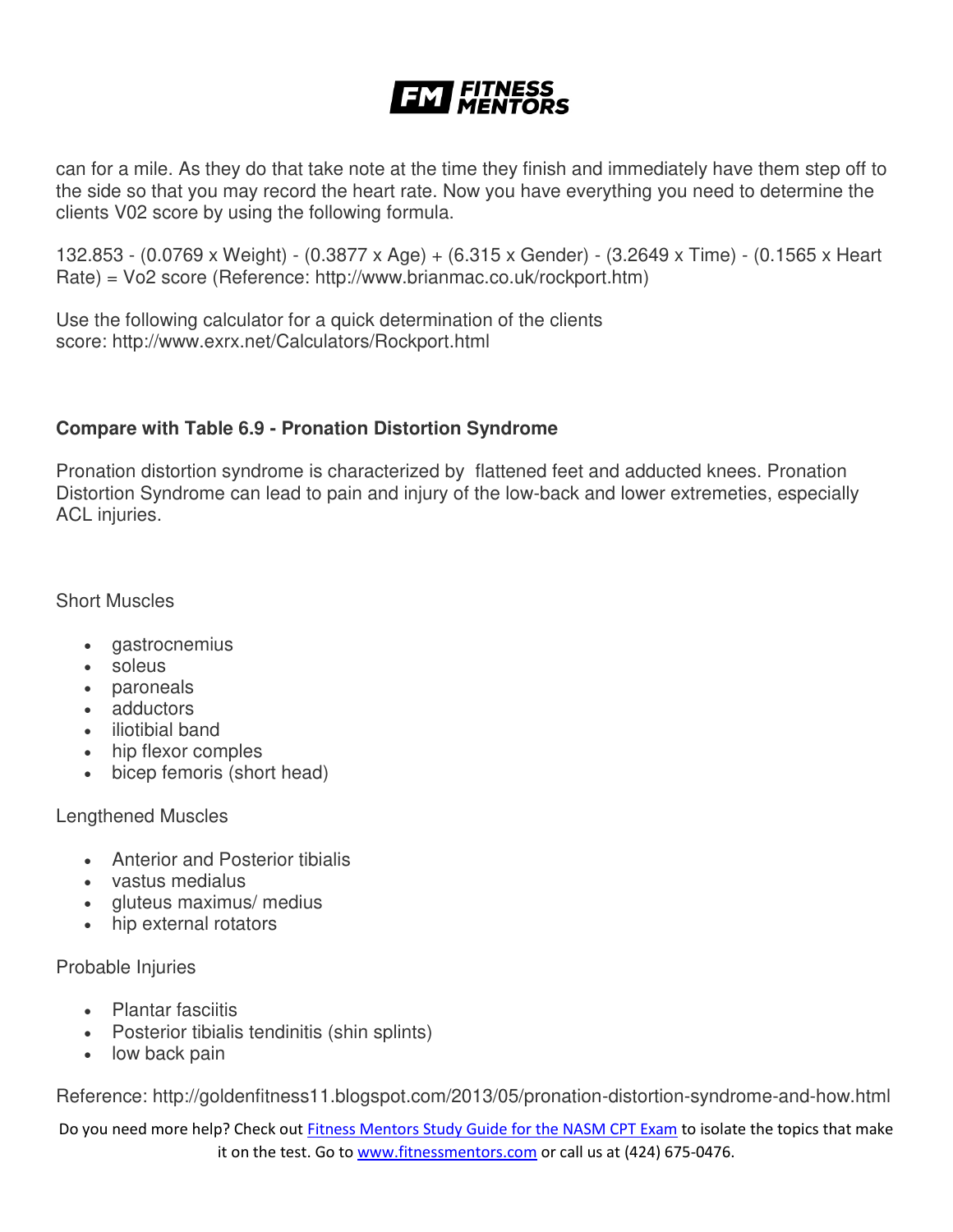![](_page_23_Picture_0.jpeg)

#### **Compare with Table 6.10 - Lower Crossed Syndrome Summary**

Lower-Crossed Syndrome (LCS) is also referred to as distal or pelvic crossed syndrome. In LCS, tightness of the thoracolumbar extensors on the dorsal side crosses with tightness of the iliopsoas and rectus femoris. Weakness of the deep abdominal muscles ventrally crosses with weakness of the gluteus maximus and medius. This pattern of imbalance creates joint dysfunction, particularly at the L4-L5 and L5-S1 segments, SI joint, and hip joint. Specific postural changes seen in LCS include anterior pelvic tilt, increased lumbar lordosis, lateral lumbar shift, lateral leg rotation, and knee hyperextension. If the lordosis is deep and short, then imbalance is predominantly in the pelvic muscles; if the lordosis is shallow and extends into the thoracic area, then imbalance predominates in the trunk muscles.

Reference: Janda 1987, Human Kinetics

#### **Compare with Table 6.11 - Upper Crossed Syndrome**

(UCS) is described as a muscle imbalance pattern located at the head and shoulder regions. It is most often found in individuals who work at a desk or who sit for a majority of the day and continuously exhibit poor posture.

TIGHT

rear neck and side neck

levator scapulae

scalenes

sternocleidomastoid

upper trapezius

shoulder internal rotators

subscapularis

teres major

anterior deltoids

pectoralis major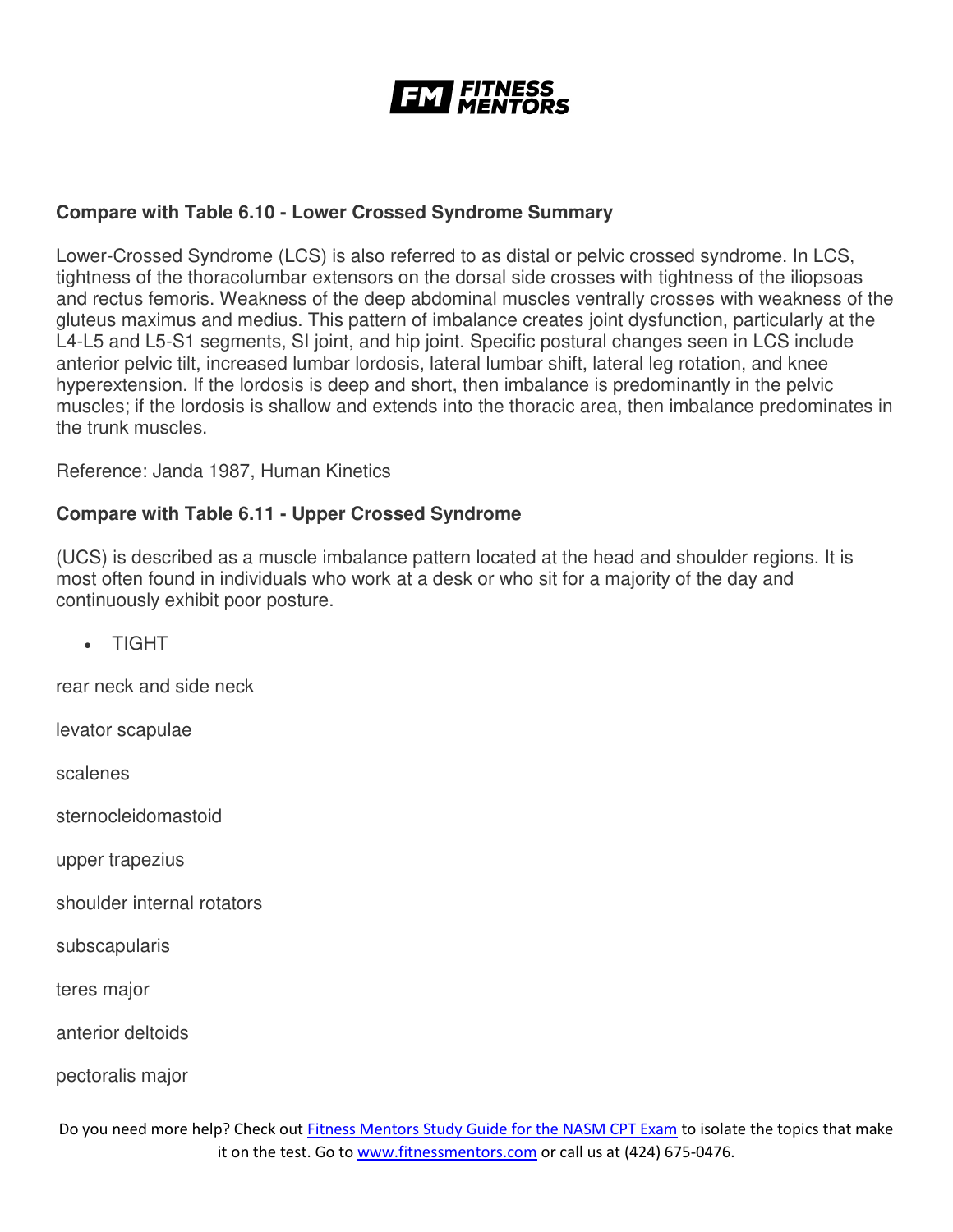![](_page_24_Picture_0.jpeg)

pectoralis minor

WEAK

upper-arm external rotators

infraspinatus

posterior deltoids

teres minor

deep-neck flexors

longus capitis

longus colli

Reference: http://www.yogajournal.com/slideshow/fix-slouch-poses-upper-crossed-syndrome/

### **CHAPTER 7**

### **Compare to Figure 7.10 and Table 7.2 - Integrated Flexibility Continuum and Examples of Stretching**

As a personal fitness trainer you must understand the different types of flexibility training. In the OPT model there are three different types of flexibility training.

Corrective Flexibility: this type of training is used to increase the joints range of motion, correct joint motion and help improve any muscle imbalances and posture. Hold the stretch for 20-30 seconds.

Static Stretching and Self-myofascial release promote this type of flexibility training.

Active Flexibility: this type of training is to prepare muscles for use during exercise. It not only stretches the muscles and tissues but it prepares the muscle by actively warming them up. Take the joint to the end range of motion and hold for 2 seconds; repeat 5 or so times.

Active-Isolated stretching and self-myofascial release promote this type of flexibility training.

Functional Flexibility: this type of training is commonly used in the power level of the OPT model. It has a high demand on the neuromuscular and soft tissue extensibility. Move the joint through a full rand of motion while performing dynamic exercises like a lunge to side bend.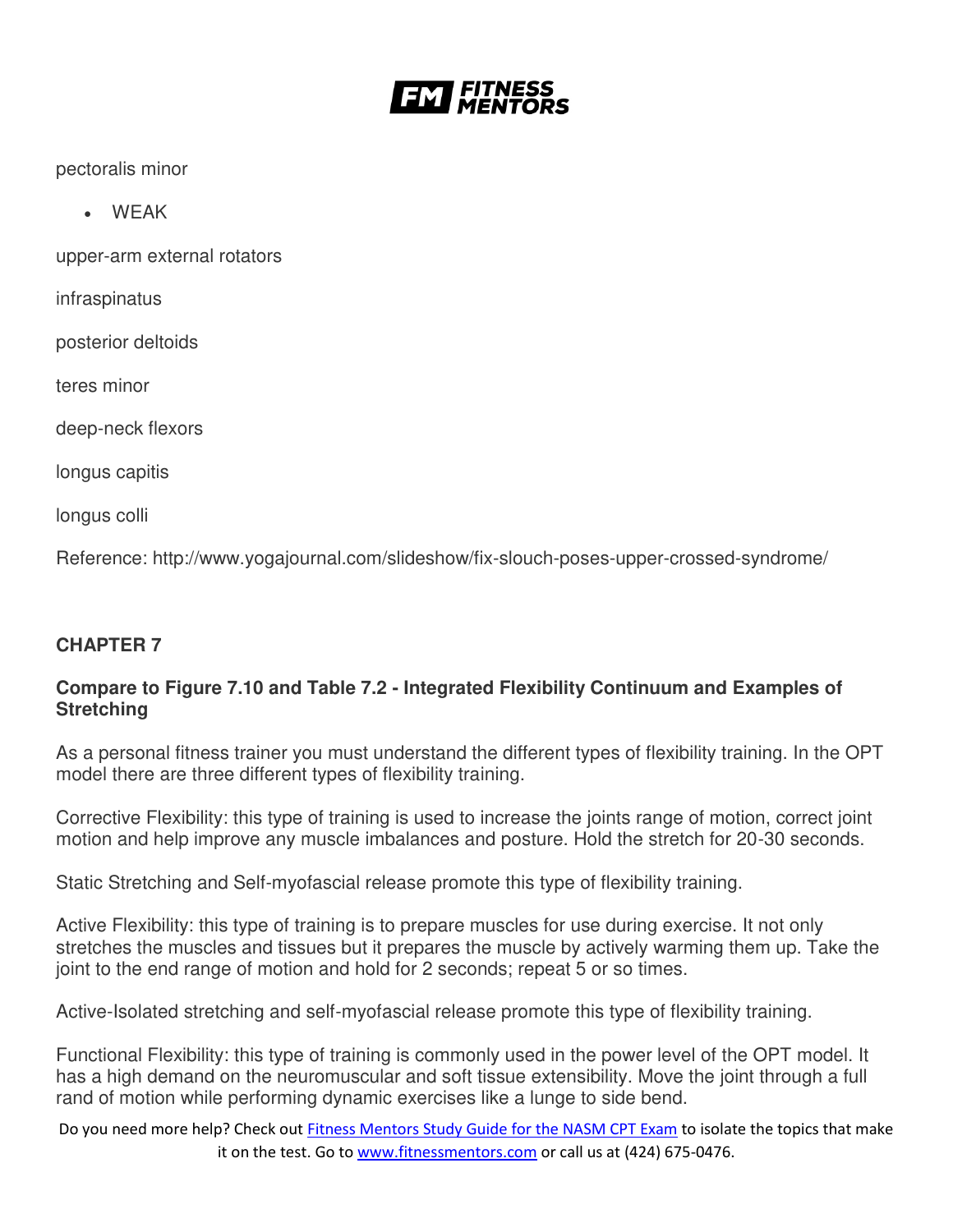![](_page_25_Picture_0.jpeg)

Self-myofascial release and dynamic stretching promote this type of flexibility training.

#### **Compare to Table 7.3 - Static Stretching Summary**

Holding a static stretch for 30 seconds helps to relax the mechanoreceptors of the nervous system via autogenic inhibition, which allows for further ranges of motion to be achieved, acutely and chronically. Using this type of stretching to lengthen tight muscles can help to reduce and prevent postural deviations. The muscle spindle is turned off by stretching this way.

#### **Compare to Table 7.4 - Active Isolated Stretching Summary**

Holding a Active Isolated stretch for 1 to 2 seconds more than five times repetitively uses reciprocal inhibition to lengthen and prepare the muscles for activity in the short term. You can stretch all muscles in this manner, especially the overactive or tight muscles.

### **Compare to Table 7.5 - Dynamic Stretching Summary**

Moving the body through a full range of motion during Dynamic Stretching uses reciprocal inhibition to increase the achievable ROM of the joint. Note the examples of this type of stretching and use it before performing a power level workout.

Mechanoreceptors: The Golgi Tendon Organ and the Muscle spindles are the most important mechanoreceptors to know. GTO responds to muscular tension while the Muscle Spindle responds to the length of a muscle. Think of the Muscle Spindle as what delivers the stretching sensation to your brain.

#### **Compare to Table 7.6 - Muscle Imbalances**

Lots of questions come from this chart on the exam. Memorizing it can be tough. Check out Fitness [Mentors Study Guide for the NASM CPT Exam](https://www.fitnessmentors.com/nasm-cpt-exam-study-guide/) for more insight and how to dominate these questions.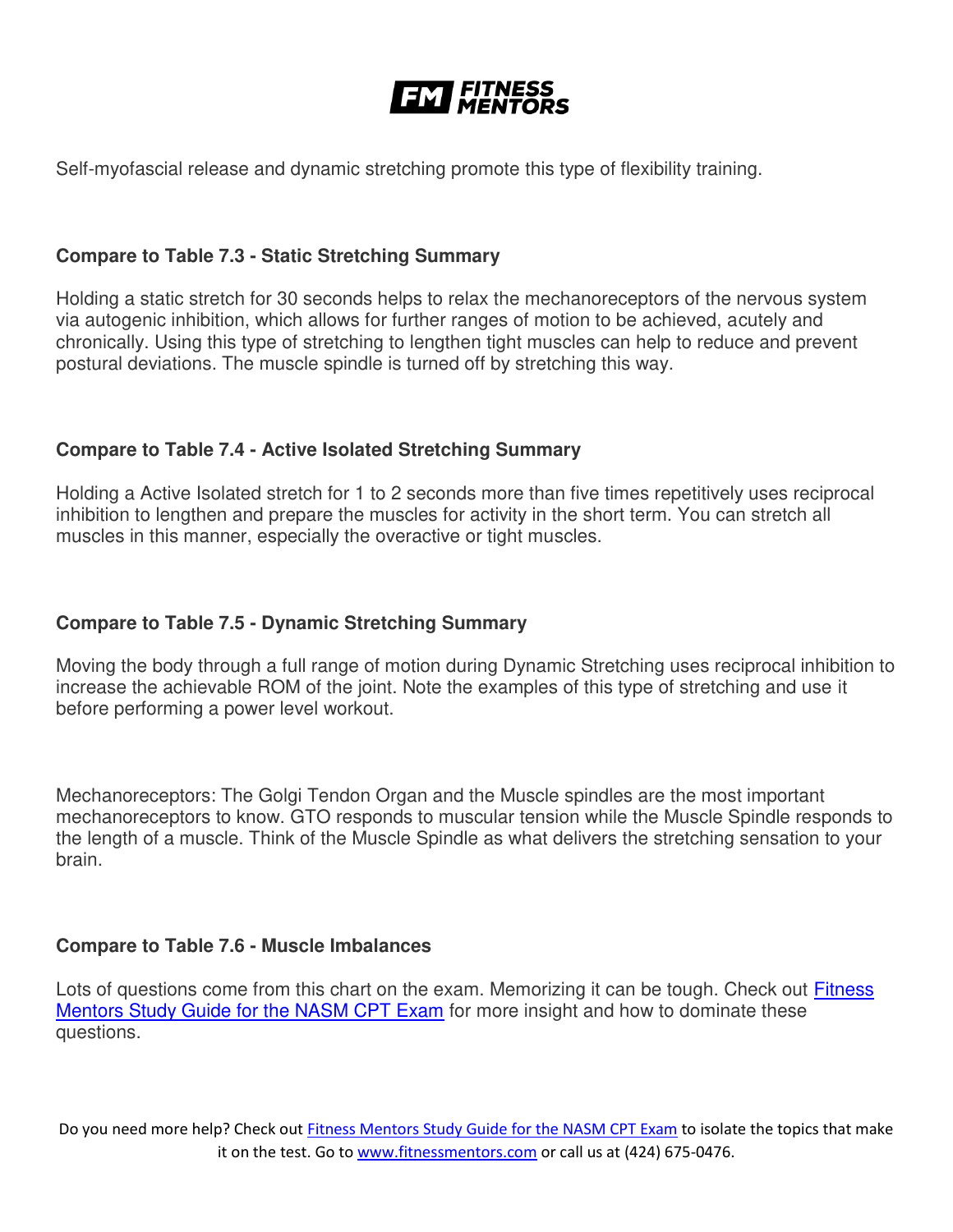![](_page_26_Picture_0.jpeg)

# **CHAPTER 8**

#### **Compare to the Overtraining Page**

Overtraining can be defined by someone who tries to workout beyond the point of being able to recover. Your body needs enough time to recover between exercise bouts. Not only do you need rest days, but also varying the level of intensity is important. This is why the 3 stages have been created to ensure you dont push yourself beyond what you can recover from. The result of overtraining is a decrease in performance and the ceasing of performance improvement, in some situations one can even lose strength and muscle size.

#### **Compare to General vs. Specific Warm Up**

A General Warm up is meant to increase the readiness of the body to perform any and all exercise. It differs from the specific warm up by not targeting a specific area of the body or future movement to be performed. You can think of a specific warm up as a set of push ups before a bench press workout. A general warm up can be thought of as walking or jogging on a treadmill before a circuit training session.

#### **Compare to the Cool Down Phase**

A Cool Down is important to our bodies because it slowly transitions the body back to a state of rest. The benefits of doing a proper cool down are it slowly reduces the heart rate, prevents pooling of blood in the extremities, restores normal body temperature and re-optimizes muscle length.

#### **Compare to FITTE Factors**

#### **FREQUENCY**

Frequency refers to the number of training sessions or activity sessions for a given time frame. The time frame usually consists of a week. But, depending on the client and his or her goals, it may be one workout a day, a month, or a year. For general health requirements the recommended frequency of activity is preferably every day of the week, for small quantities of time. For improved fitness levels, the frequency is three to five days a week.

#### **INTENSITY**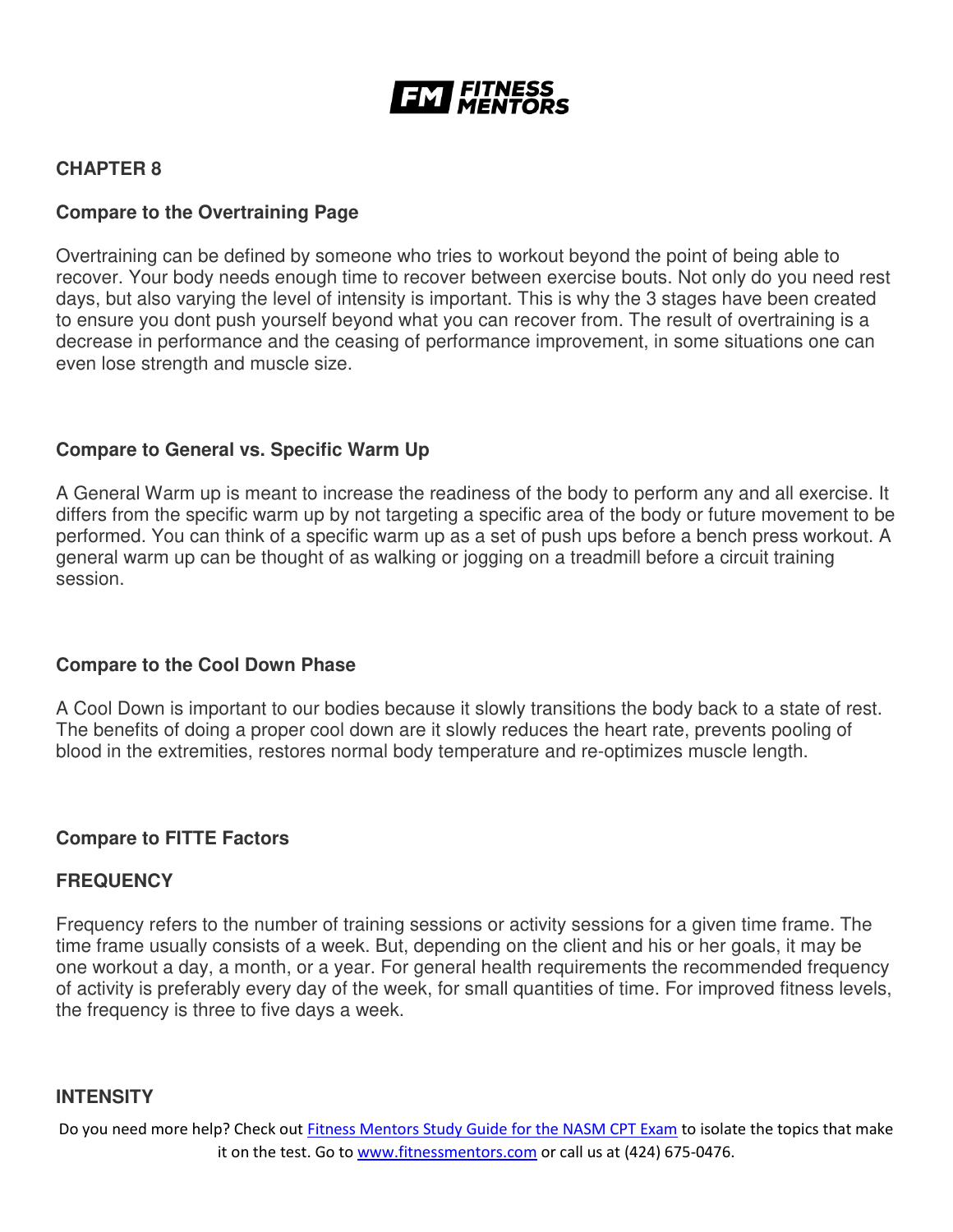Intensity refers to the level of demand the activity places on the body. This is usually measured by heart rate. For general health requirements moderate intensity is preferred. This would be perceived as enough demand to increase heart and respiratory rates, but not cause exhaustion or breathlessness. Levels range from 65 to 95% of maximal heart rate (HR max).

#### **TIME**

Time refers to the length of time engaged in the activity. This is usually measured in minutes. For general health requirements, approximately 30 total minutes a day for 5 days a week is recommended.

### **TYPE**

Type refers to the mode or activity used. This can be virtually any activity. For general health requirements, this may consist of:

- Using stairs
- Parking farther from the desired location
- Mowing the yard
- Raking leaves

For improved fitness levels, this may consist of:

- Treadmill, stationary bike, stepper, ARC trainer
- Aerobics class
- Sports
- Weight training

### **ENJOYMENT**

Enjoyment refers to the amount of pleasure derived from the activity by the client. One of the most important components of a properly designed training program is that it must be enjoyable. This means that the program and its activities must coincide with the personality, likes, and dislikes of the client. This ultimately translates into compliance, and that will equal results.

Reference: http://www.metropolitan-fitness.com/blog/2012/03/18/The-FITTE-Factors-General-Guidelines-for-Cardiorespiratory-Training.aspx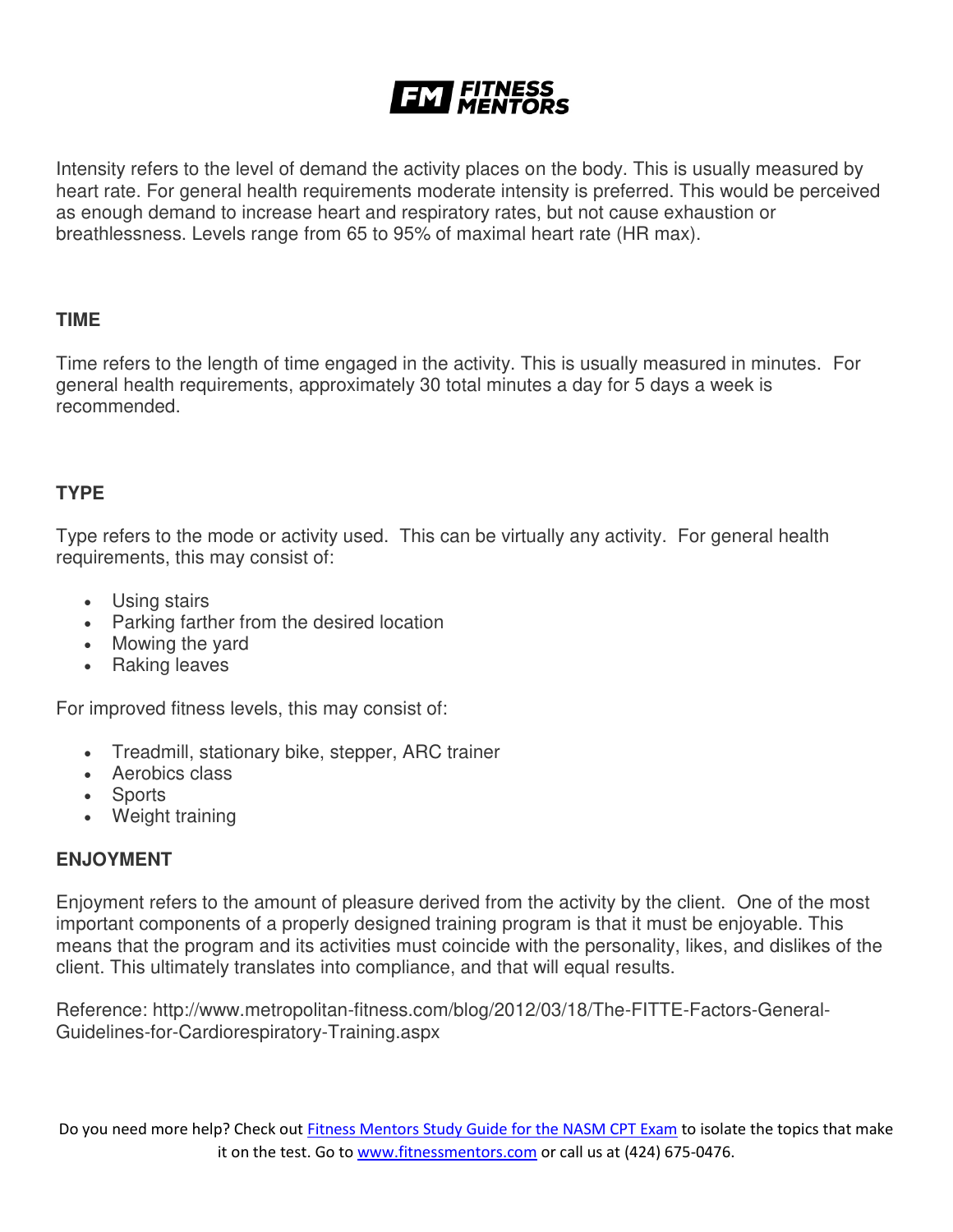![](_page_28_Picture_0.jpeg)

### **Compare to Table 8.9 - Training Zones**

They are three different training zones for cardiorespiratory training programs. In these training zones you have three different heart rate zones as well. Each stage helps to build a strong cardiorespiratory.

Zone One

- Low Intensity
- Walking, Light jog, Yoga
- Max Heart Rate Zone 1 65% to 75%

#### Zone Two

- Moderate Intensity Training
- Group Classes, Dance, Spinning, Kickboxing, Step
- Max Heart Rate Zone 2 76% to 85%

Zone Three

- High Intensity Training
- Sprints, Maximal effort cardio
- Max Heart Rate Zone 3 86% to 95%

### **Compare to Circuit Training**

Circuit Training is another beneficial form of cardiorespiratory training. In circuit training you perform strength and/or cardio training exercises one right after the other with minimal to no rest. It is also possible to add flexibility training into the circuit training routine. Like always you have levels in which you can place your clients based on their ability level.

- Stabilization Level
- Strength Level
- Power Level

### **CHAPTER 9**

#### **Know all definitions**

Core: The muscles that attach to and/or cross the joints of the lumbo-pelvic hip complex.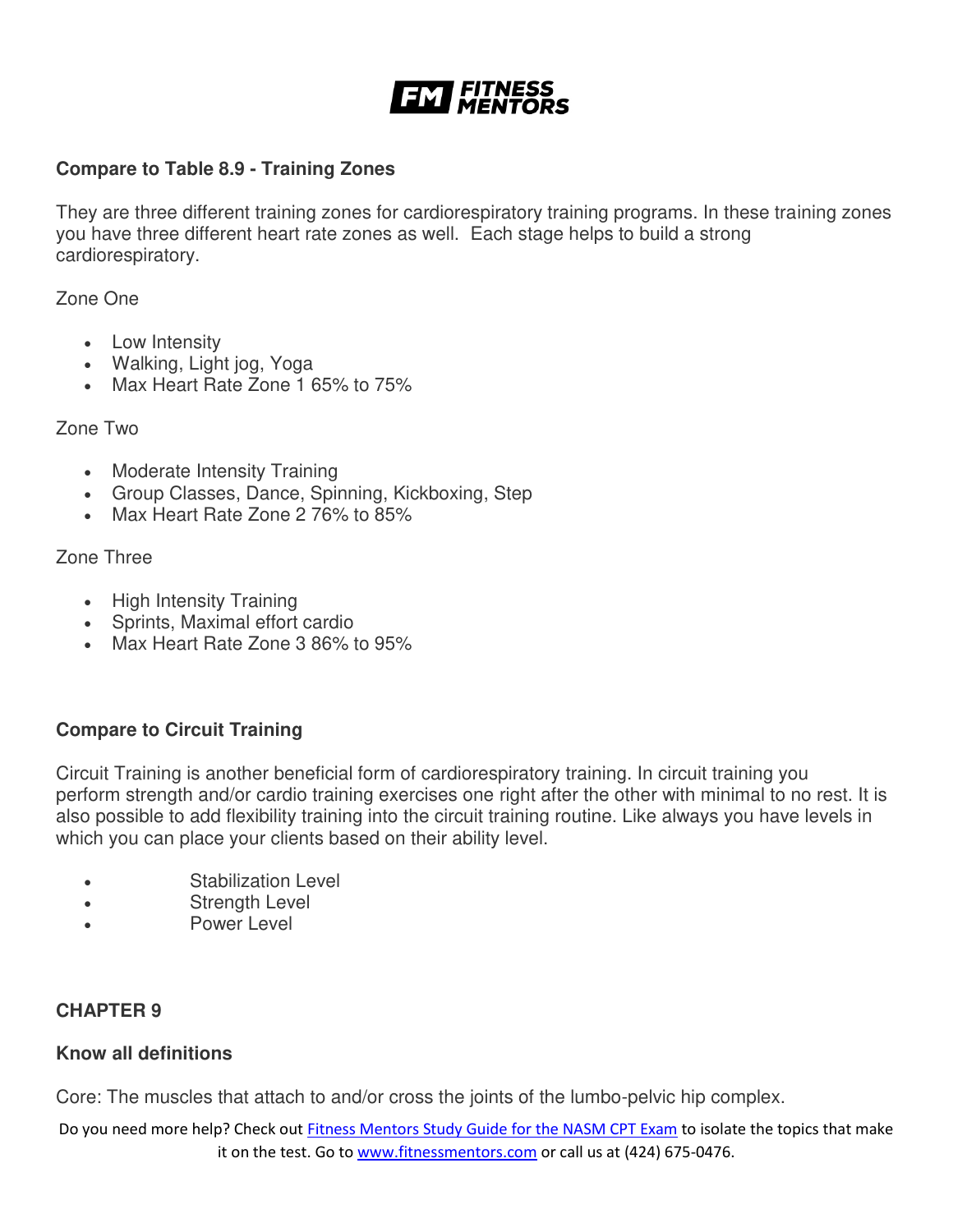Draw-in maneuver: the ability to draw the belly button towards your spine in an attempt to create a stable core.

Bracing: Contracting the muscles of the core to increase stability. (Think Athletic Position)

# **Compare to Local Stabilization System**

- Muscles attach directly to the vertebrae
- Primarily responsible for intervertebral and intersegmental stability, providing support from vertebra to vertebra
- Limits excessive compressive and rotational forces between spinal segments
- Aids in proprioception and postural control
- Consists of: Transverse Abdominis, Internal Oblique, Lumbar Multifidis, Pelvic floor muscles, Diaphragm

# **Compare to Global Stabilization System**

- Muscles attach from the pelvis to the spine
- Transfers loads between the upper extremities (arms) and lower extremities (legs)
- Provides stability between the pelvis and spine
- Provides stabilization and eccentric control of the core during functional movements
- Consists of: Quadratus Lumborum, Psoas Major, External Oblique, Parts of Internal Oblique, Rectus Abdominis, Gluteus Medius, Adductor complex

# **Compare to Table 9.1 - Muscles of the Core**

- Refer to the above sections for the muscles in all systems
- Muscles attach the spine and/or pelvis to the extremities (arms and legs)
- Primarily responsible for concentric force production (shortening of muscle) and eccentric deceleration (lengthening of muscle) during dynamic activities
- Consists of: Latissimus Dorsi, Hip Flexors, Hamstring complex, Quadriceps

Reference: http://robinluthi.com/2012/10/02/muscles-of-the-core/

# **Progress and Regress the core exercises**

The best way to understand the progression and regression is to recognize the difference between the stages of the OPT Model. Check out our **Study Guide for the NASM CPT** to know whats most important to passing the test.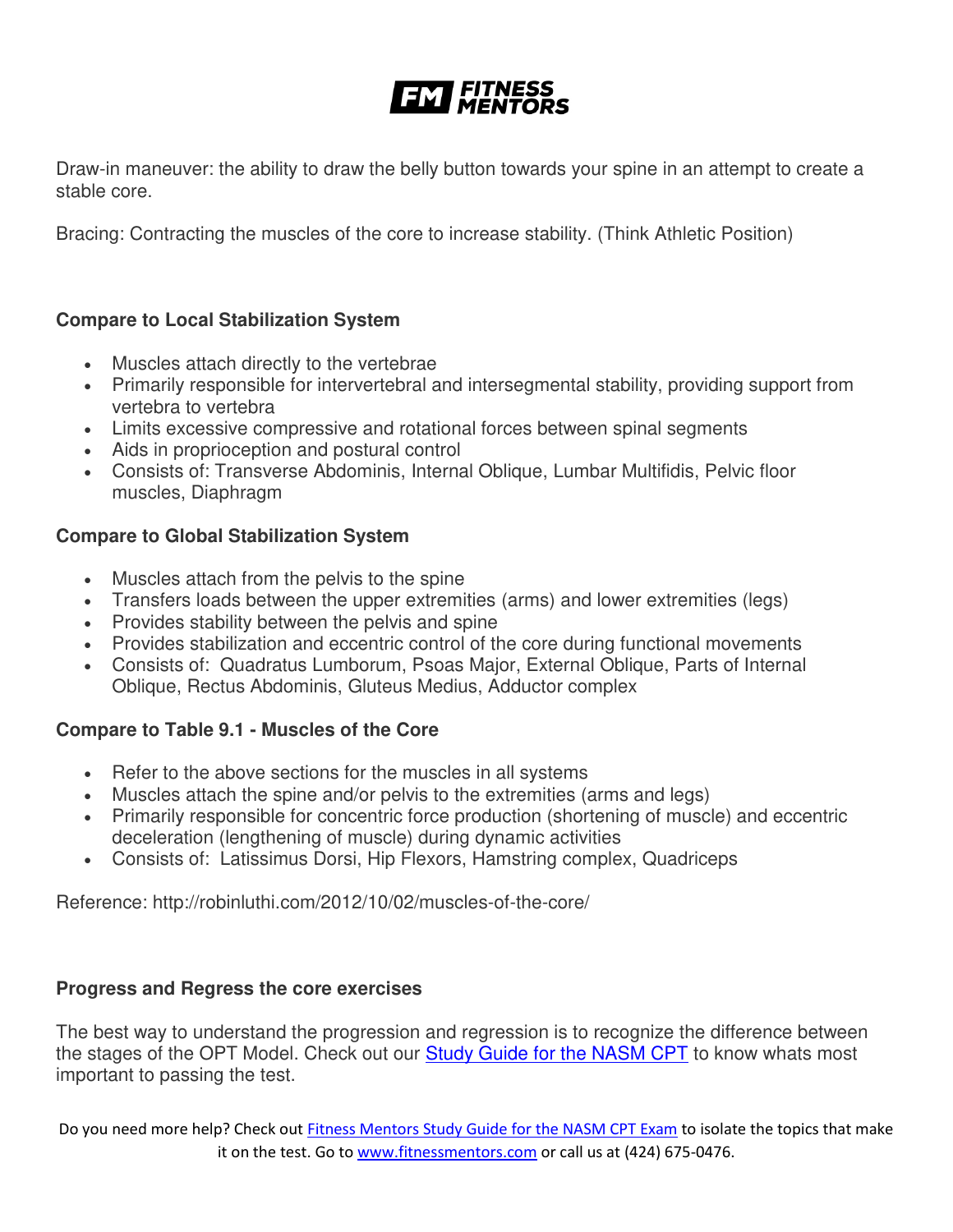![](_page_30_Picture_0.jpeg)

# **Type of Exercise: Core and Compare to Table 9.3 - Core training program design**

Stabilization exercise include anything with a stability ball or isometric hold. 12-20 reps, 1-4 sets, slow tempo, 0-90sec rest

Strength exercises include movement of the core. 8-12 reps, 2-3 sets, medium tempo, 0-60sec rest

Power exercises include throwing stuff. 8-12 reps, 2-3 sets, xxx tempo, 0-60sec rest

### **CHAPTER 10**

# **Compare to Figure 10.2 Effects of joint dysfunction**

Joint dysfunction leads to an incorrect sensory input which leads to an incorrect motor response.

The incorrect motor response is what is called muscle inhibition; the muscle is inhibited by the nervous system.

This leads to joint injury due to improper movement patterns caused by the muscle inhibition.

Injuries lead to swelling and inflammation which further inhibits the muscle leading to

Altered proprioception

### **Compare to Table 10.1 Balance training parameters**

Understanding the different training and program design parameters in balance training will lead to more effective training.

For Progression you can always start a client out with an easy exercise and if they master it move them to a harder exercise. Same goes for simple to complex, stable to unstable and slow to fast.

For Proprioception the difference in the surface upon which someone is standing can be progressed from a basic floor all the way to a Bosu ball.

Use all planes of motion and understand that different body positions can lead to a more difficult exercise like going from two legs on a stable surface all the way to one leg on an unstable surface.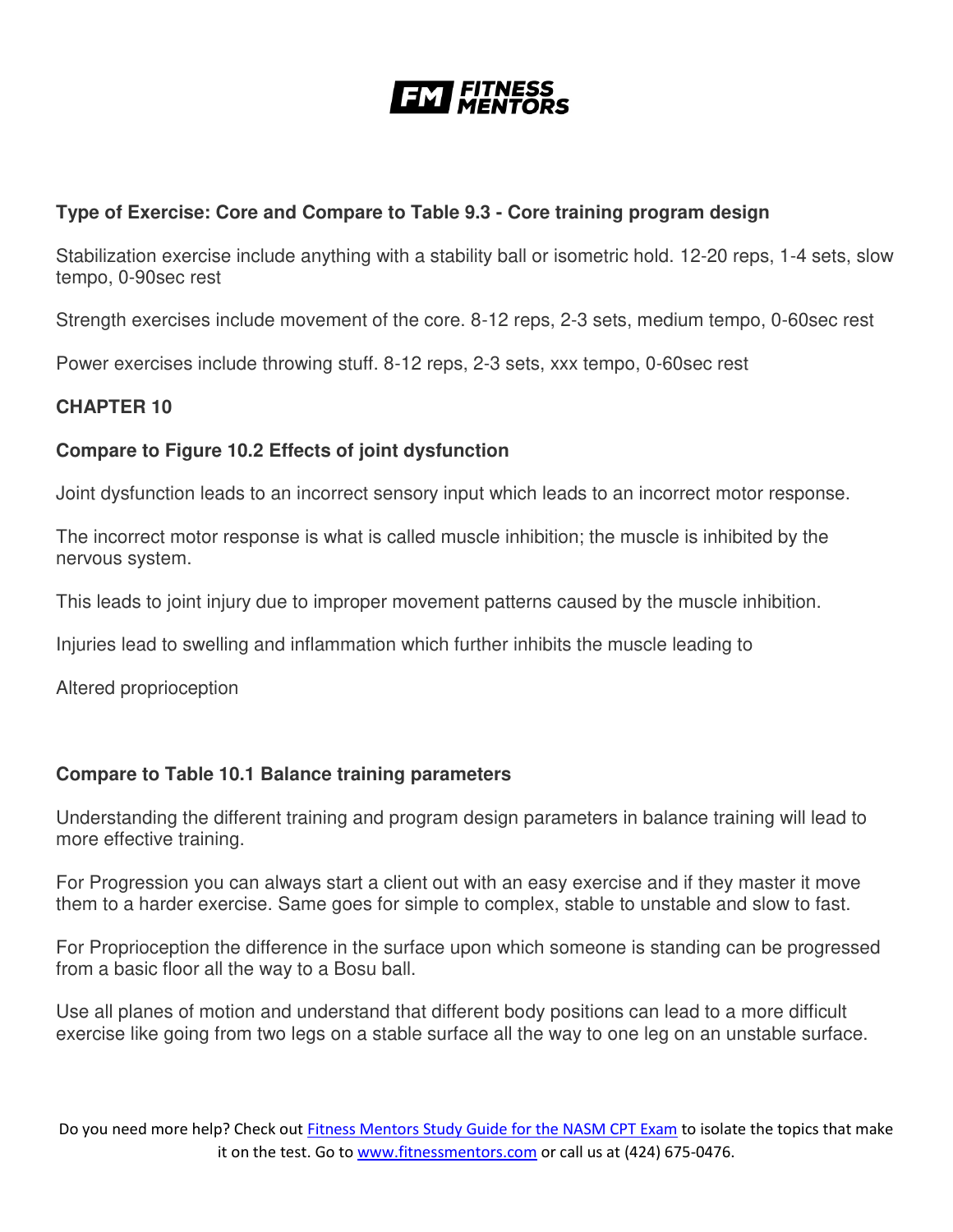![](_page_31_Picture_0.jpeg)

#### **OPT Level (adaptation): Stabilization, Strength, or Power & Type of Exercise: Balance & Compare with Table 10.2 Balance training program design**

Progressing someone based on the stages of the OPT Model is important to understand. Know the difference between each phase as far as exercise selection.

Stabilization: Exercises involve no bending of the planted leg or hip (One leg Balance on a foam pad) with 12-20 reps (6-10 SL) at a slow tempo with 0-90sec rest.

Strength: Exercise involve bending of the planted knee or hip (Unilateral squat or toe touch) with 8-12 reps at a moderate tempo with 0-60sec rest.

Power: Exercises involve a hop of the planted leg (Single leg box jump) with 8-12 reps at a moderate tempo with 0-1 min rest.

### **CHAPTER 11**

#### **Compare with definitions throughout the chapter**

Rate of Force Production: closely associated with power and maximal strength; this is a measure of how quickly you can reach peak levels of force.

Plyometric training: also known as "jump training" or "plyos", are exercises in which muscles exert maximum force in short intervals of time, with the goal of increasing power (speed-strength).

Integrated performance paradigm: The ability to properly decelerate, stabilize and accelerate in a performance based task.

### **Compare with Figure 11.1 - Integrated performance paradigm**

All movement during performance activities requires the ability to decelerate active forces and accelerate to produce a new force. This requires stabilization of the core and intrinsic stabilizers of the joints.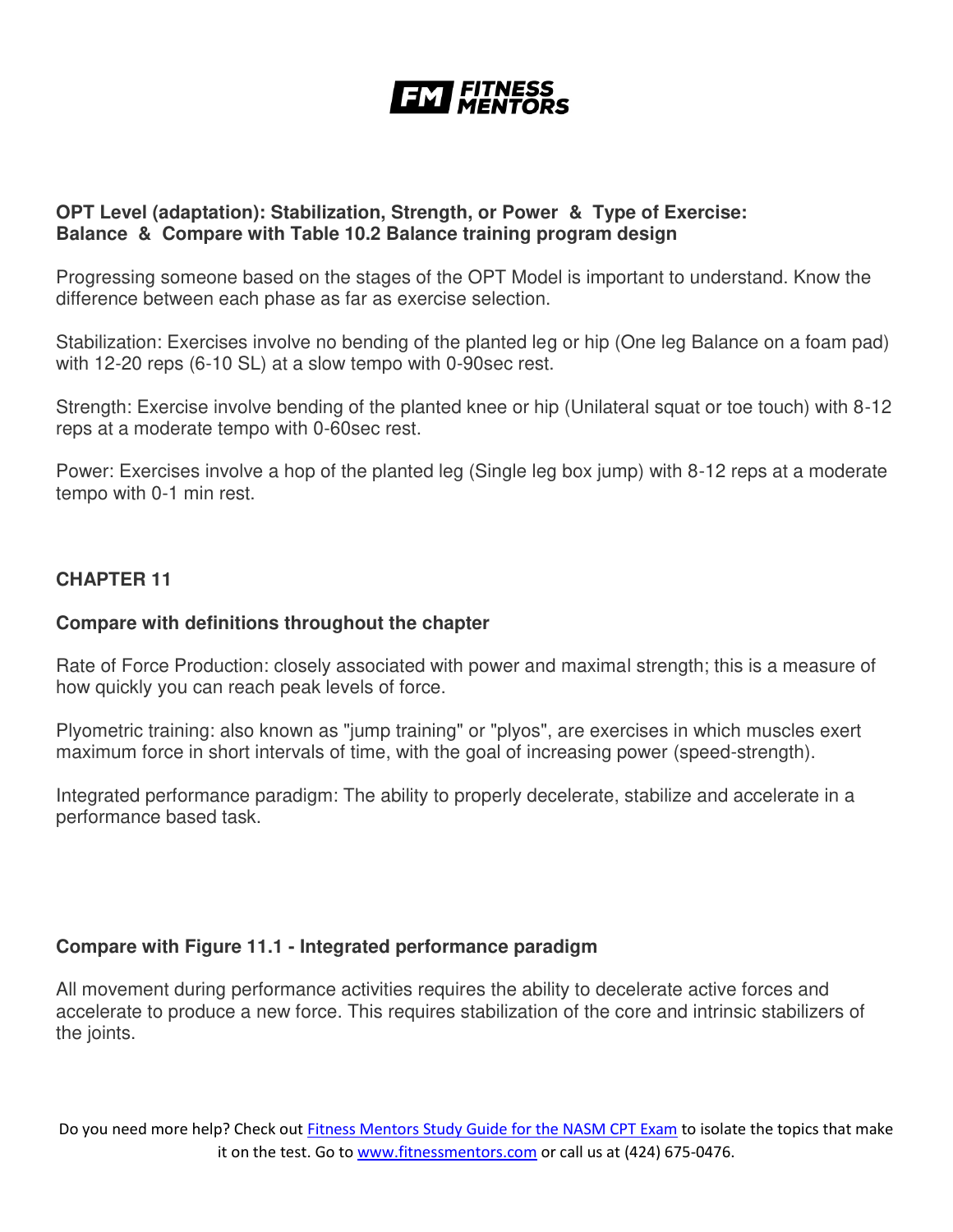![](_page_32_Picture_0.jpeg)

#### **The phases of Plyometric Exercise**

Phase 1 - Eccentric: In the first phase of plyometrics (the Eccentric Phase, also referred to as the "loading" or "cocking" phase), energy is stored in the muscle in preparation for the following phase.

Phase 2 - Amortization: In the second phase of plyometrics (the Amortization Phase), the muscle with the stored energy is stabilized in preparation for the final phase. For optimal performance, this stage is rapid in order to create a more powerful response.

Phase 3 - Concentric: The third and final phase is the Concentric Phase, also referred to as the unloading phase. This phase occurs immediately after the amortization phase which results in the use of the energy stored in that particular muscle.

Reference: http://fitness.vpxsports.com/blog/bid/85152/3-Phases-of-Plyometric-Training

#### **Compare with Figure 11.2 - Program design parameters for reactive training**

Understanding the program design parameters will assist you in developing effective programs.

For exercise selection know the progression continuum similar to that of the other types of training.

For exercise variables recognize how different variables affect exercise.

### **OPT™ Level (adaptation): Stabilization, Strength, or Power & Type of Exercise: Balance & Compare with Table 11.1 Plyometric training program design**

Stabilzation: Exercises involve a 3-5 second pause upon landing (Box Jump with stabilization) with 5- 8 reps, steady tempo and 0-90sec rest.

Strength: Exercises involve a repetitive movement (Repeated squat jump) with 8-10 reps, moderate tempo and 0-60sec rest.

Power: Exercises involve quickly repeating the movement as fast as possible (Power step up) with 8- 12 reps, xxx tempo and 0-60sec rest.

#### **CHAPTER 12**

#### **Compare with definitions throughout the chapter**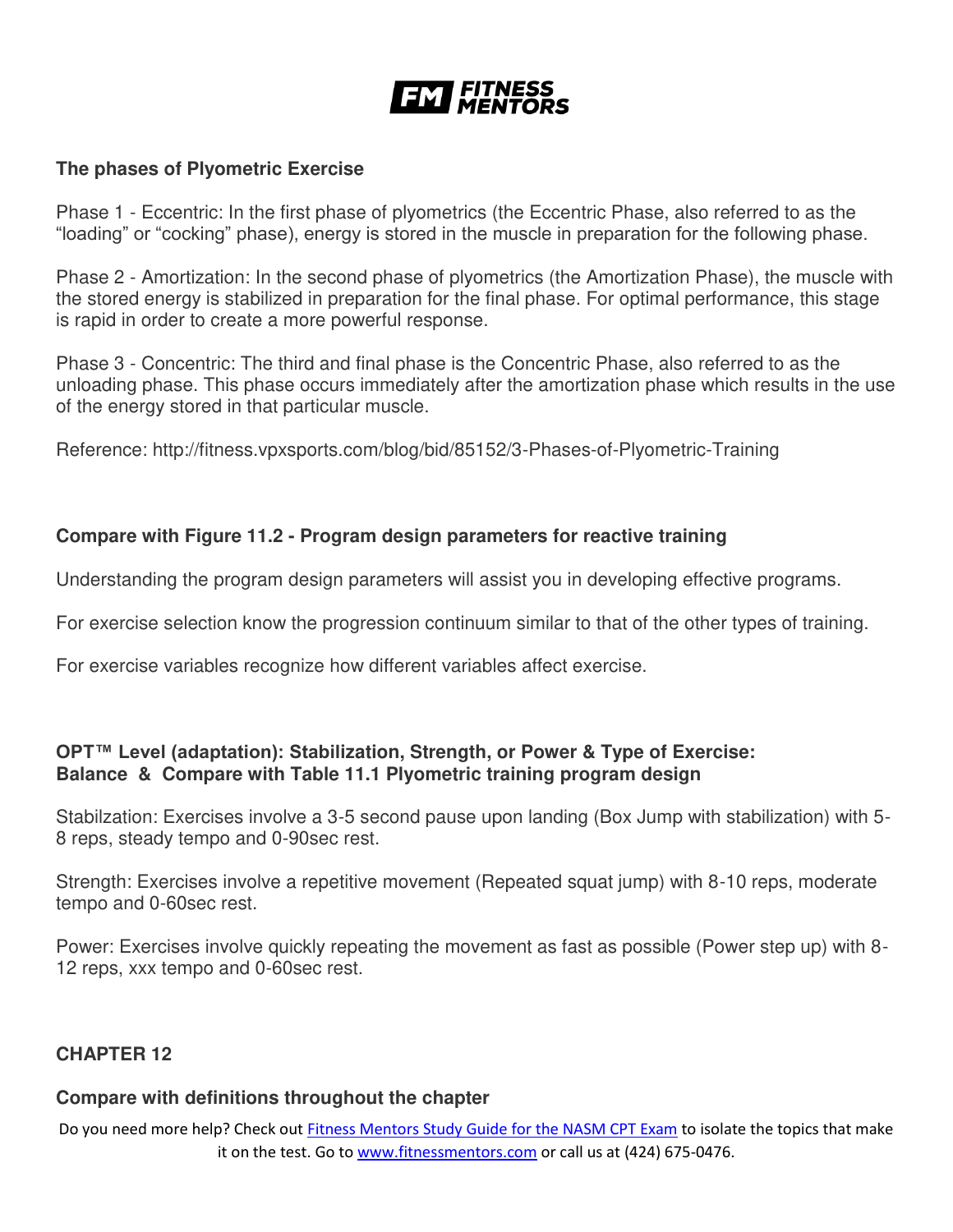Speed: moving in a straight line as fast as can be attained. Running speed is the interaction of stride frequency and stride length.

Stride rate: how fast one can move the legs back and forth per unit time while running.

Stride length: distance achieved per step.

Frontside Mechanics: refers to running positioning of the ankle, knee and hip all in flexion; also called triple flexion. Think of the front leg in a sprint.

Backside Mechanics: refers to running positioning of the ankle knee and hip all in extension; also called triple extension. Think of the back leg in a sprint.

Agility: the power of moving quickly and easily; in all directions with efficiency.

Quickness: the ability to react to a environmental stimulus requiring movement.

# **Compare to Table 12.1 Kinetic Chain checkpoints during running movements- pay attention to the foot/ankle complex**

The Ankle is pointed straight ahead and landing on the heal is a priority. Avoid pronation or supination movements while running.

The Knee should be aligned with the second and third toe. Avoid abduction or adduction.

The Hips should be in a nuetral position once maximal speeds are achieved. Avoid excessive low back arch during running.

The Head should be pointed straight ahead. Avoid the forward head positioning.

### **Compare with Table 12.2 SAQ Program Design**

Stabilization exercises are composed of drills with mainly sagittal plane movements of 1-2 sets, 2-3 reps and a 0-60 sec rest.

Strength exercises incorporate more frontal plane movements but not maximally with 3-4 sets of 3-5 reps and 0-60 sec rest.

Power exercises incorporate all planes of motion with maximal effort using 3-5 sets of 3-5 reps and 0- 90 sec rest.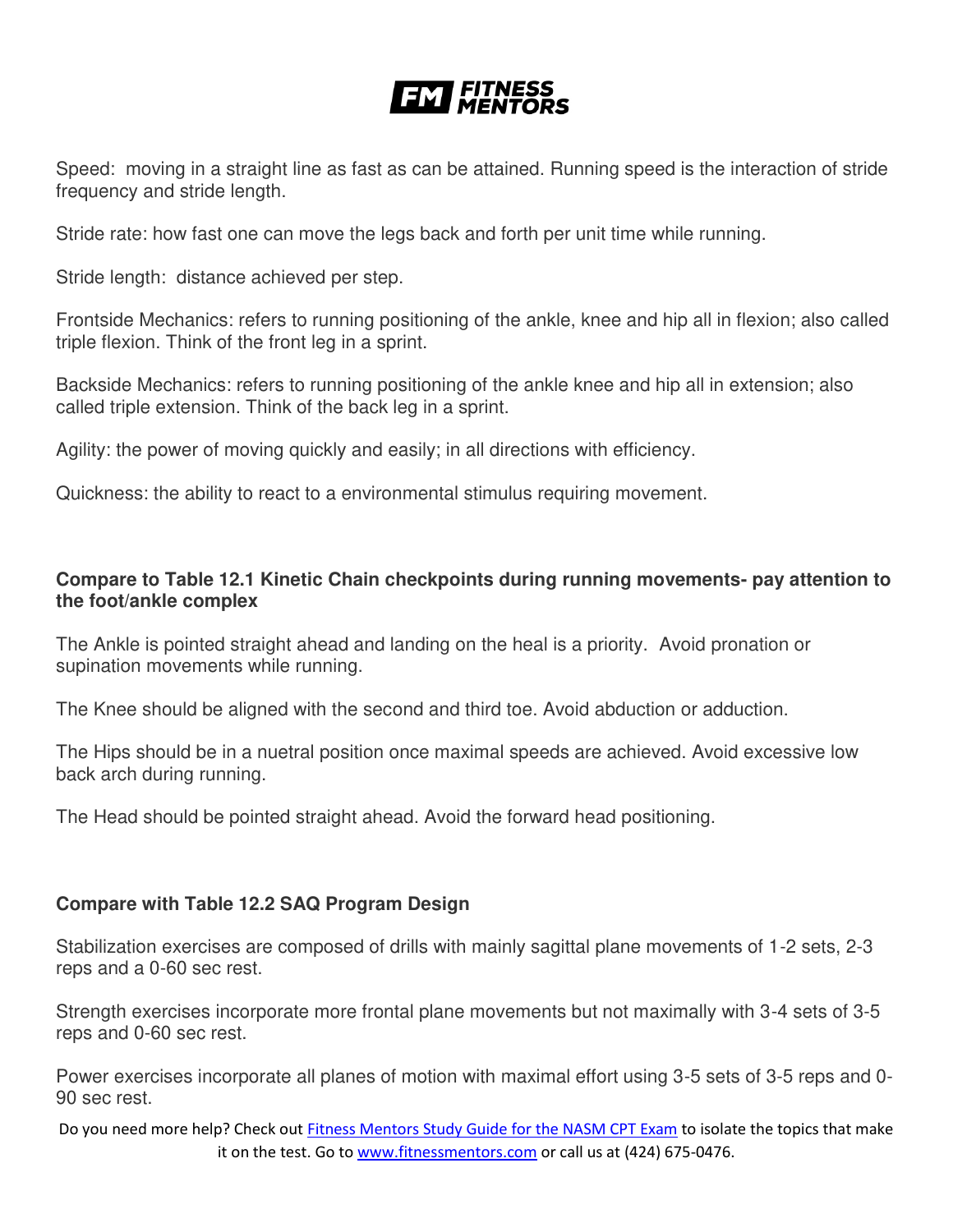![](_page_34_Picture_0.jpeg)

# **Chapter 13**

# **General Adaptation Syndrome and Compare with Table 13.2 The general adaptation syndrome**

The General Adaptation Syndrome is a model that describes the body's response to stress:

#### 1. Alarm Stage

In this phase, the initial reaction of the body to stress is that it labels the stressor as a threat or danger to balance, that is why it immediately activates its fight or flight response system, and releases the "stress" hormones such as adrenaline, noradrenaline and cortisol. These hormones enable you to perform activities that you don't usually do. For instance, you lift weights of the first time in a while, your muscles are not familiar with the new stress and become damaged. They may become painful and sore.

#### 2. Resistance Stage

After the body has responded to the stressor from the initial reaction, the stress level has been reduced due to the development of an adaptation brought on by the initial stress.

#### 3. Exhaustion Stage

During this phase, the stress has been persistent for a longer period. The body starts to lose its ability to combat the stressors and reduce their harmful impact because the adaptive energy is all drained out. The exhaustion stage can be referred to as the gate towards burnout or stress overload, which can lead to health problems if not resolved immediately. An example would be too much exercise leading to sickness, injury or constant fatigue.

All in all, the General Adaptation Syndrome model by Hans Selye presents a clear biological explanation of how the body responds and adapts to stress.

Reference: https://explorable.com/general-adaptation-syndrome

### **Compare to Table 13.1 Adaptive benefits of resistance training**

Physical and mental health benefits that can be achieved through resistance training include:

 improved muscle strength and tone – to protect your joints from injury. It also helps you maintain flexibility and balance and helps you remain independent as you age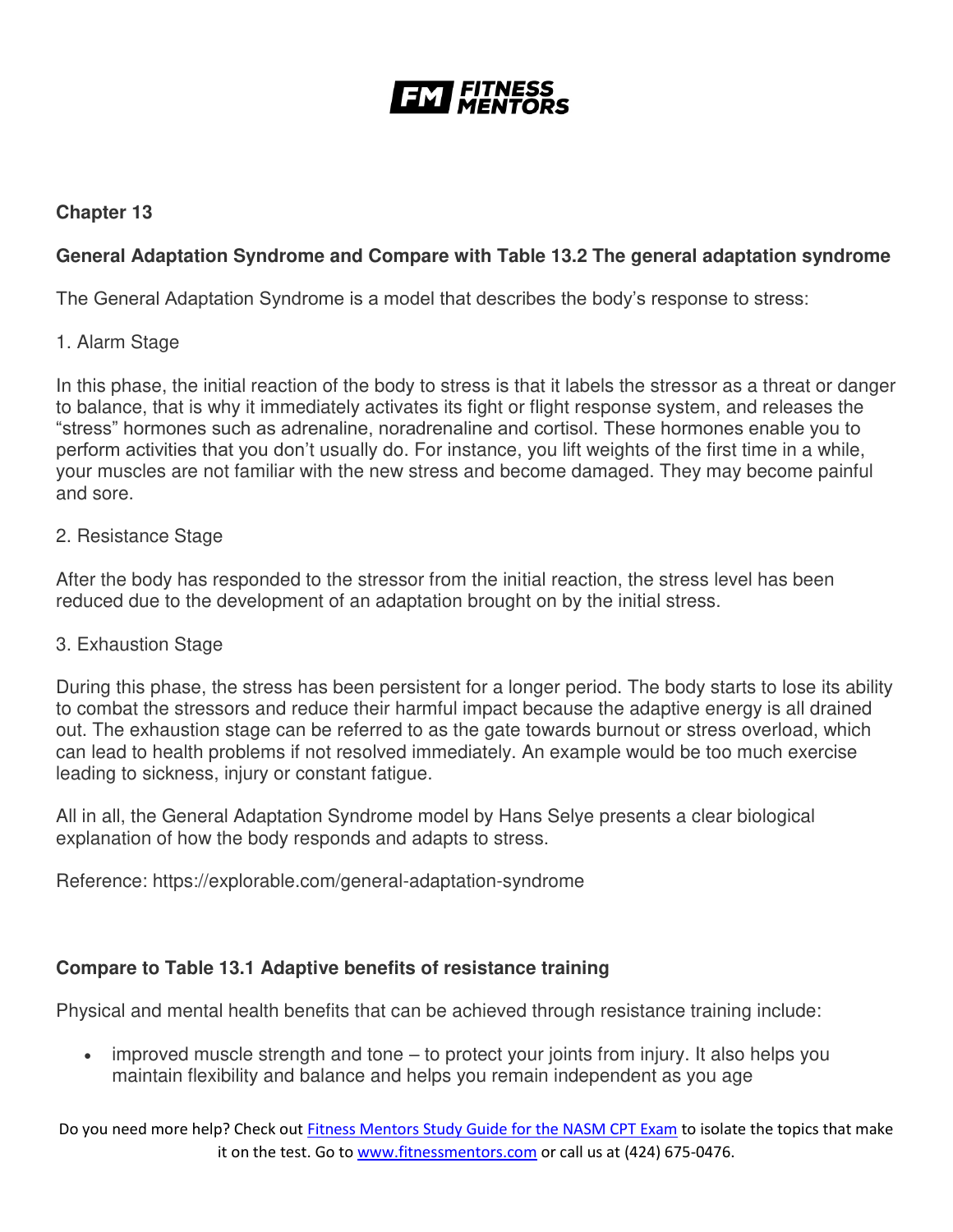- weight management and increased muscle-to-fat ratio as you gain muscle, your body burns more energy when at rest
- greater stamina as you grow stronger, you won't get tired as easily
- prevention or control of chronic conditions such as diabetes, heart disease, arthritis, back pain, depression and obesity
- pain management
- improved mobility and balance
- improved posture
- decreased risk of injury
- increased bone density and strength and reduced risk of osteoporosis
- improved sense of wellbeing resistance training may boost your self-confidence, improve your body image and your mood
- a better night's sleep and avoidance of insomnia
- increased self-esteem
- enhanced performance of everyday tasks.

Reference: https://www.betterhealth.vic.gov.au/health/healthyliving/resistance-training-health-benefits

### **SAID Principle**

In physical rehabilitation and sports training, the SAID principle asserts that the human body adapts specifically to imposed demands. In other words, given stressors on the human system, whether biomechanical or neurological, there will be a Specific Adaptation to Imposed Demands (SAID).

### **Adaptations for resistance training**

Stabilization encourages the adaptation of muscular endurance, improve joint stability, and improve balance.

Muscular endurance encourages joint and core stabilization mechanisms, core endurance, and a decrease in body fat.

Muscular Hypertrophy encourages the growth of muscle fibers due to increased protein development in the myofibril.

Strength encourages the increase in tension to overcome outside forces. This occurs by teaching the nervous system to properly recruit as many muscle fibers as possible at one point in time.

Power encourages the generation of the greatest force in the shortest time which can lead to an increase in projectile velocity.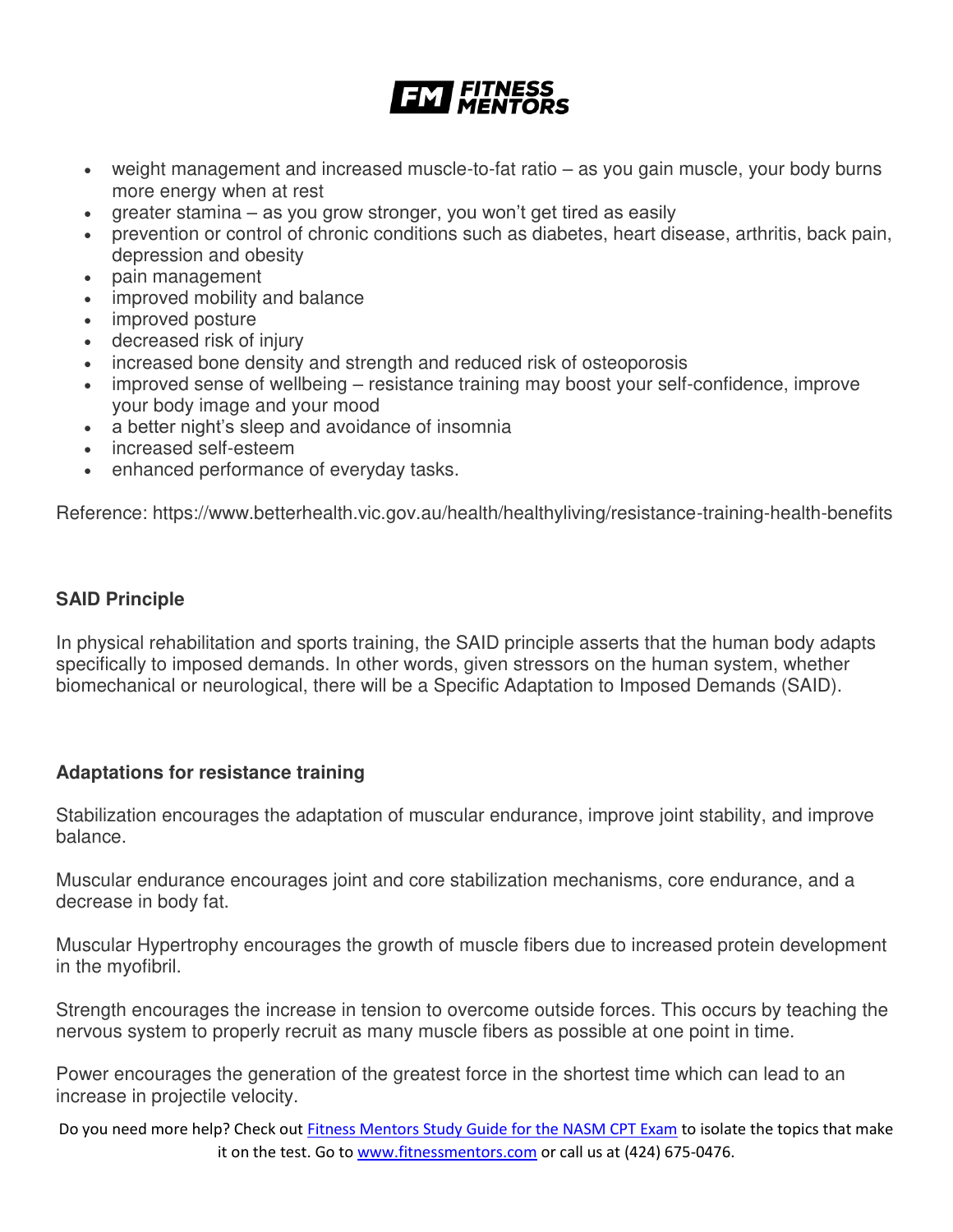![](_page_36_Picture_0.jpeg)

#### **Compare to Table 13.3 Resistance training systems**

**single set:** performing only one set for all exercises

**multiple set:** performing more than one set for all exercises

**pyramid set:** when you increase weight and decrease reps after you perform each set; you can also decrease weight and add reps

**super set**: one set performed immediately after another.

**drop set:** upon failing with one weight you drop the weight and continue with more reps

**circuit training:** multiple sets in a row of different exercises with little rest after one round has been completed

**peripheral heart action:** alternating upper and lower body exercises during circuit training

**split routine:** a typical body building strategy in which you workout certain muscle groups on certain days

**vertical loading:** completing one set of an exercise and moving on to another with intent to come back and do another set

**horizontal loading:** completing all sets of one exercise before moving to the next exercise

#### **Compare with Table 13.4 Peripheral heart action system**

Knowing the difference between the exercises you include in a PHA Circuit between stabilization, strength and power will matter. Notice that a stabilization PHA Circuit includes only stabilization exercises. Same with strength and power.

#### **CHAPTER 14**

# **Integrated Program Design and the Optimum Performance Training**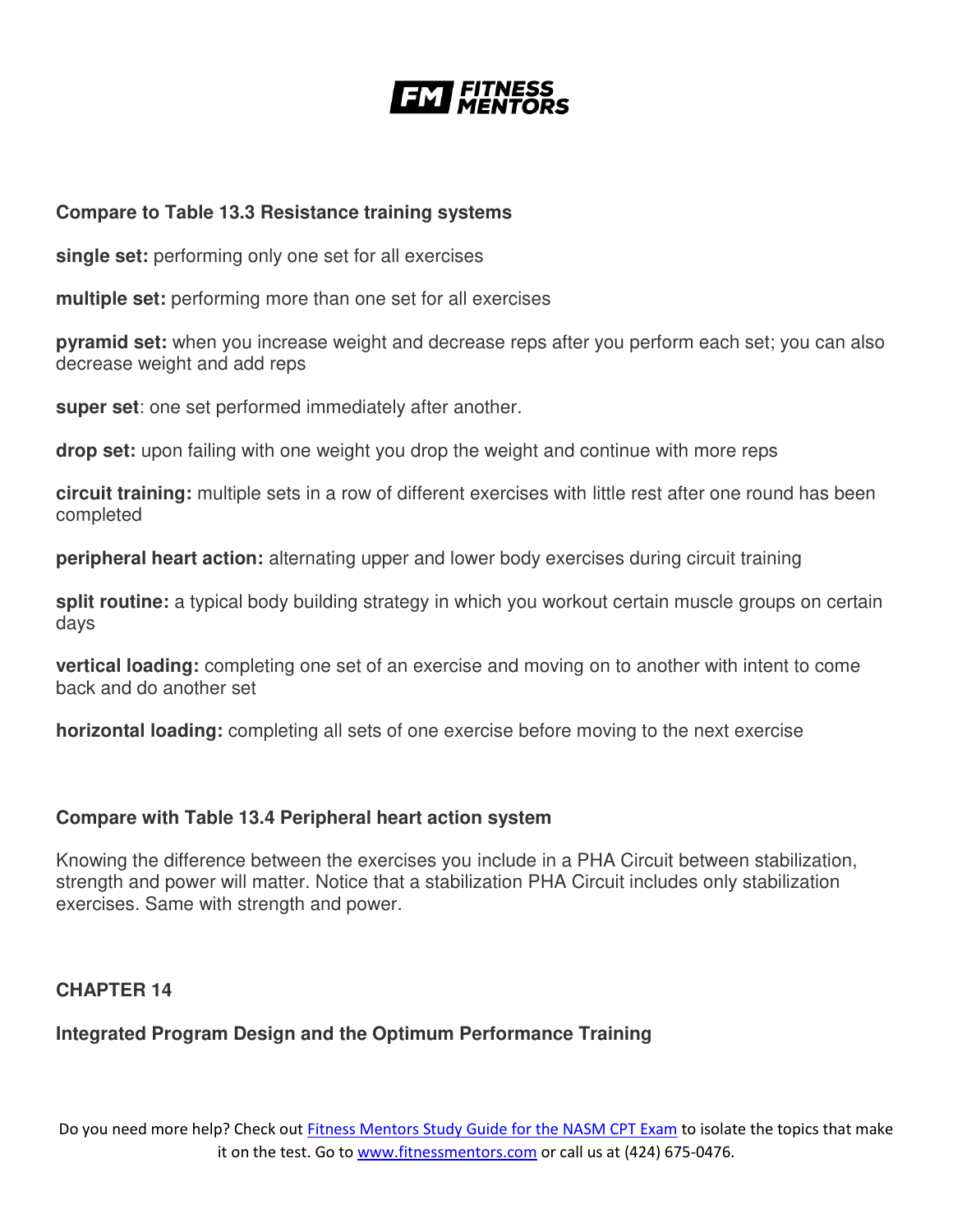![](_page_37_Picture_0.jpeg)

# **Tempo**

NASM writes tempos this way "a/b/c"

It stands for  $a =$  eccentric

 $b =$  isometric

 $c =$  concentric

So a tempo of 4/2/1 on a repetition of a body weight squat would be:

 $a = 4$  counts, controlled, deceleration, lowering the body down

 $b = 2$  counts, controlled, holding the weight (bodyweight) in place

 $c = 1$  count, on the push back [upward]

#### **Training volume adaptations**

The training phase and goal is what determines all the acute variables, repetitions, sets, intensity, rest and tempo. With all these combined you can also figure out the training volume one must be at. A high intensity or a low or moderate intensity. Each have their own benefits.

### **Compare to Table 14.7 Stabilization Endurance Training**

This is Phase One in the OPT Model

Reps: 12-20

Sets: 1-3

Tempo: Slow 4/2/1

Rest: 0-90seconds

Intensity: 50-70% of 1RM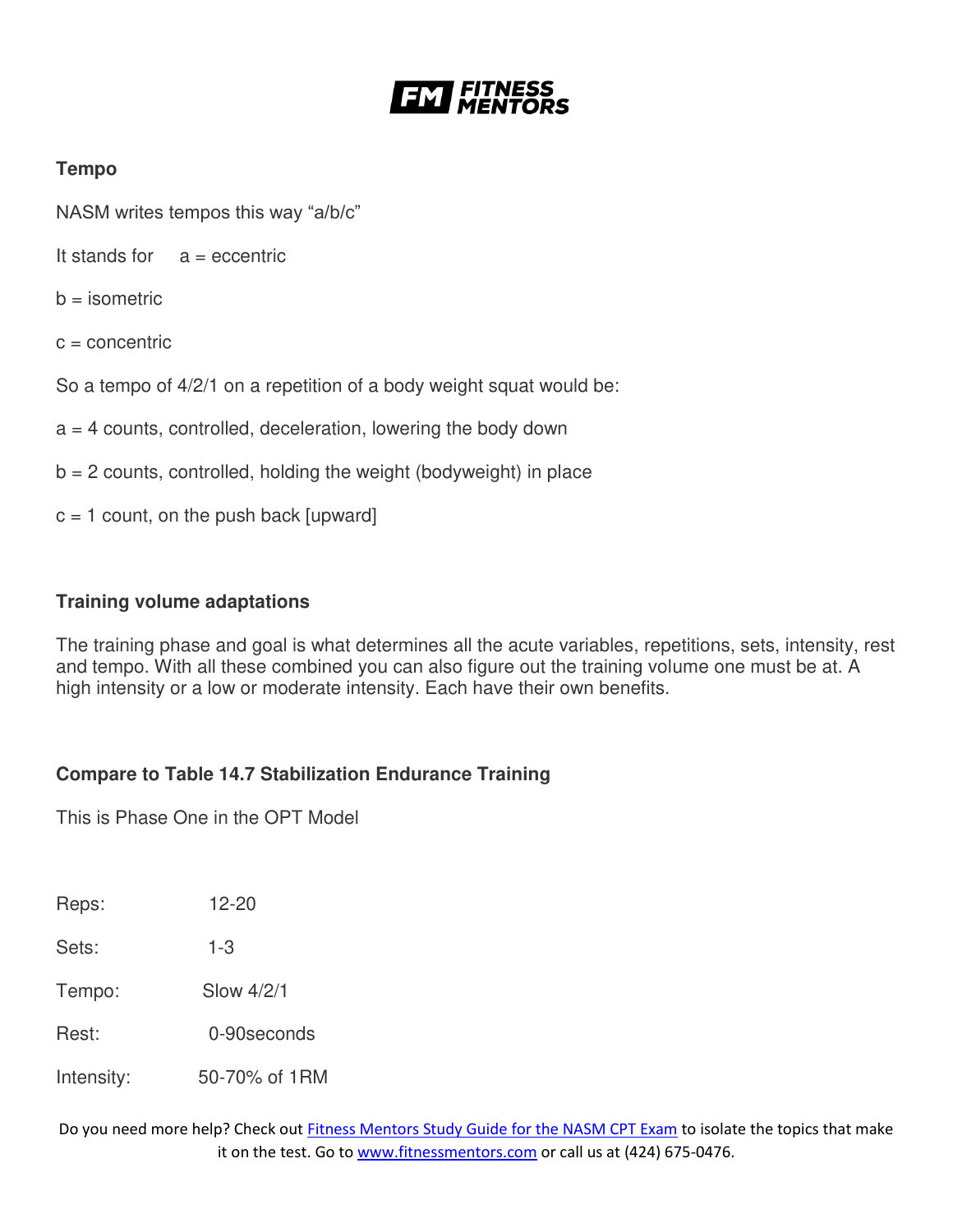![](_page_38_Picture_0.jpeg)

Frequency: 2-4 times out of the week

Duration: 4-6 weeks

Tempo for Core: 4/2/1

# **Compare to Table 14.8 Strength Endurance Training**

This is Phase Two in the OPT Model

| Reps:                  | $8 - 12$                  |  |
|------------------------|---------------------------|--|
| Sets:                  | $2 - 4$                   |  |
| Tempo:                 | Medium 2/0/2              |  |
| Rest:                  | 0-60 seconds              |  |
| Intensity:             | 70-80%                    |  |
| Frequency:             | 2-4 times out of the week |  |
| Duration:              | 4 weeks                   |  |
| Tempo for Core: Medium |                           |  |

# **Compare to Table 14.9 Hypertrophy Training**

This is Phase Three in the OPT Model

Reps: 6-12

Sets: 3-5

Tempo: Medium 2/0/2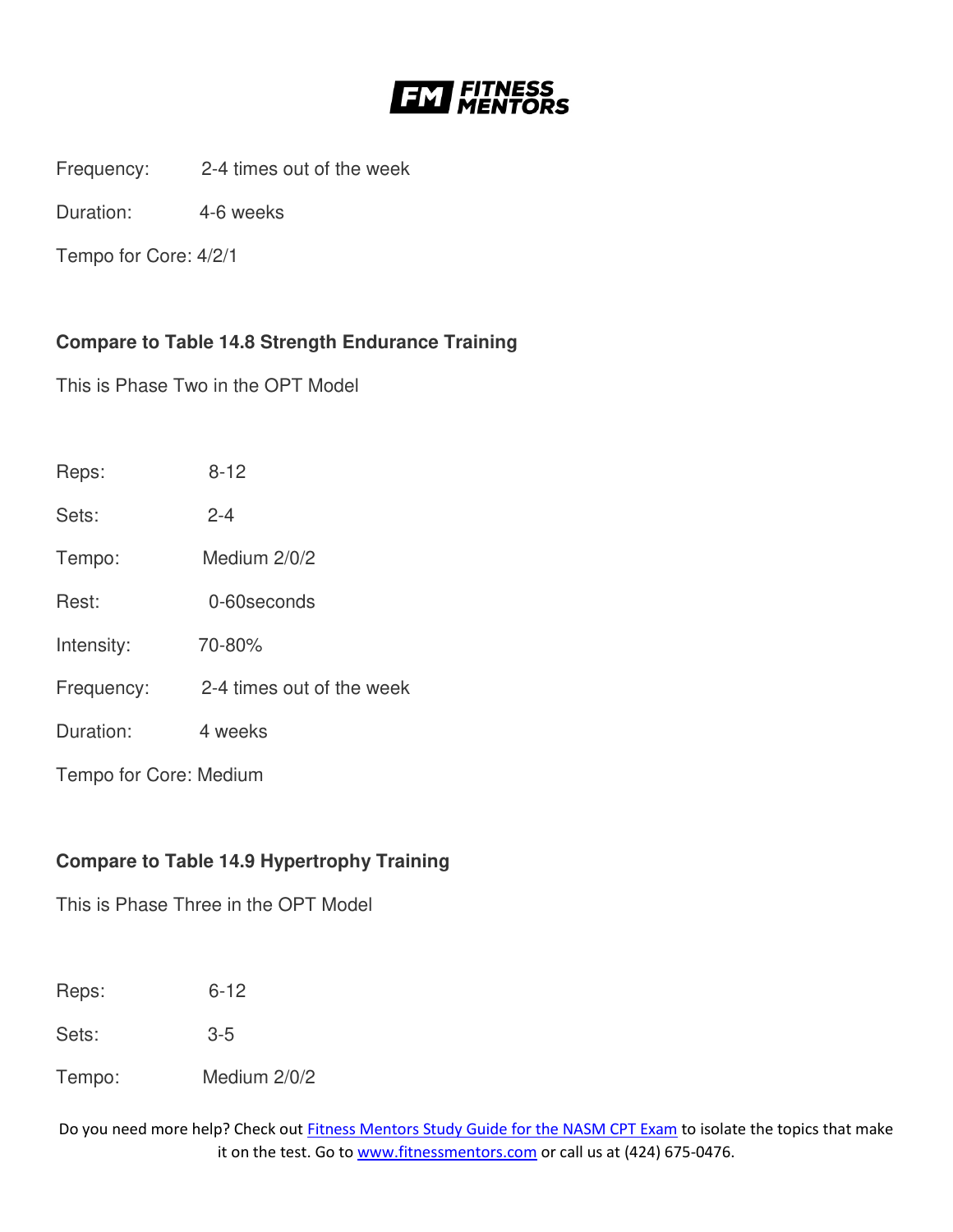![](_page_39_Picture_0.jpeg)

Rest: 0-60seconds

Intensity: 75-85% of 1RM

Frequency: 3-6 times out of the week

Duration: 4 weeks

Tempo for core: Medium

# **Compare to Table 14.10 Maximal Strength Training**

This is Phase Four in the OPT Model

| Reps:                        | $1 - 5$                   |
|------------------------------|---------------------------|
| Sets:                        | $4 - 6$                   |
| Tempo:                       | x/x/x                     |
| Rest:                        | $3-5$ min                 |
| Intensity:                   | 85-100%                   |
| Frequency:                   | 2-4 times out of the week |
| Duration:                    | 4 weeks                   |
| Tempo for core: Medium 1/1/1 |                           |

# **Compare with Table 14.11 Power Training**

This is Phase Five in the OPT Model

Reps: 1-10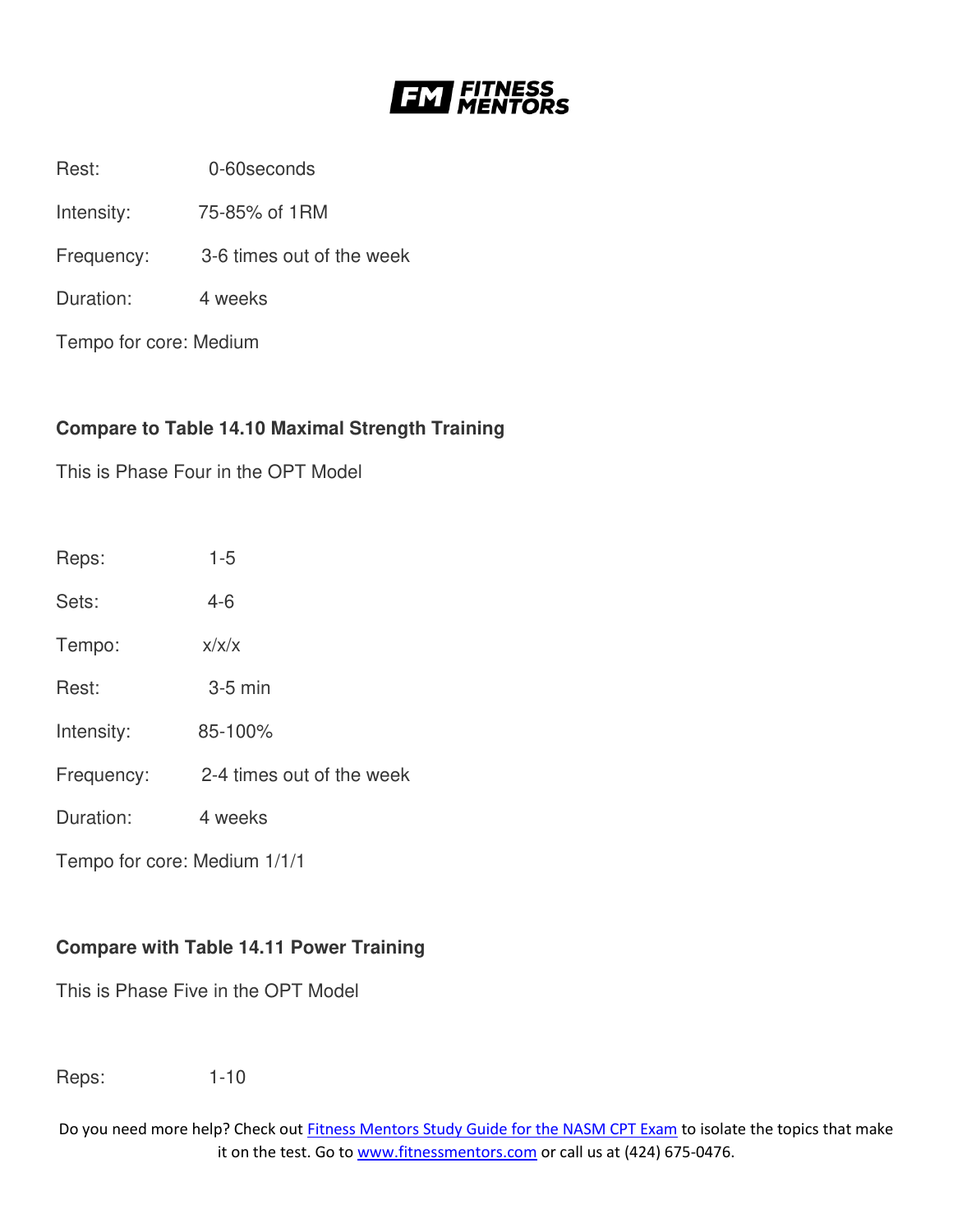![](_page_40_Picture_0.jpeg)

Sets: 3-6

Tempo: X/X/X

Rest: 3-5 min

Intensity: 10% BW

Frequency: 2-4 times out of the week

Duration: 4 weeks

Tempo for core: x/x/x

# **CHAPTER 15**

### **Introduction to Exercise Modalities**

Be familiar with all the different types of modalities that are used as a Personal Trainer.

- **Machines** 
	- o Less intimidating to a beginner client
	- o Does not require a spotter
	- o Extra support to special-needs clients
	- o Different weight and intensity provided
- Free Weights
	- o Challenges core stabilization
	- $\circ$  Used by a variety of populations for different performance goals
	- o Being able to perform multijoint movements
	- o Improves postural stability
	- o Proper exercise technique is required
- Bands and Rubber Tubing
	- $\circ$  inexpensive alternative to training with resistance
	- o multiple planes of motion
	- o Variety of color, thickness and shape
	- o Greater range of motion (ROM)
- Medicine Balls
	- o Come in different color and weight
	- o Use to increase endurance, muscular strength, endurance, power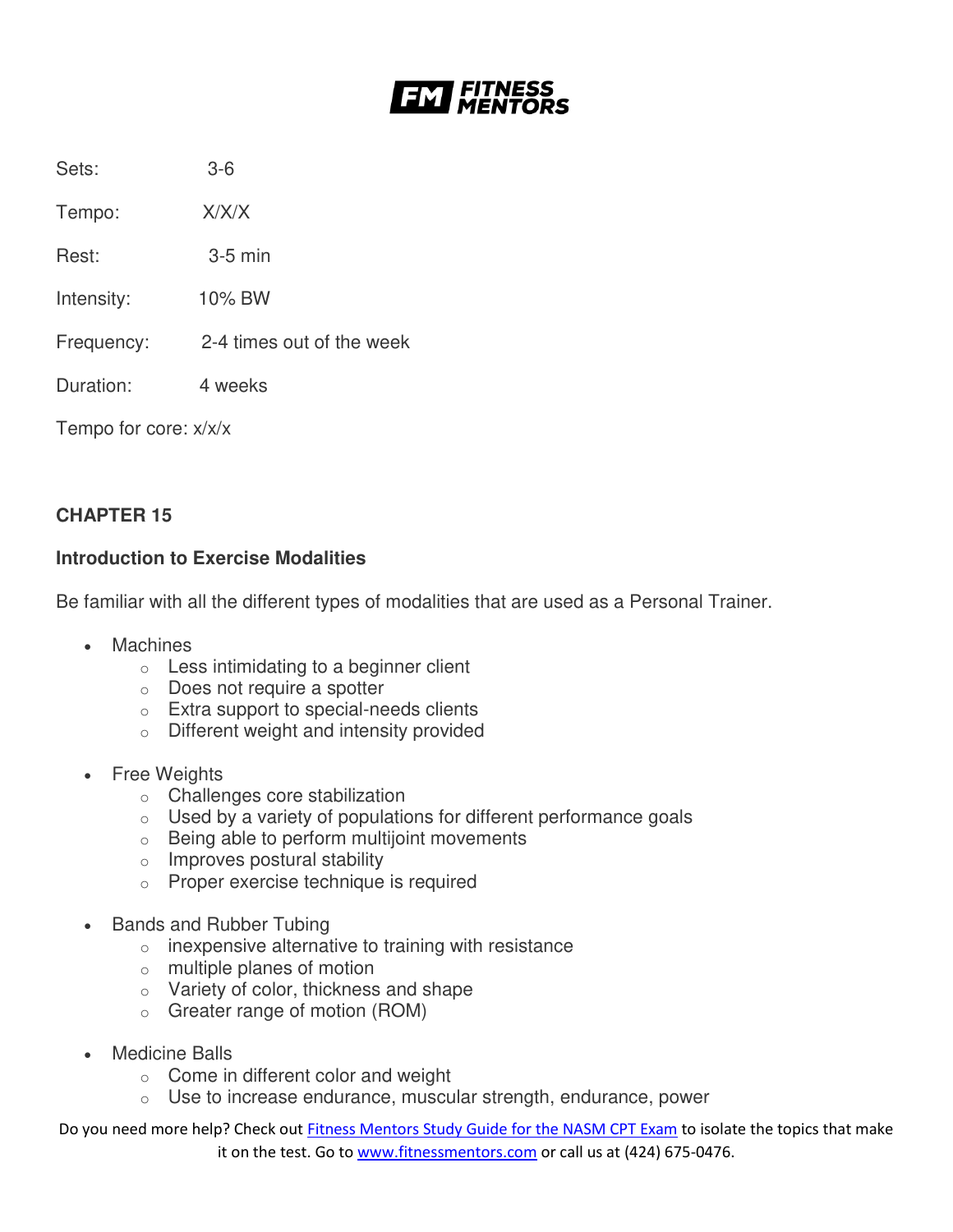![](_page_41_Picture_0.jpeg)

- o Dynamic Power Benefits
- $\circ$  Use many different planes of motion, movement and intensity
- Kettle Bell
	- o Helps with coordination and balance
	- o Core stability
	- o Helps improve grip strength
	- o Proper exercise technique is required
- Body Weight Training
	- o Uses own weight as a resistance
	- o Proper exercise form is required
	- o Does not require any equipment
	- $\circ$  Train in all planes of motion
- TRX suspension training
	- o Helps modify exercises for clients with special needs
	- o Intensify muscle activation
	- o Proper exercise technique is required

#### **CHAPTER 16**

#### **Age Considerations**

Children and adolescents should get 1 hr or more of physical activity daily.

#### **Physiologic Differences between Children and Adults**

- Children do not exhibit plateau in oxygen uptake, peak oxygen uptake is more appropriate.
- Children less efficient, tend to exercise at higher percentage of peak oxygen uptake during submaximal exercise.
- Do not produce sufficient levels of glycolytic enzymes to sustain bouts of high-intensity exercise.

#### **Resistance Training for Youth**

- $\bullet$  1-2 sets of 8-12 reps at 40-70% of 1 RM 2-3 days per week
- Resistance training is both safe and effective in children and adolescents.
- Untrained children can improve strength by 30 to 40% in 8 weeks.

#### **Seniors**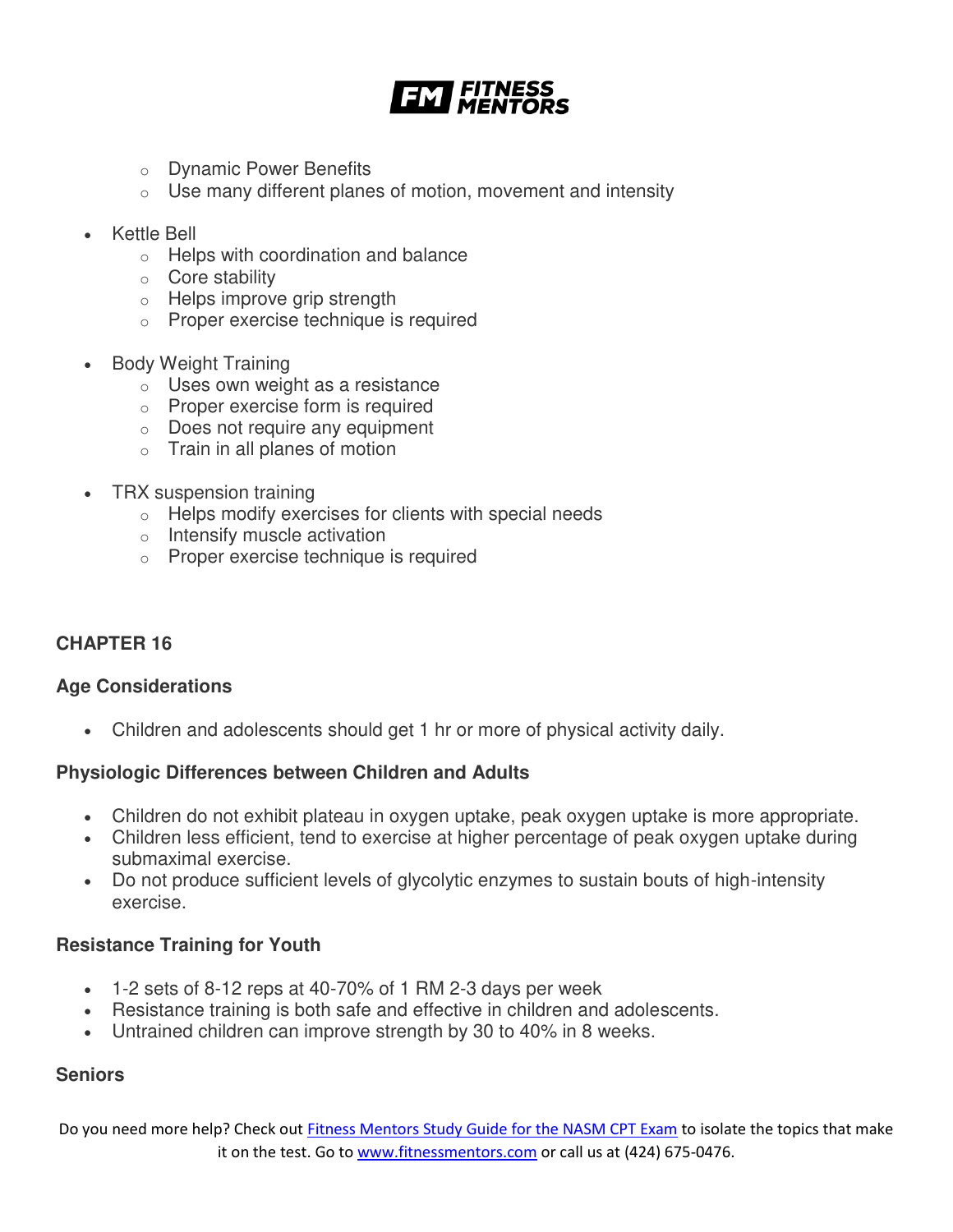![](_page_42_Picture_0.jpeg)

- $\bullet$  1-3 sets of 8-20 reps at 40-80 % of 1 RM 3-5 days/week
- Older adults with and without other chronic health conditions can and do respond to exercise much in the same manner as apparently healthy younger adults.
- Walking is one of most fundamental functional activities affected with degenerative aging.
- Musculoskeletal loss not entirely related to aging.
- Progression should be slow, well monitored, based on postural control. Exercises should be progressed if possible toward free sitting or standing. If client cannot tolerate SMR perform slow rhythmic active or dynamic stretches.

### **Obesity**

- 1-3 sets of 10-15 reps 2-3 days/wk
- Flexibility exercises should be performed from standing or seated position, using standing hip flexor stretch rather than kneeling hip flexor stretch, standing hamstring stretch, wall calf stretch.
- Core and balance training important for obese individuals.
- May find it difficult to use machines, dumbbells, cables, exercise tubing work quite well.

### **Diabetes**

- 1-3 sets of 10-15 reps 2-3 days/wk
- Most important goal is glucose control. Exercise improves insulin sensitivity. Positive effect on prevention of type 2 diabetes.
- Take care to prevent blisters and foot microtrauma that could result in foot infection.
- Daily exercise recommended. Flexibility exercises recommended.
- Follow exercise guideline for obese adults. Lower impact exercise modalities.

### **Hypertension**

- 1-3 sets of 10-20 reps 2-3 days/wk
- Important to monitor body position of clients with hypertension at all times. Body position can have dramatic effect on blood pressure response before, during, and after exercise in clients with hypertension.
- Avoid heavy lifting and valsalva maneuvers. Do not let client overgrip weights or clench fists. Modify tempo to avoid extended isometric and concentric muscle action. Perform exercises in standing or seated position. Allow client to stand up slowly to avoid possible dizziness. Progress client slowly.

### **Coronary Heart Disease**

- 1-3 sets of 10-20 reps 2-3 days/wk
- Monitor pulse to stay below safe upper limit of exercise.
- Clients may have other diseases to consider as well, such as diabetes, hypertension, peripheral vascular disease, or obesity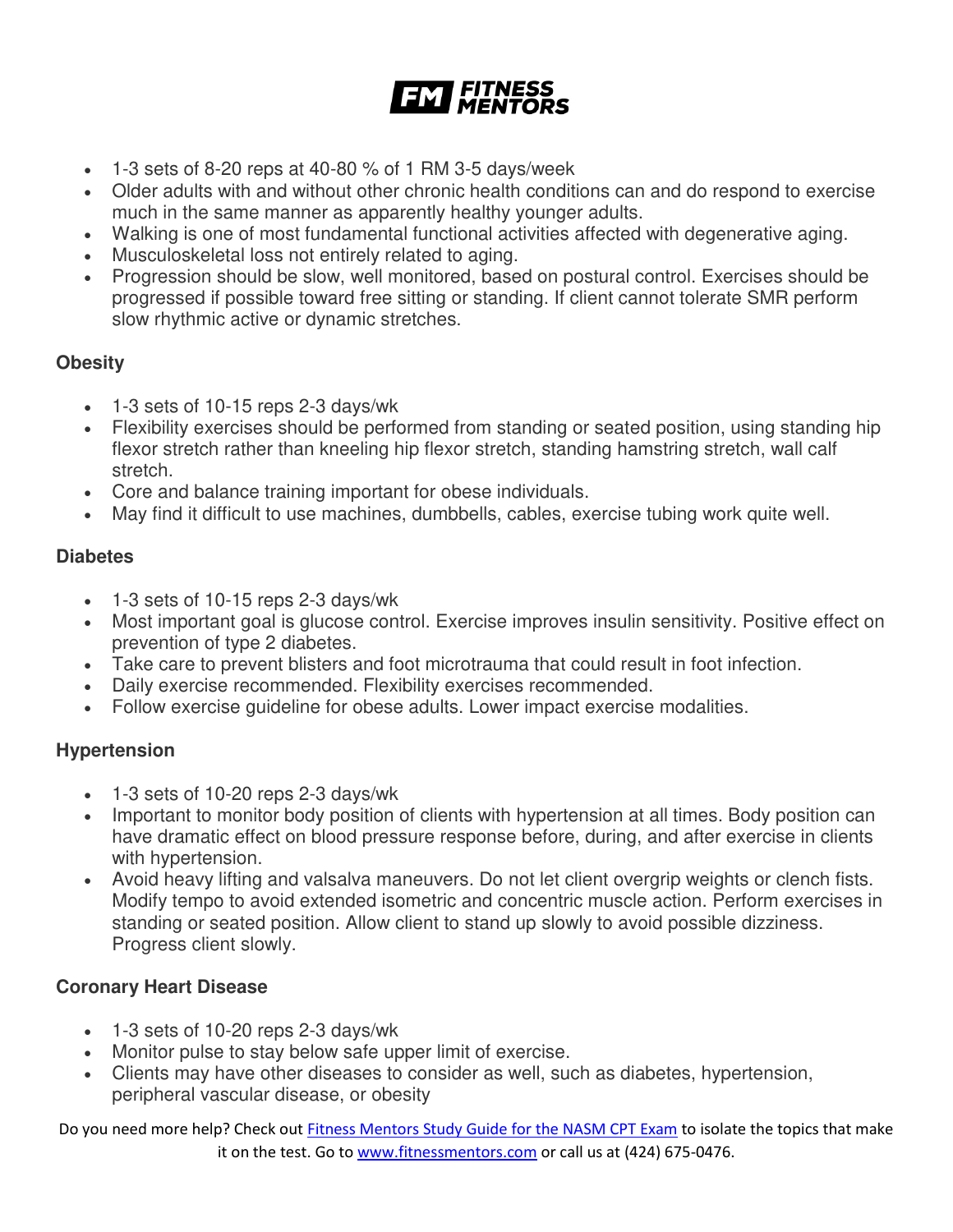![](_page_43_Picture_0.jpeg)

- Modify tempo to avoid extended isometric and concentric muscle action
- Avoid heavy lifting and Valsalva maneuvers
- Do not let client overgrip weights
- Perform exercises in standing or seated position

#### **Osteoperosis**

- $\cdot$  1-3 sets of 8-20 reps <85% of 1 RM 2-3 days/wk
- Progress should be slow, well monitored, based on postural control
- Exercises should be progressed if possible toward free sitting(no support) or standing
- Focus exercises on hips, thighs, back, and arms
- Avoid excessive spinal loading on squat and leg press

#### **Arthritis**

- 1-3 sets of 10-12 reps 2-3 days/wk
- Avoid heavy lifting and high reps
- Stay in pain-free ranges of motion
- May be need to start out only with 5 mins of exercise and progressively increase

#### **Cancer**

- 1-3 sets of 10-15 reps 2-3 days/wk
- Avoid heavy lifting in initial stages of training
- Allow for adequate rest intervals and progress client slowly
- Only use SMR if tolerated, avoid SMR for clients undergoing chemo or radiation

### **Exercise and Pregnancy**

- 1-3 sets of 10-15 reps 2-3 days/wk
- Avoid exercises in prone or supine position after 12 weeks
- Avoid SMR on varicose veins and areas of swelling
- Plyometric training not advised in second and third trimesters

#### **Chronic Lung Disease**

- $\cdot$  12-15 reps 2-3 days/wk
- Allow for sufficient rest between sets

### **Intermittent Claudication/Peripheral Arterial Disease**

- 1 set of 8-15 reps 2-3 days/wk
- Allow for sufficient rest
- Progress slowly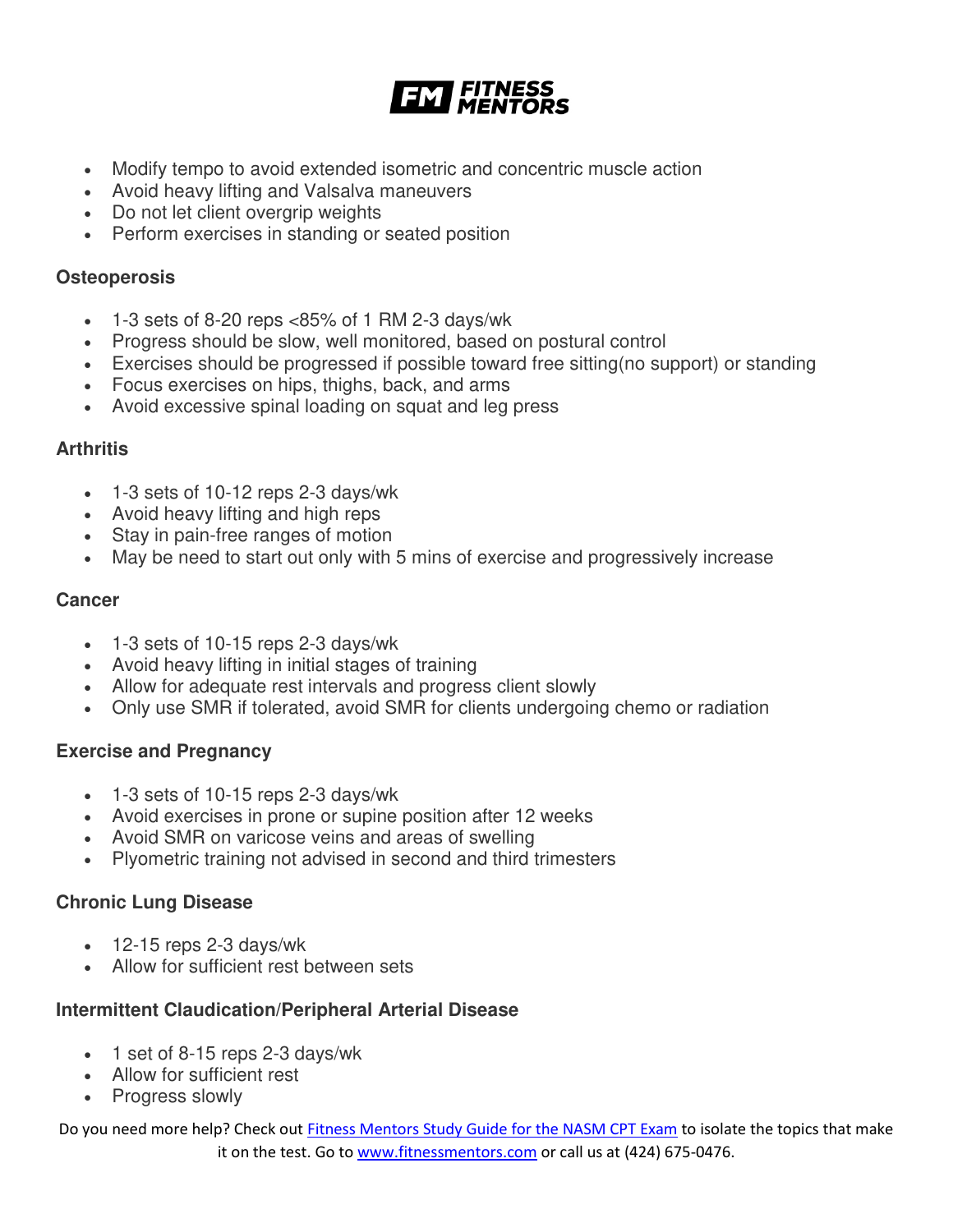![](_page_44_Picture_0.jpeg)

- Treadmill walking preferred.
- Primary limiting factor is leg pain.

# **CHAPTER 17**

# **Know all Definitions throughout the chapter**

Nutrition: the process of providing or obtaining the food necessary for health and growth.

calorie: the energy needed to raise the temperature of 1 gram of water through 1 °C (now usually defined as 4.1868 joules).

Calorie: the energy needed to raise the temperature of 1 liter of water 1  $^{\circ}$ C.

Kilocalorie: One thousand of the above definition.

Protein: large biomolecules, or macronutrient, consisting of one or more long chains of amino acids.

Carbohydrates: sugars, starch, and cellulose that contain hydrogen and oxygen in the same ratio as water (2:1) and typically can be broken down to release energy in the animal body.

Lipids: any of a class of organic compounds that are fatty acids or their derivatives and are insoluble in water but soluble in organic solvents. They include many natural oils, waxes, and steroids.

Compare definitions to Chapter 17 in the textbook.

# **Compare to Table 17.4 Know all of the Essential Amino Acids**

Essential amino acids: Luecine, Isoleucine, Valine (BCAA's)

Lysine, Methionine, Tryptophan, Threonine, Phenylalanine

# **Compare to Table 17.6 Recommended Protein Intake**

Inactive adults need about .8 grams per kilogram bodyweight

Athletes need more protein: Endurance athletes 1.2-1.4 g/kg and Strength Athletes need 1.2-1.7 g/kg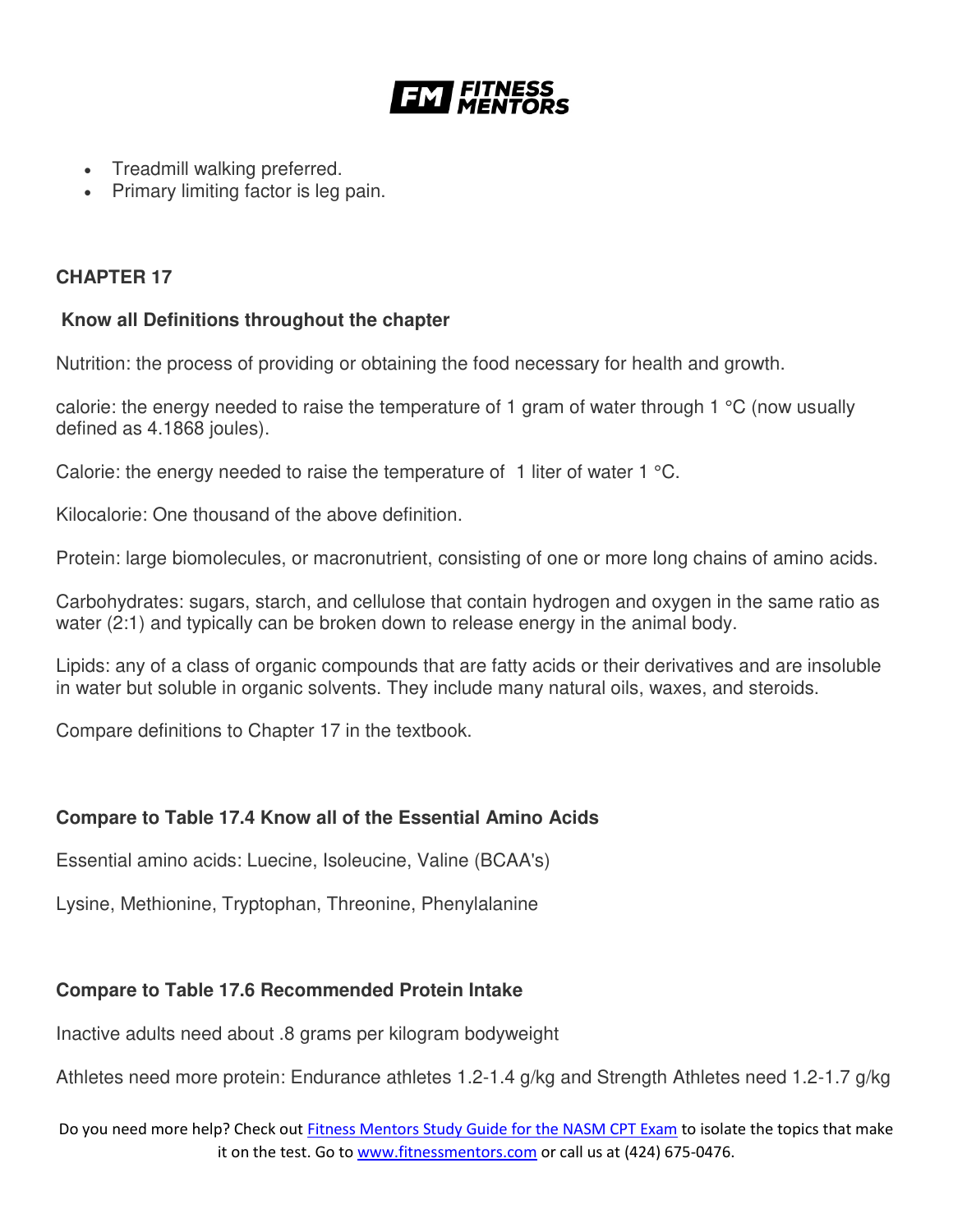![](_page_45_Picture_0.jpeg)

#### **Daily recommendations for fiber**

Adults need about 38g of fiber per day. The minimum recommended is 25g per day.

#### **Specific recommendations for endurance athletes**

Endurance Athletes need more carbohydrates to fuel their activities. This is because they need to build the storage of glycogen in their muscles and liver which will not only enhance recovery but drive their performance upward. Carbohydrates are recommended at 6-10 g/kg per day.

#### **Fatty acids**

Know the difference between the three types of fatty acids.

Monounsaturated Fatty Acid: Increase good cholesterol (HDL) and have one double bond in their carbon chain - Mono meaning 1.

Polyunsaturated Fatty Acid: Increase good cholesterol and are composed of essential fatty acids which cannot be made by the body. More than one double bond in their carbon chain - Poly meaning more than 1.

Saturated Fatty Acid: Saturated fats increase bad cholesterol (LDL) levels and have no double bonds in their carbon chain - which is why they are called saturated.

### **Lipids in the body**

What are the functions of lipids in the body?

Lipids have several roles in the body, these include acting as chemical messengers, storage and provision of energy and so forth.

#### Chemical messengers

All multicellular organisms use chemical messengers to send information between organelles and to other cells. Since lipids are small molecules insoluble in water, they are excellent candidates for signalling. The signalling molecules further attach to the receptors on the cell surface and bring about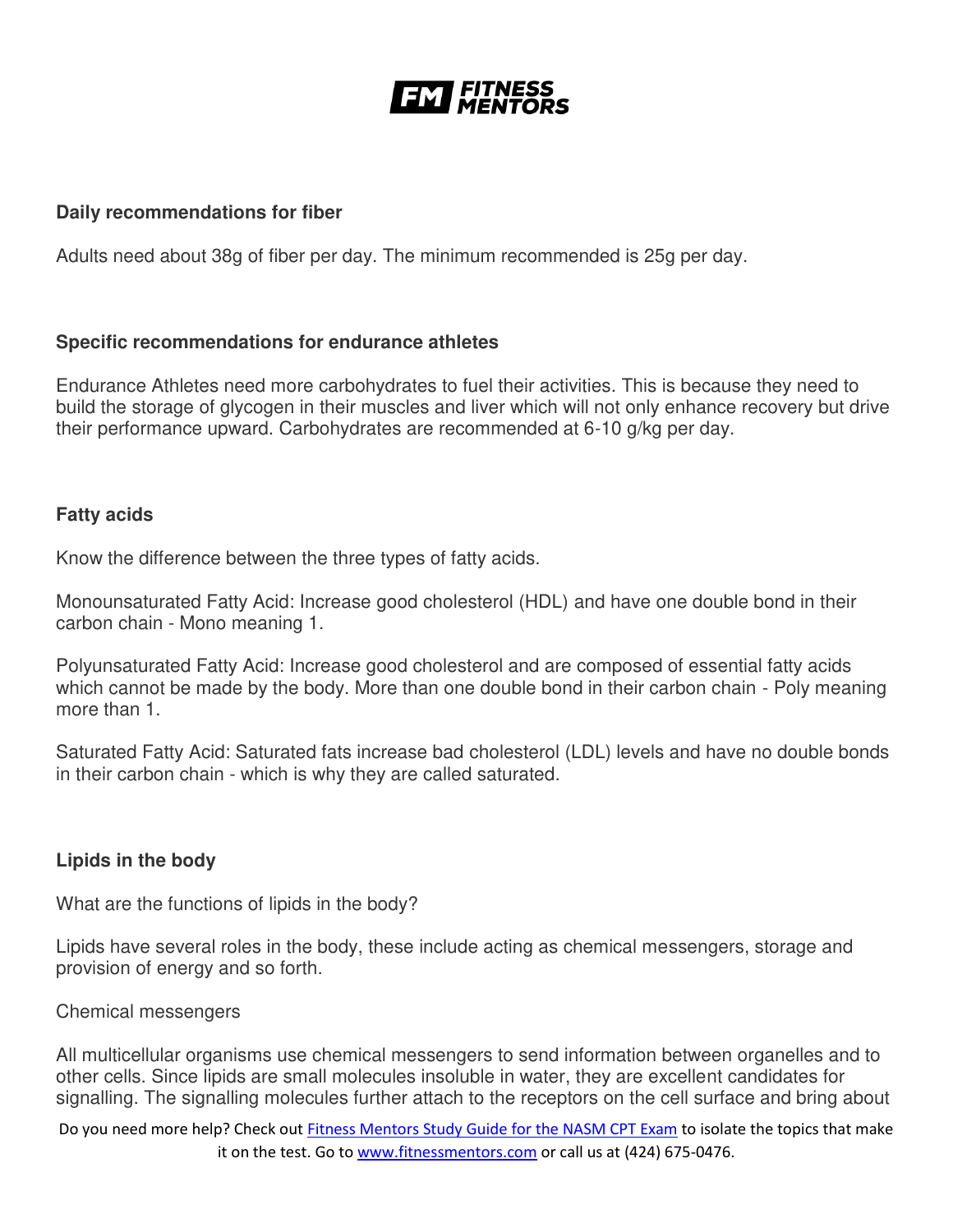a change that leads to an action. The signalling lipids, in their esterified form can infiltrate membranes and are transported to carry signals to other cells. These may bind to certain proteins as well and are inactive until they reach the site of action and encounter the appropriate receptor.

#### Storage and provision of energy

Storage lipids are triacylglycerols. These are inert and made up of three fatty acids and a glycerol. Fatty acids in non esterified form, i.e. as free (unesterified) fatty acids are released from triacylglycerols during fasting to provide a source of energy and to form the structural components for cells. Dietary fatty acids of short and medium chain size are not esterified but are oxidized rapidly in tissues as a source of 'fuel". Longer chain fatty acids are esterified first to triacylglycerols or structural lipids.

#### Maintenance of temperature

Layers of subcutaneous fat under the skin also help in insulation and protection from cold. Maintenance of body temperature is mainly done by brown fat as opposed to white fat. Babies have a higher concentration of brown fat.

#### Membrane Lipid Layer Formation

Linoleic and linolenic acids are essential fatty acids. These form arachidonic, eicosapentaenoic and docosahexaenoic acids. These for membrane lipids. Membrane lipids are made of polyunsaturated fatty acids. Polyunsaturated fatty acids are important as constituents of the phospholipids, where they appear to confer several important properties to the membranes. One of the most important properties are fluidity and flexibility of the membrane.

#### Cholesterol formation

Much of the cholesterol is located in cell membranes. It also occurs in blood in free form as plasma lipoproteins. Lipoproteins are complex aggregates of lipids and proteins that make travel of lipids in a watery or aqueous solution possible and enable their transport throughout the body.

Reference: http://www.news-medical.net/health/Lipid-Biological-Functions.aspx

#### **Daily recommendations and importance of water**

Drink 3.0 liters of water if you are male or 2.2 liters of water if you are female. Drink more water if you are trying to lose weight. Water is important as it improves body functions including liver, endocrine, and metabolic. It maintains blood volume and regulates body temperature.

#### **Compare to Table 17.11 The effects of dehydration**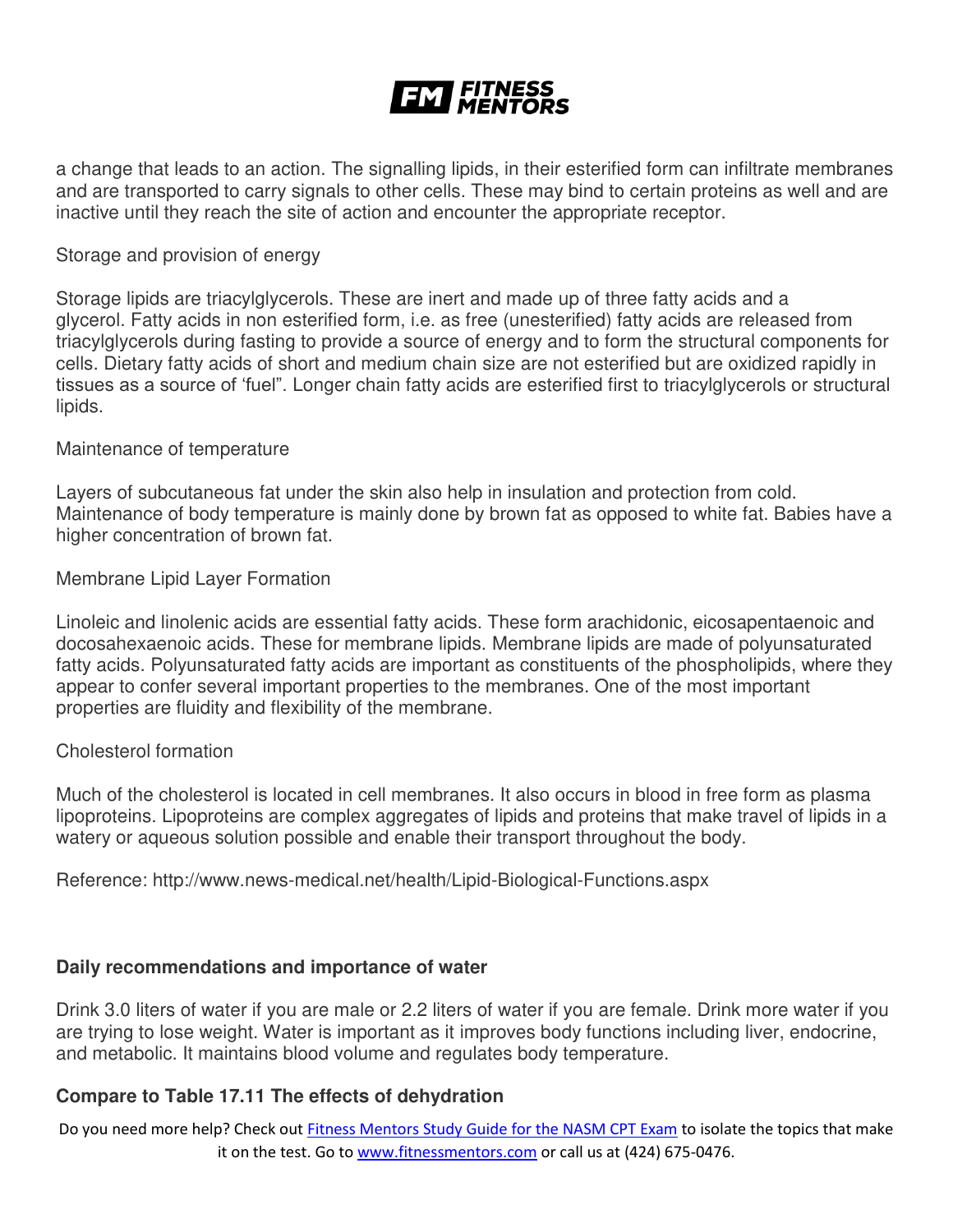![](_page_47_Picture_0.jpeg)

| Mild to Moderate Dehydration Severe Dehydration |                                                                       |
|-------------------------------------------------|-----------------------------------------------------------------------|
| Dry, sticky mouth                               | <b>Extreme thirst</b>                                                 |
| Sleepiness or tiredness                         | Irritability and confusion                                            |
| Dry skin                                        | Sunken eyes                                                           |
| Headache                                        | Dry skin that doesn't bounce back when you pinch it                   |
| Decreased sweat rate                            | Low blood pressure                                                    |
| Dizziness or lightheadedness                    | Rapid heartbeat                                                       |
| Few or no tears when crying                     | Rapid breathing                                                       |
| Water retention                                 | No tears when crying                                                  |
| Decreased blood pressure                        | Increased body temperature                                            |
| Muscle cramps                                   | Little or no urination, and any urine color that is darker than usual |
| Sodium retention                                | In serious cases, delirium or unconsciousness                         |

Reference: http://articles.mercola.com/dehydration-symptoms.aspx

### **Be familiar with guidelines for altering body composition**

These guidelines stick to your general "law of thermodynamics" recommendations.

Lose weight: Eat less, exercise more, choose whole grains and avoid processed foods. Drink lots of water and avoid alcohol.

Gain weight: Eat more frequently, intake more than you expend, eat lots of carbs and fat.

#### **Calorie count for proteins, carbohydrates, fats**

PRO = 4kcal/gram

CHO = 4kcal/gram

 $FAT = 9kcal/gram$ 

 $Alcohol = 7$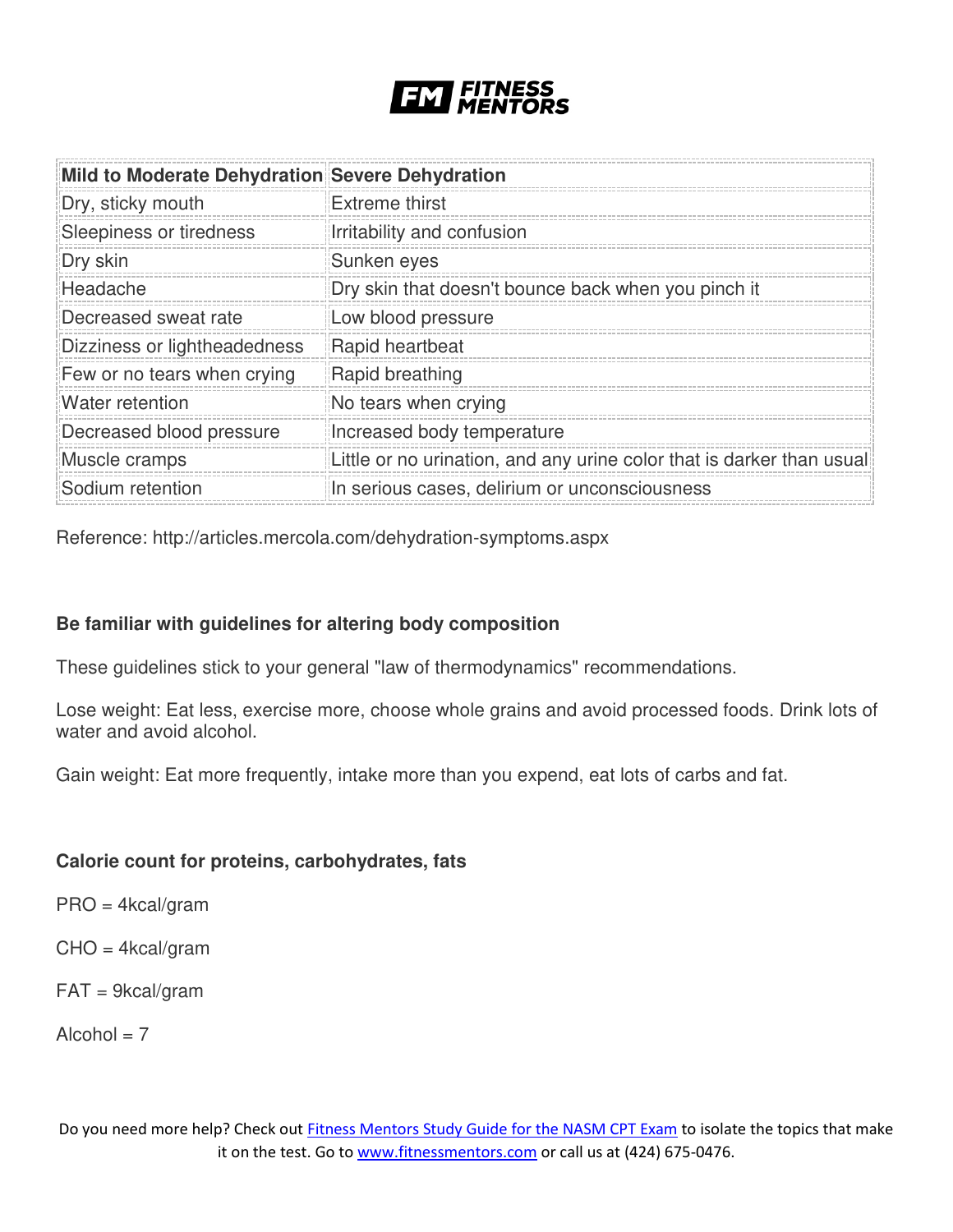![](_page_48_Picture_0.jpeg)

# **CHAPTER 18**

# **Compare to Table 18.2 - Dietary Reference Intake Terminology**

The Dietary Reference Intake (DRI) is used by the Food and Nutrition Board (FNB) to evaluate

# **Recommended Dietary Allowance (RDA)**

 TheRDA, the estimated amount of a nutrient (or calories) per day considered necessary for the maintenance of good health by the Food and Nutrition Board of the National Research Council/ National Academy of Sciences

### **Adequate Intake (AI)**

 The recommended average dailyintake level based on observed or experimentally determined approximations or estimates of nutrient intake by a group (or groups) of apparently healthy people that are assumed to be adequate-used when an RDA cannot be determined.

### **Tolerable Upper Intake Level (UL)**

 The highestlevel of nutrient intake that is likely to pose no risk of adverse health effects for almost all individuals in the general population. As intake increases above the UL, the risk of adverse effects increases

### **Units of measured used on dietary supplement labels**

Dietary Supplement Labels contain the Nutritional Facts and the Supplement Facts that most of us then to look at before purchasing items. The product information is expressed in quantities of mg, or mcg or IU. Also they provide "% Daily Value" for each nutrient listed.

### **Adverse effects of excess for specific vitamins and minerals**

The most likely vitamins and minerals people consume excessive amounts of the following

- . Vitamin A
- . Vitamin D
- . Iron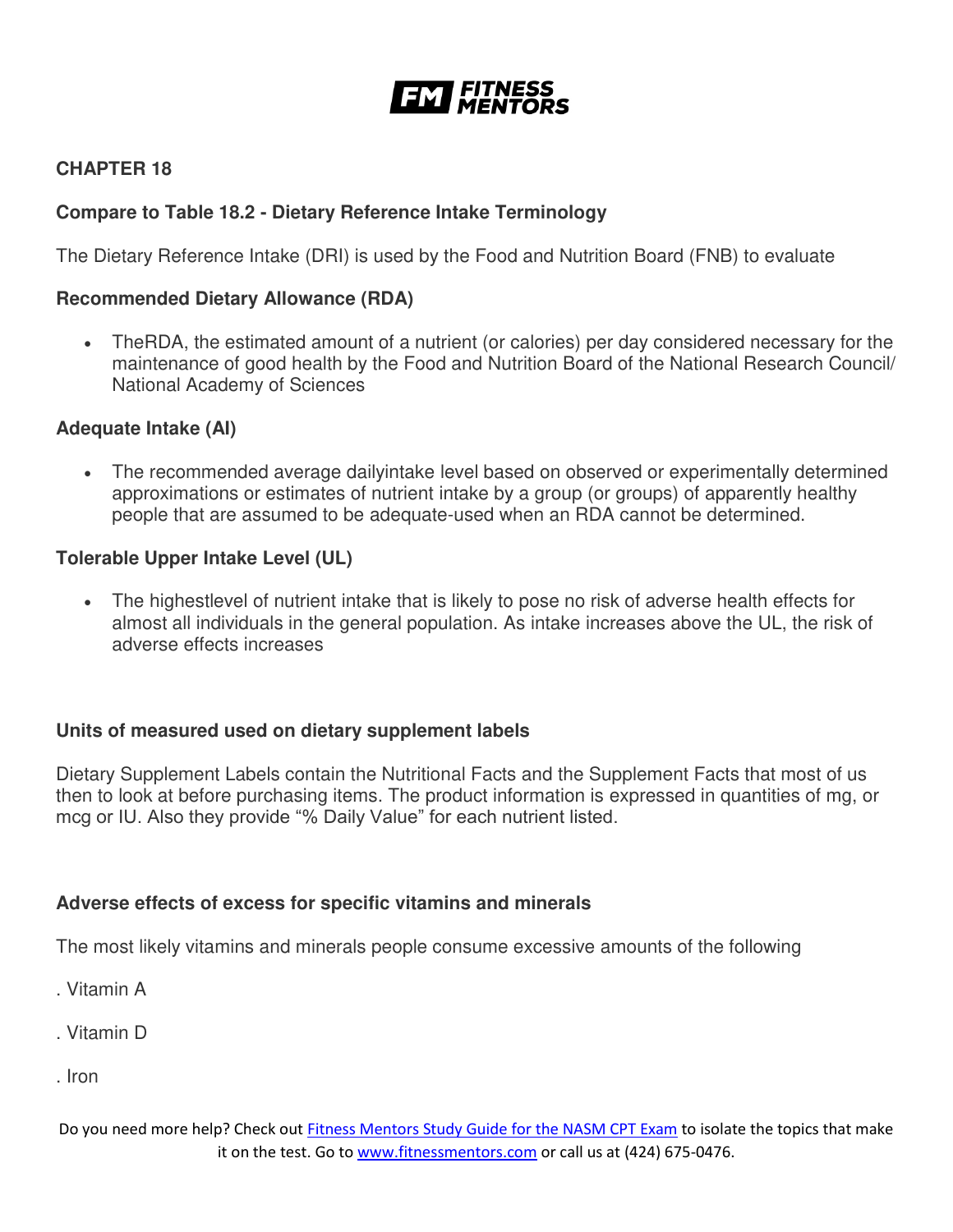![](_page_49_Picture_0.jpeg)

# . Zinc

# **Ergogenic Aids and Dosage**

Legal: Creatine dosage - 5-7 days of 20g/day then 2-5g/day for maintenance. Caffeine - 3-6mg/kg 1 hour before exercise.

Illegal: Prohormones and Steroids

### **CHAPTER 19**

# **Compare with Figure 19.1 Stages of Change Model and Know the stages of Change**

Precontemplation:

- No intention of change
- Does not exercise
- No intention to start within 6 months
- Information and Education is best with this stage

Contemplation:

- Thinking about being active in the next 6 months
- Listen to what they need
- Still need information and education before starting anything

Preparation:

- They exercise at times but want to commit to an exercise program within 1 months time
- No set routine
- Have unrealistic goals
- Help them clarify their goals (SMART)

Action:

- **Started to exercise**
- Has not maintain behavior for 6 months
- Keep providing them with education
- Develop steps for overcoming any obstacles they may have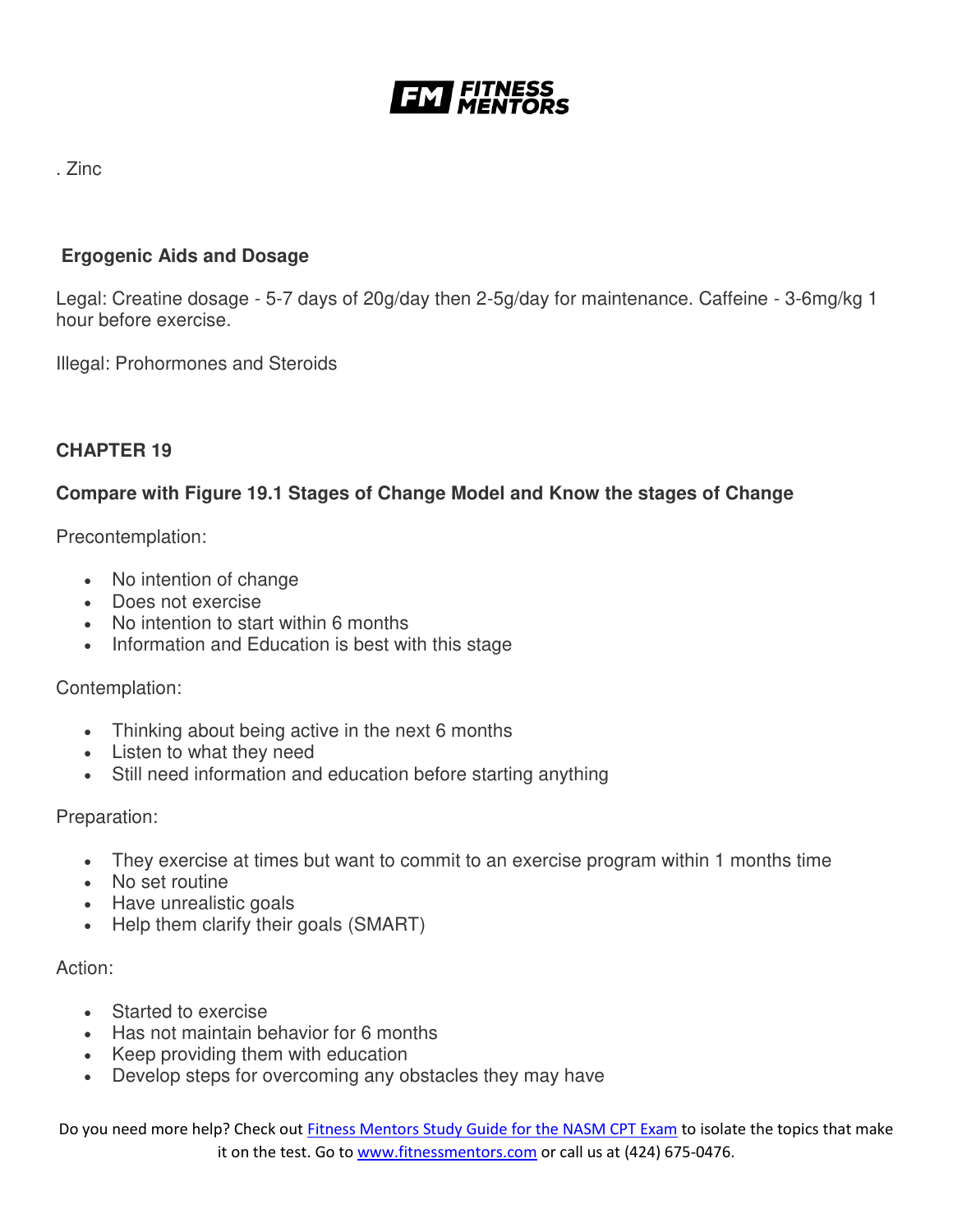![](_page_50_Picture_0.jpeg)

Maintenance:

- Change has been in place for 6 months or more.
- Still can be tempted by old habits

#### **Be familiar with the initial session**

You have 20 seconds to make a great first impression. Body language is the first thing they notice from the trainer. It is important to keep moving on a positive note, by building a relationship with the client. Discuss their health concerns and also when setting goals, make sure to verbalize and write down SMART goals. Reviewing previous exercise history is also very important. Finalizing the program expectations to help clients anticipate the process that will take place.

### **Effective Communication skills**

Effective communication is important as it helps to enhance the client experience. Ensuring they are aware of what will be expected of them during their time in the gym and out, will lead to a more successful outcome. Also this will help them to understand your policies and training style.

Nonverbal communication: What you think and feel is worn by your body at all times. Be attentive with your body in order to create the positive environment for communication.

Active Listening: Listen to what the client has to say and respond appropriately. When the client knows you are listening you prove to them you care about their thoughts and feelings.

Ask Questions: Responding to your clients with appropriate questions will ensure effective communication. Open-ended questions give the client a chance to express their views while closedended questions require a one word answer.

Reflecting: A reflection reiterates what a client has said to ensure them you understand what they are communicating.

Summary: A summary is a complete recap of what was meant to be said over the course of a conversation.

### **Goal setting- SMART Goals**

Specific: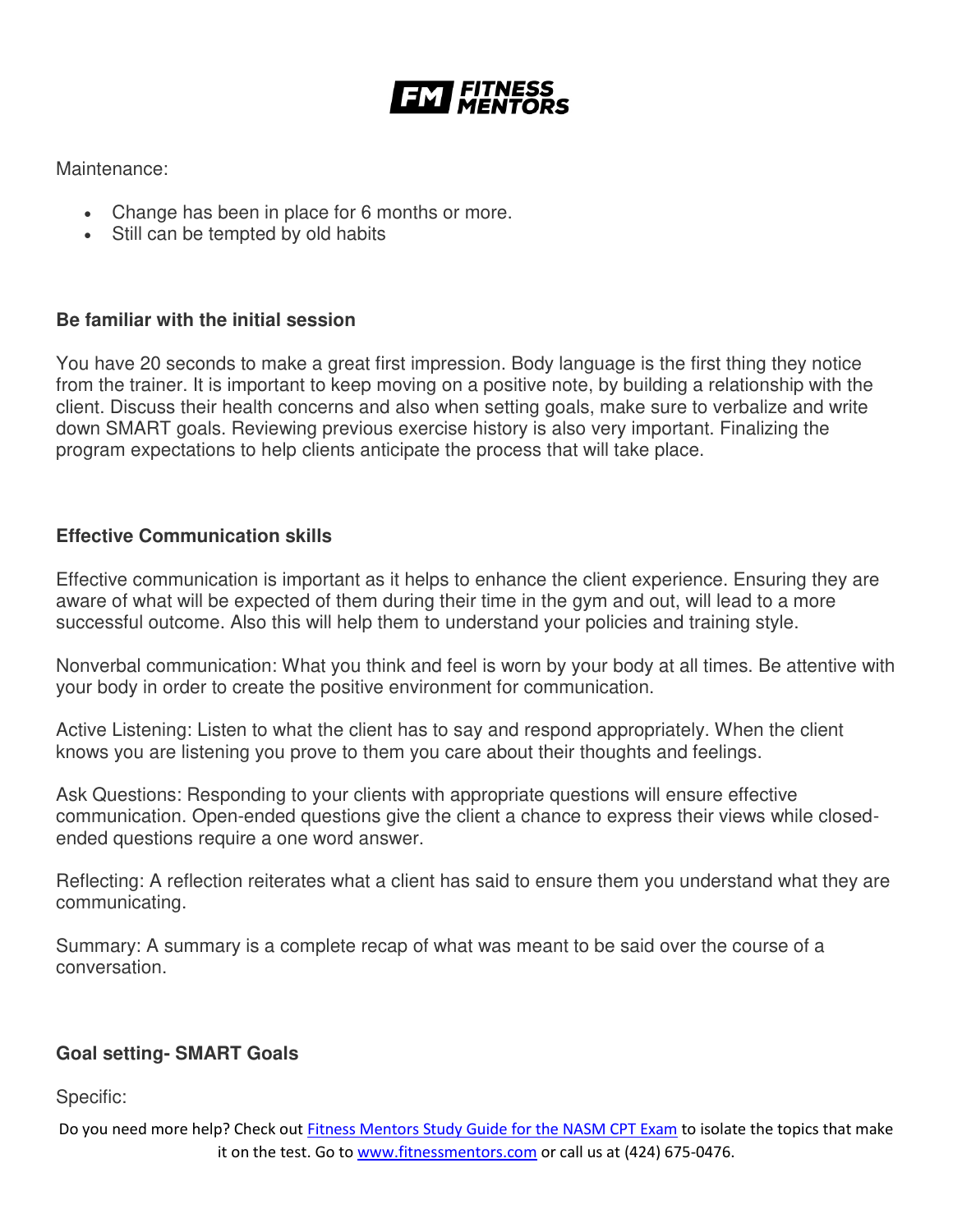![](_page_51_Picture_0.jpeg)

- Anyone can understand the goal
	- o I want to lose 10lbs

Measurable:

- I will you record the progress, what will you use to keep track on the goal?
	- o Scale, Circumference Measurements, Body Analyze

Attainable:

 Is it scientifically possible for the client to get this goal? You want to challenge the client and push them but you don't want to make it impossible.

Realistic:

 Will they put in the effort to finish the goal? Basically can the client commit for the goal they are trying to reach.

Timely:

- Deadline, Due Date. By creating this you push them to stay on track and keep them focus for the final day.
	- o 3 months

Example of a SMART GOAL

• I want to lose 10lbs of my total weight in 12 weeks

# **Cognitive Strategies and Positive Self talk**

They are three forms of if strategies that can be found Positive Self Talk, Psyching Up and Imagery. These strategies are to help clients mind and attitude change positively to do a certain workout or an activity they don't want to try or are too afraid to even give it an attempt.

Positive Self Talk: Find things that they like and try for them to feel the same way when it comes to working out. In the fitness world many people have negative thoughts about exercises, workouts and even the equipment. Creating a list with the client to keep handy when a negative situation comes across, focus more on the positive then the negative.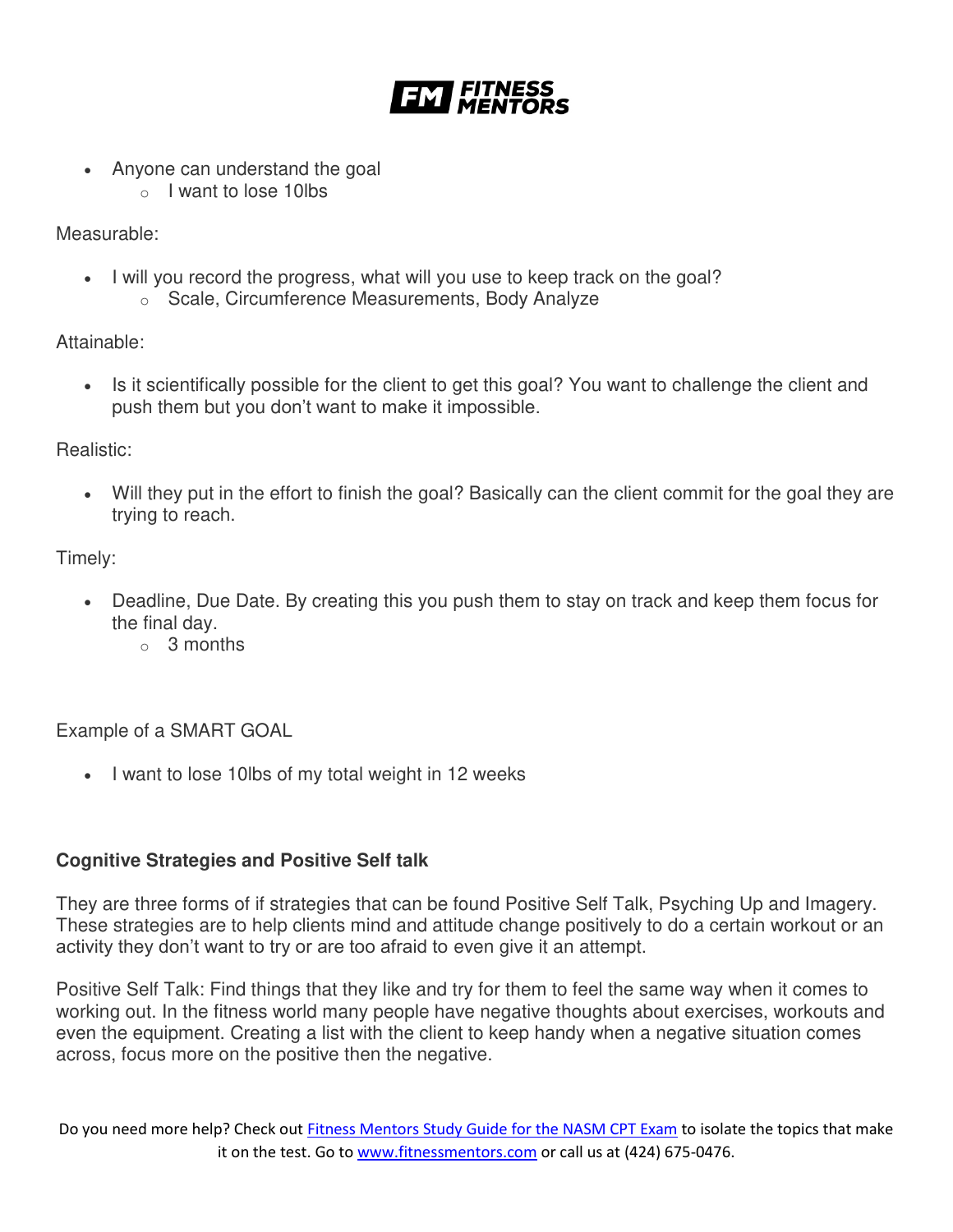Psyching Up: Find the motivation that drives your clients. Even if it's something that pumps them up outside of fitness. A song that they can't help my jam too or an event they want to get ready for. Finding the ability to keep your client motivated during workouts especially a new client will change the emotion they have towards doing exercises. If they are happy and enjoying them when they are with you then slowly they will adapt that feeling when doing another physical activity as well.

#### **Exercise Imagery**

Imagery: Using the imagination can also help, by having the clients picture themselves doing something over and over again they start to believe they can. Eventually finally giving the exercise a try. Using the mind isn't something commonly seen but it's very affective.

#### **CHAPTER 20**

#### **Providing uncompromising customer service**

Personal trainers must never think of a client as an interruption. Some clients have many questions and might ask them in inconvenient times but you never want to give a bad impression. They are priority and are the reason an entire business was built. Be sure that you build a good impression on the professional relationship being created. Vocal tone, verbal communication and even body language are key factors in this. Presenting yourself in the correct matter will give them the personal trainer they want to have. If for any reason they might have a complaint or suggestion about anything in training or personal attitude, take ownership, fix it and show them they were heard and understood.

#### **Know who your customers are**

One thing you should take into account is that you are your own product. Everywhere you go you represent your personal training brand. So never overlook anyone because everyone is a potential client. Don't be afraid to greet or approach potential clients on your day to day routines. Greet everyone you come across and make eye contact, always carry yourself with confidence and open body language so people feel that they can approach you. If you already have in mind who you would like to work with, such as teen, college students, mothers, fathers, male, female, and many others, present yourself to their liking. Make sure to put yourself in the environment where your potential clients will be. Getting out there and being approachable will pay off in the long run, never be afraid to sell yourself because you know the value of the work you do.